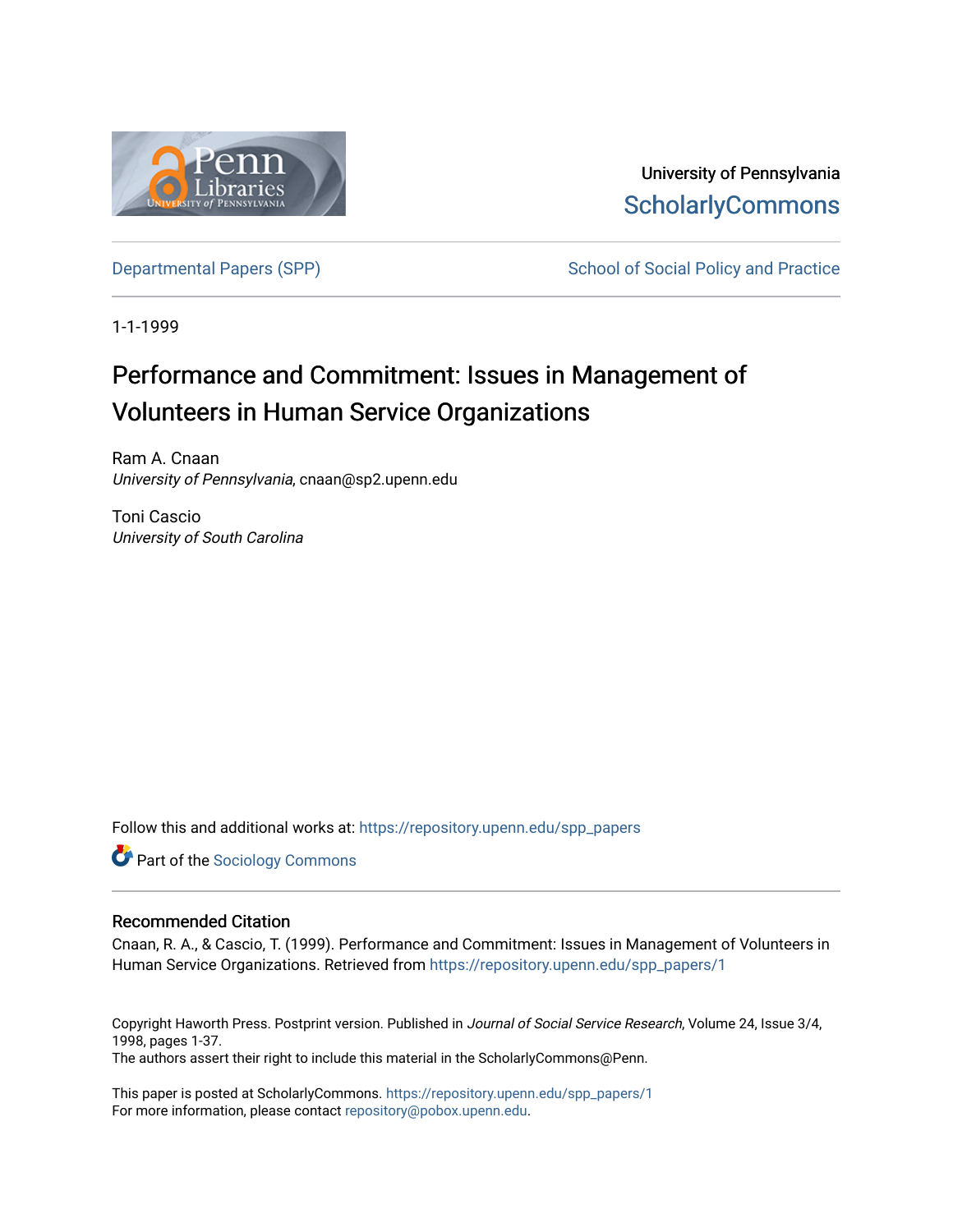# Performance and Commitment: Issues in Management of Volunteers in Human Service Organizations

## Abstract

Volunteers are difficult to monitor because they are not liable to serious sanctions. We propose that we cannot learn about volunteer work from existing knowledge of paid employees. We then review the literature regarding volunteer commitment and performance. Based on a sample of 510 consistent volunteers in human service organizations, we assess three sets of variables (demographic, personality, and situational) to determine their significance in explaining variability in volunteer commitment and performance. The findings suggest that careful screening and use of symbolic rewards are significant in explaining variation in volunteer satisfaction, hours volunteered per month (commitment), and length of service (tenure).

## **Disciplines**

Sociology

## **Comments**

Copyright Haworth Press. Postprint version. Published in Journal of Social Service Research, Volume 24, Issue 3/4, 1998, pages 1-37.

The authors assert their right to include this material in the ScholarlyCommons@Penn.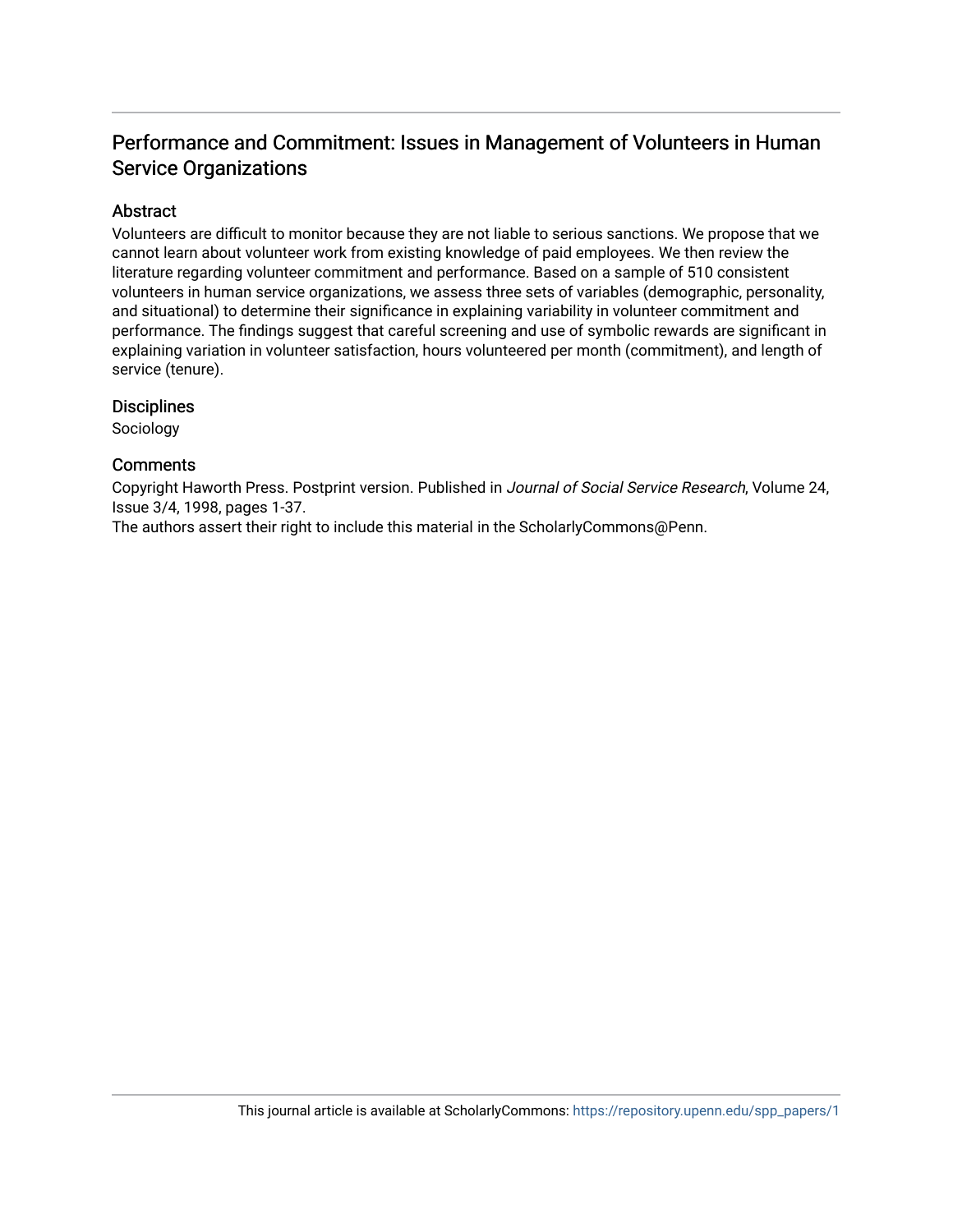vol-perf.rv2 09/09/96

## **Performance and Commitment:**

## **Issues in management of volunteers in human service organizations**

Ram A. Cnaan University of Pennsylvania

and

Toni A. Cascio University of South Carolina

## Accepted for publication in: Journal of Social Service Research

Mailing address: Ram A. Cnaan School of Social Work University of Pennsylvania 3701 Locust Walk Philadelphia, PA 19104

Tel: (215) 898-5523 Fax: (215) 573-2099 E-mail: CNAAN@SSW.UPENN.EDU

Running head: Performance and commitment...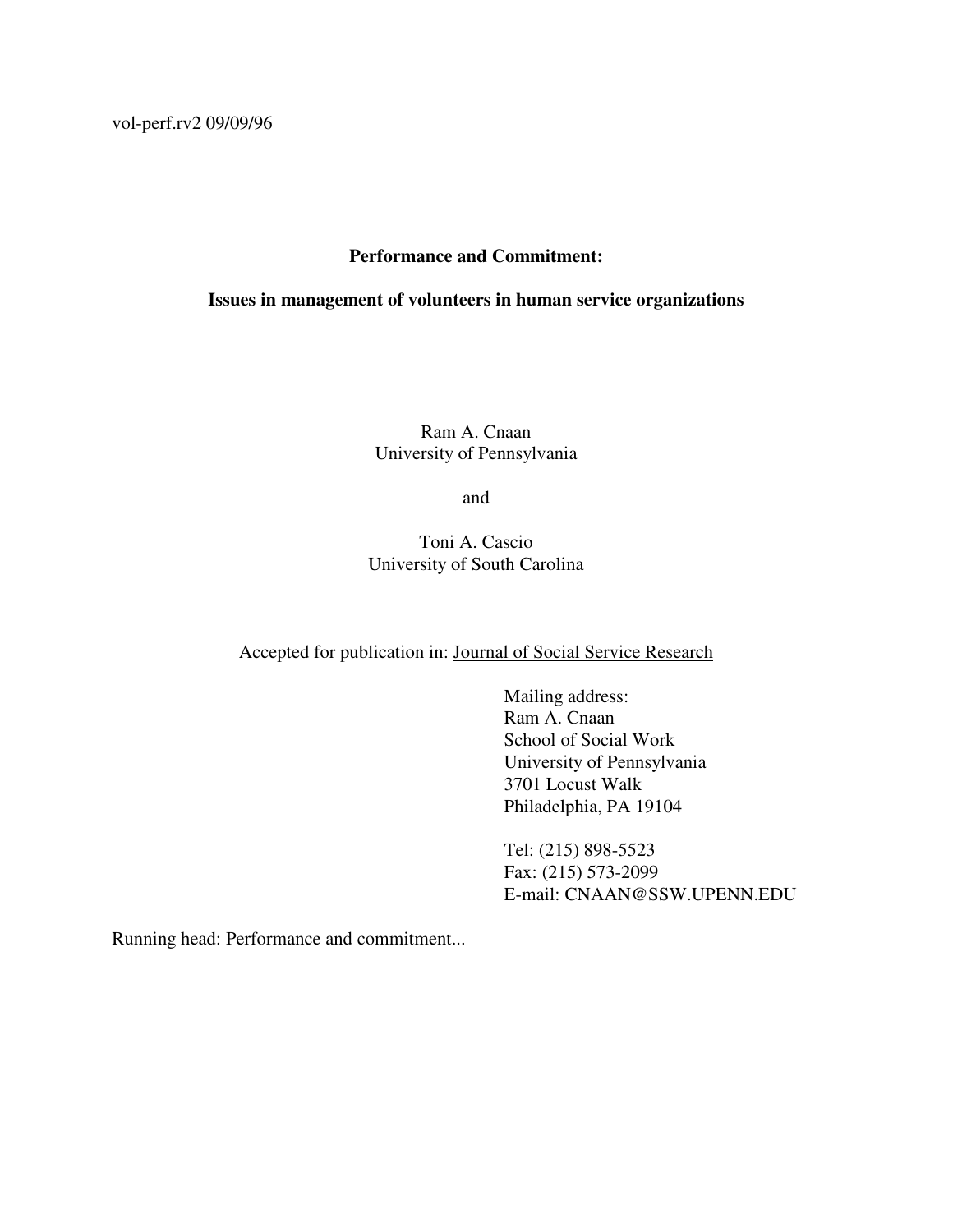## **Performance and Commitment: Issues in management of volunteers in human service organizations**

#### **Abstract**

Volunteers are difficult to monitor because they are not liable to serious sanctions. We propose that we cannot learn about volunteer work from existing knowledge of paid employees. We then review the literature regarding volunteer commitment and performance. Based on a sample of 510 consistent volunteers in human service organizations, we assess three sets of variables (demographic, personality, and situational) to determine their significance in explaining variability in volunteer commitment and performance. The findings suggest that careful screening and use of symbolic rewards are significant in explaining variation in volunteer satisfaction, hours volunteered per month (commitment), and length of service (tenure).

Authors' note: This study was supported in part by a grant from the Indiana University Center on Philanthropy on behalf of the Lilly Endowment and other donors. The authors wish to thank Ugo Ascoli, University of Ancona, Italy; Jeffrey L. Brudney, University of Georgia; Lester M. Salamon, the Johns Hopkins University, and five anonymous reviewers of this journal, for helpful comments on earlier drafts of this manuscript.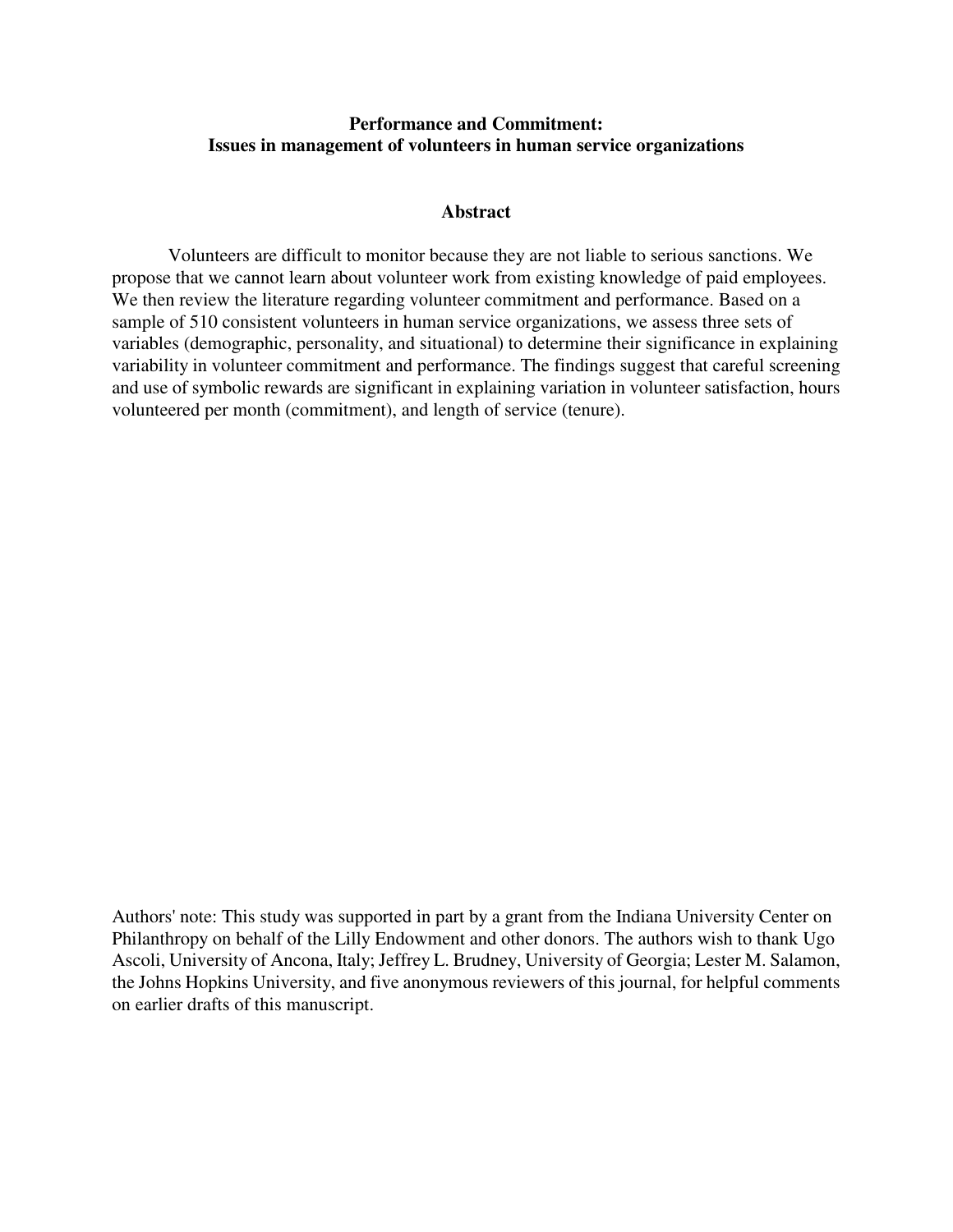#### **Introduction**

Volunteers make a significant contribution to American society. Each year, about half of all adult Americans volunteer their services to assist others (Hodgkinson & Weitzman, 1992). The size of this volunteer population is of particular importance to Human Service Organizations (HSOs) which will continue to face budgetary constraints in the 1990s and beyond due to a conservative political trend that began with the Reagan and Bush administrations in the 1980s (Perlmutter & Cnaan, 1993). This continued swing to the right has brought in its wake a sharp curtailment in government funding and, given the sweeping Republican victory in 1994, continued cutbacks seem inevitable for the remainder of the 1990s. This situation places even greater pressures on HSOs whose limited human resources are already being severely taxed by an ever widening range of human needs. One way for HSOs to meet this challenge is by encouraging even more volunteerism (Brudney, 1989; Cnaan, 1990; Schilling, Schinke, & Weatherly, 1988). Nevertheless, our knowledge of what we can do to improve volunteer performance and commitment is extremely limited.

Increased reliance on volunteers over the past two decades has spurred the growth of volunteer administration, especially in hospitals and social welfare agencies (Brudney, 1992; Ellis & Noyes, 1990; Naylor, 1985; Smith & Berns, 1981; Stubblefield & Miles, 1986). Yet, many long-time volunteer administrators have reported that their education did not prepare them for their position (Brudney, 1992; Stubblefield & Miles, 1986), and that they need more knowledge and training in areas such as recruitment of volunteers, motivation, retention, rewards, and supervision (Brudney, 1992). The purpose of this study is to provide volunteer administrators and scholars of voluntary action with some answers to the question of how volunteer work in HSOs may be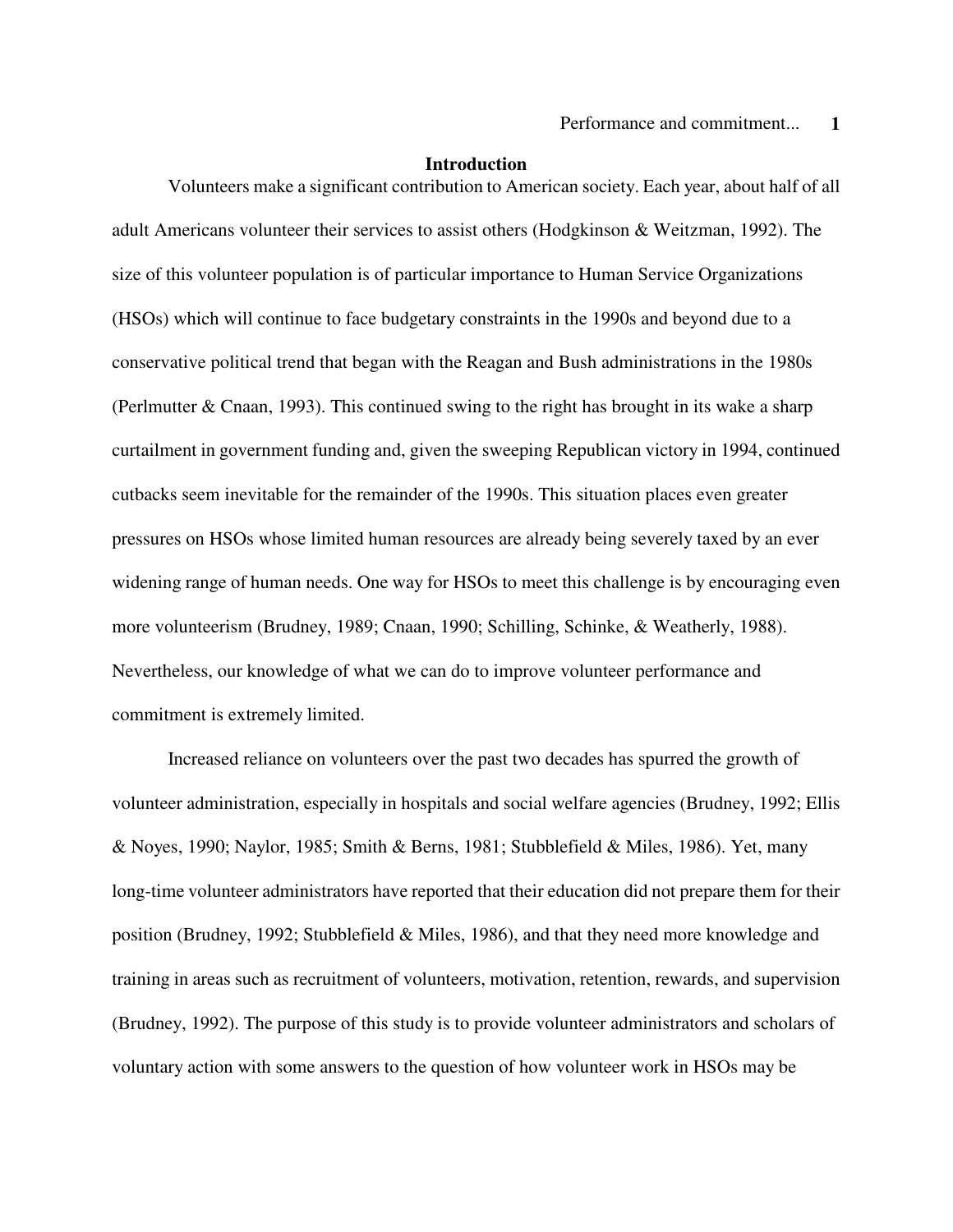managed effectively.

In this article, we first contend that there are inherent differences between paid and volunteer work, and, therefore, findings from the vast body of literature on the organizational behavior of paid staff are not applicable to volunteers. Next, we define volunteer performance and review the available literature. Following the study hypotheses and research methods, we present our findings and conclusions.

#### **Paid and Volunteer Work: Key Differences**

It is too often assumed in both practice and research that principles of management of paid employees can be generalized to managing volunteers. As we will document, individuals often become volunteers because of a desire to make a personal contribution and wish not to be involved with business concerns such as being managed or supervised. Thus, the extensive literature on performance and organizational behavior of paid employees cannot be generalized to volunteer workers because there are key differences between these two groups. One of the most important differences between paid and volunteer employees is that of motivation. Whereas most motivation-to-volunteer studies center on joining or deciding to volunteer (Cnaan  $\&$ Goldberg-Glen, 1991), employee motivation studies center on job performance, absenteeism, tenure, and productivity. Motivation to volunteer is of little relevance to the organizational behavior of volunteers because it is associated with the initial decision to join and tends to decline in importance once that decision has been made (Pearce, 1983). Sundeen (1988), for example, has found that "substantial differences exist between explaining who participates in these volunteer activities and who devotes the greatest number of hours to them" (p. 565).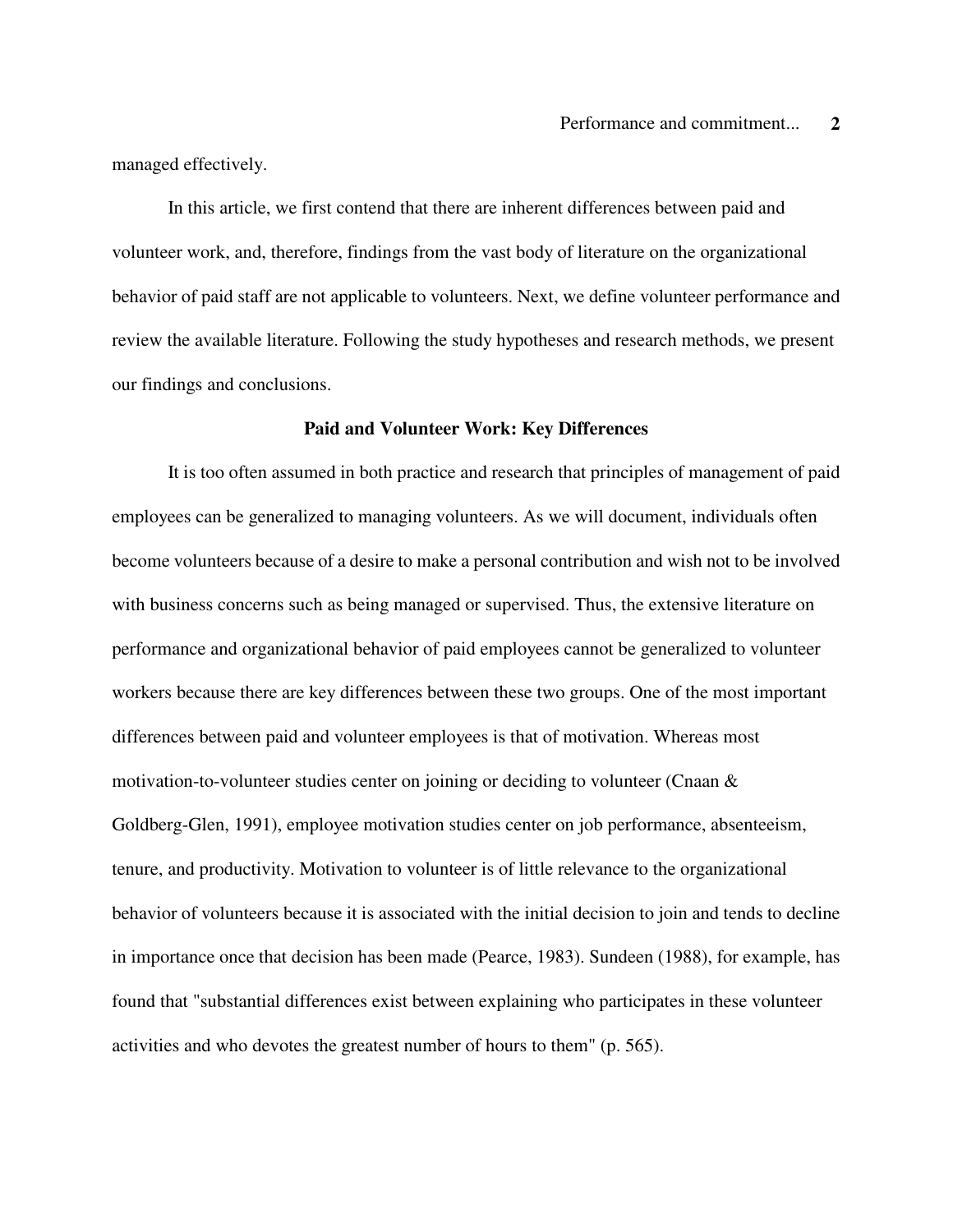There are ten other significant differences between volunteers and paid employees that prohibit the generalization of findings about paid employees to volunteers. These differences are as follows:

1) Pearce (1993) has noted that volunteers are not motivated monetarily: "Since they are unpaid, they are all 'paid' equally and relatively cheaply, so there is little economic reason to differentiate between them" (p. 10). Therefore, volunteers cannot neither be motivated by salary raises or bonuses nor sanctioned by salary freezes or financial penalties.

2) In addition, volunteers have only a moral and emotional commitment to their organizations, whereas employees also have an instrumental commitment.

3) Most volunteers work only a few hours a week, while most employees work full-time. Employees, therefore, pay more attention to the workplace, have more frequent contacts with colleagues, are more influenced by the organization's culture, and share more in common with coworkers than do volunteers (Capner & Caltabiano, 1993). The sporadic work schedule of volunteers also makes coordination of volunteer work extremely difficult. Often, a volunteer administrator must supervise the performance of a large number of people who work a few hours weekly as compared with a supervisor of paid full-time employees. Furthermore, continuity of care can be jeopardized when a large number of individuals provide this care in a piece-meal fashion rather than having one or two full-time providers assume this responsibility (Wharton, 1991). It should be noted that while there are some individuals who volunteer almost full-time, the overwhelming majority of volunteers give only a few hours a week, and only fourteen percent have been estimated to volunteer five hours per week or more (Hodgkinson & Weitzman, 1992).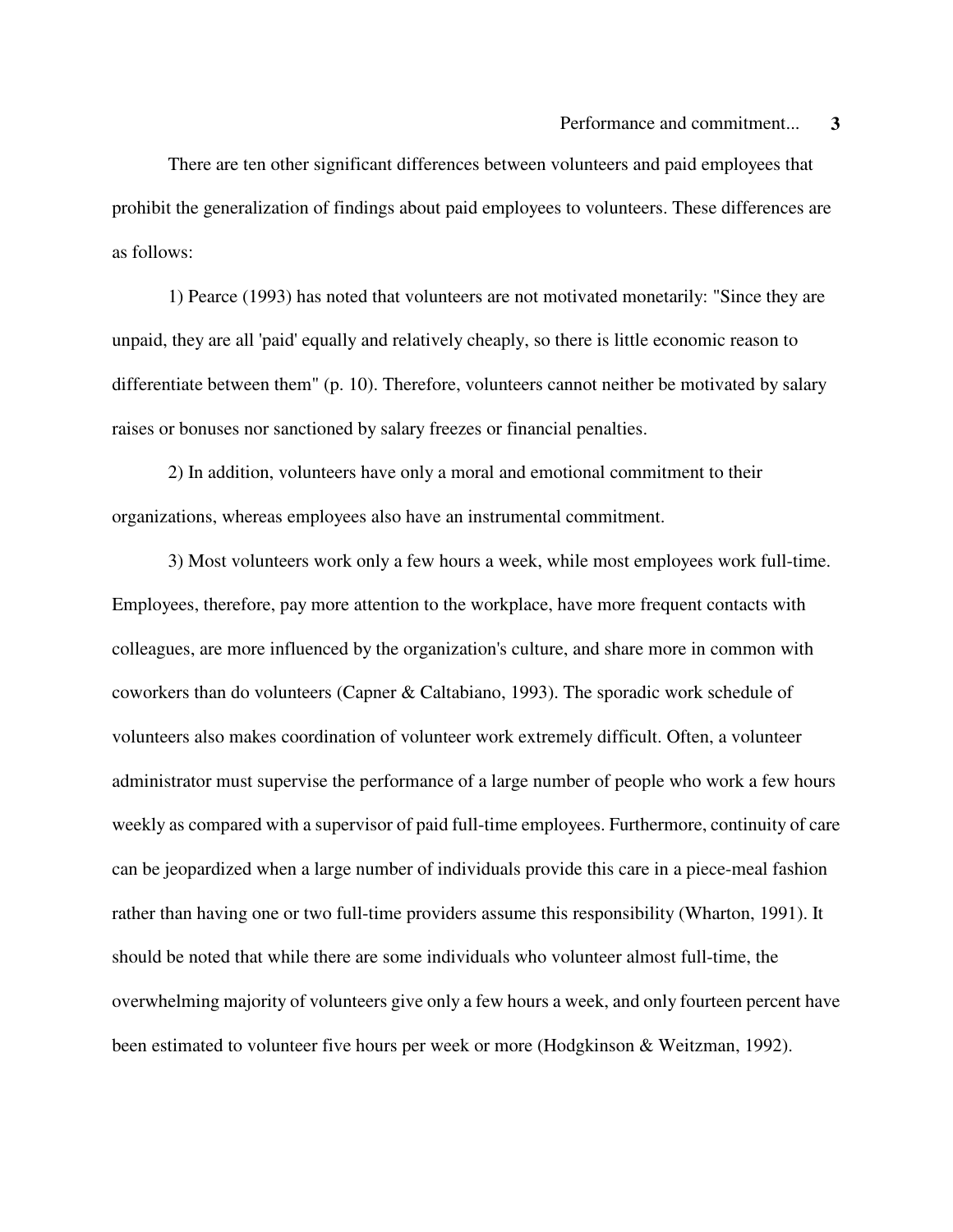4) Many volunteers are affiliated with more than one organization, while employees are generally affiliated with only one. The degree of loyalty and commitment to an organization generally varies according to how central the organization is to one's life. In this respect, multiple affiliations may mean that the individual's commitment to each organization is limited.

5) Volunteers are less dependent on their workplace than are employees. Volunteers can leave at will without worrying about the next pay check, pension rights, health care benefits, or where they will work next.

6) Volunteers are often recruited directly (informally) and tend to "try-out" a position, whereas employees usually go through a formal hiring process and generally accept a position only after careful deliberation. Thus, the process of becoming committed to the HSO's mission and procedures is shorter for a paid employee than for volunteer.

7) As Perrow (1970) has noted, volunteers can make no legal allegation regarding inadequate compensation or discrimination in the workplace. Although theoretically this situation can occur, by and large, the usual recourse taken when volunteers are disappointed is to leave the position, and courts may consider that no damage has been done if there is no monetary loss.

8) Volunteers do not always feel bound by the norms and values of an organization. For example, they may pay less attention to the requirement to report and follow bureaucratic instructions (Cooley, Singer & Irvin, 1989; Milligan, Maryland, Ziegler, & Ward, 1987). Compared with employees, volunteers may feel more independent in applying their own values and norms, because they are not being paid to do the job (Fagan, 1986).

9) Volunteers who cause damage may not be liable, but the organization surely will be. The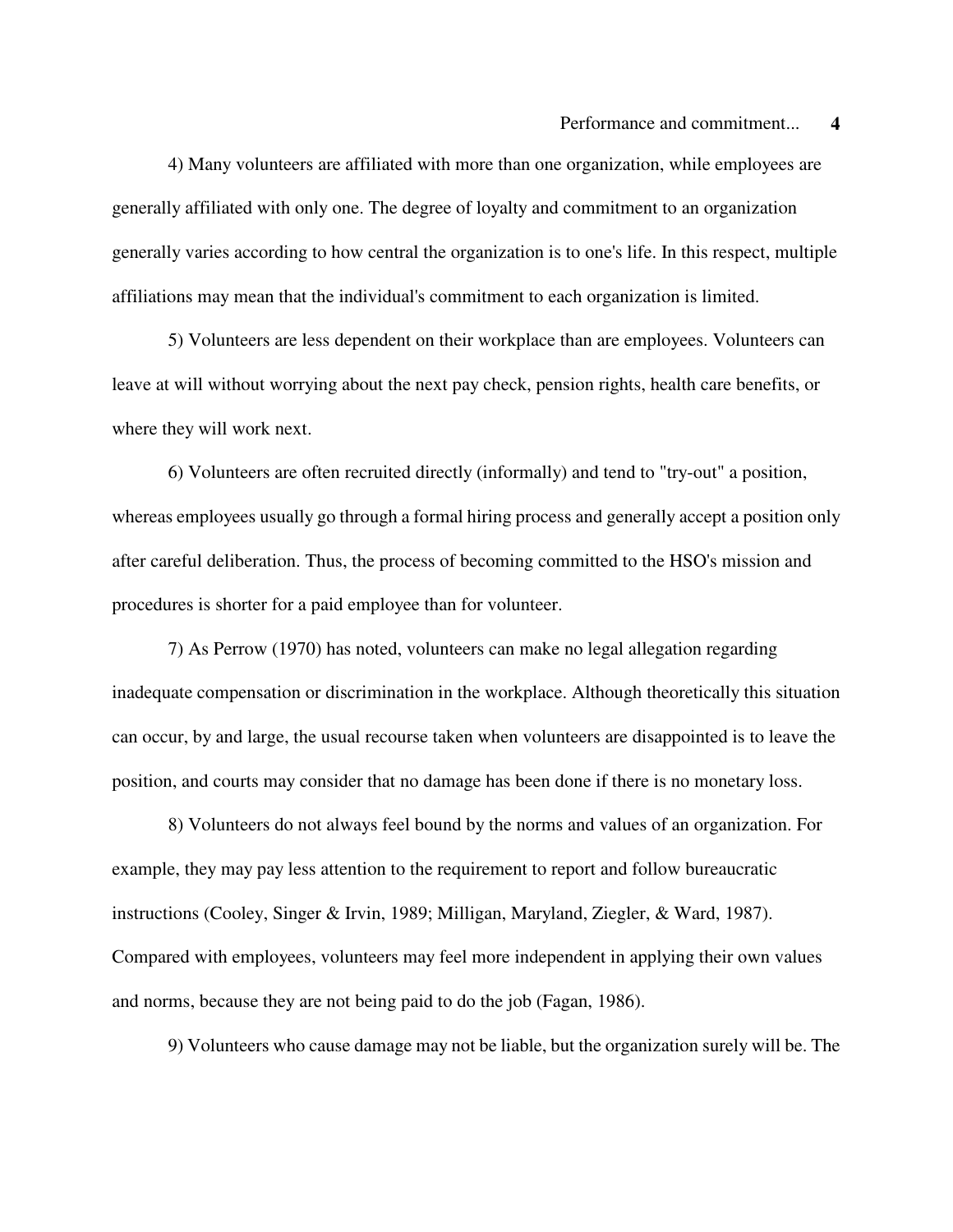possibility of a law suit is an issue of concern to many HSOs. For example, HSOs such as Boy/Girl Scouts, Big Brothers/Big Sisters, and youth athletic leagues must deal with the highly publicized issue of possible sexual abuse of children.

10) Agencies may be reluctant to evaluate the work of volunteers because such evaluations may seem to question volunteers' efforts. Allen (1987) noted that: "Both the greater need of the agency for the volunteer (than vice versa) and the agency's inability to reciprocate the volunteer's efforts with more tangible rewards (for example, pay) serve to make the social roles clear. The volunteer is the 'helper'; the agency, the 'grateful recipient''' (p. 258).

In sum, both volunteer and paid staff perform important tasks for their HSOs. However, fundamental differences between volunteers and paid employees regarding motivation, expected rewards, possible sanctions, and management practices call for a study that focuses solely on the nature of volunteer commitment and performance.

## **Volunteer Performance and Commitment**

The well-documented effectiveness of volunteer work makes the idea of volunteer service attractive to HSOs. For example, the effectiveness of volunteers has been studied in a variety of settings and found comparable to that of paid employees (Capner & Caltabiano, 1993; David, Enderby, & Bainton, 1982; Eskridge & Carlson, 1979; Lines, 1987; Meikle et al., 1979; Nagel, Newlin, & Cimbolic, 1988; Paradis & Usui, 1987; Quinteros, Williams, White, & Pickering, 1984; Qureshi, Challis, & Davies, 1989; Scioli & Cook, 1976; Thornton, 1991). Nevertheless, the above findings shed very little light on the broader issue of how to enhance volunteer performance and commitment.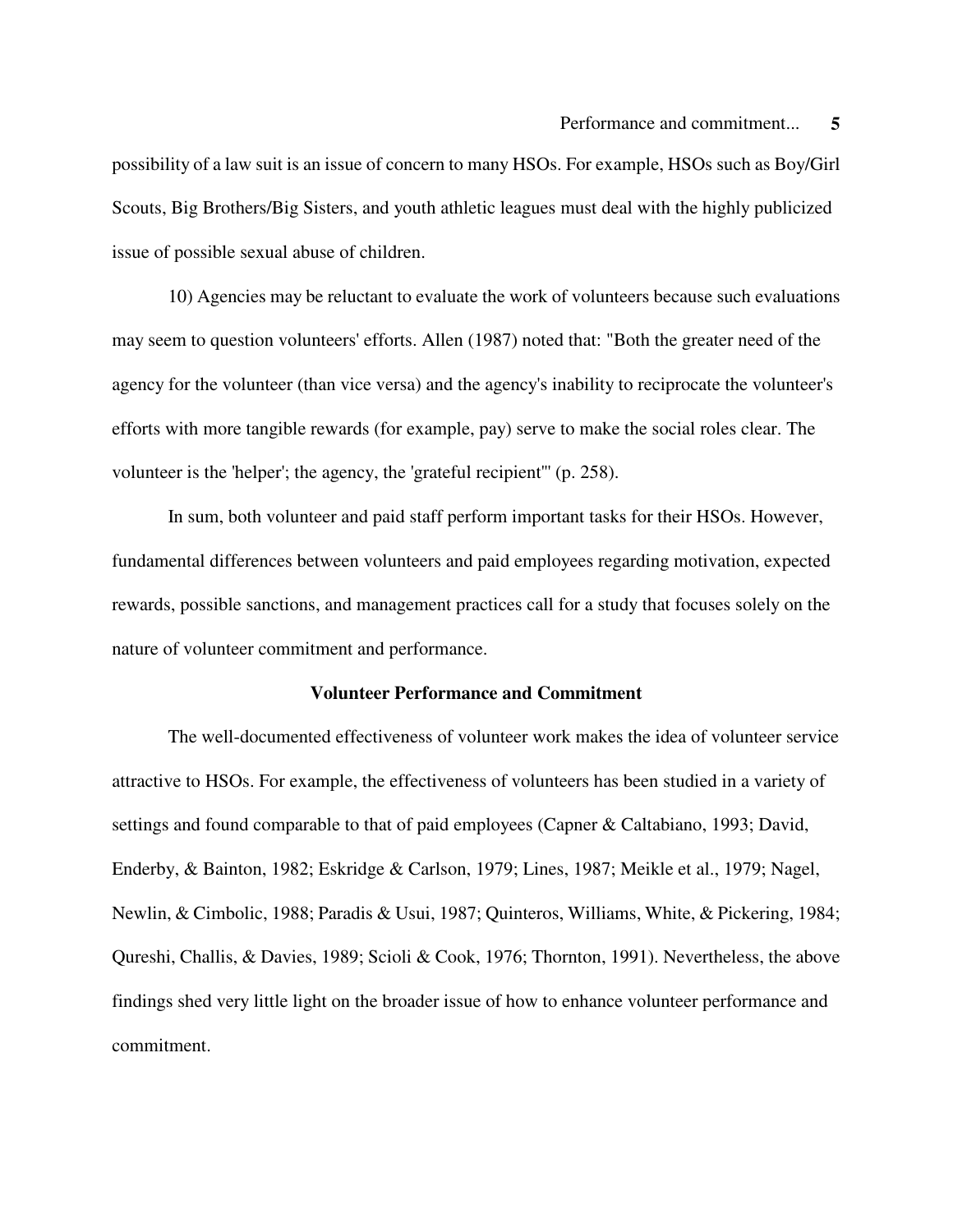Brudney (1990) has noted that the performance of volunteers, like that of paid employees, varies, and the challenge is to assess what factors contribute to better performance and commitment. Yet, the issue of job performance and commitment among volunteers has received little attention in the literature (Capner & Caltabiano, 1993; Paradis & Usui, 1987). As Pearce (1993) pointed out: "Despite the extensive research on volunteers, we still know next to nothing about the organizational behavior of volunteers" ( p. 107).

Harris (1994), in a study on the organizational behavior of congregational volunteers, stated the following:

Issues also arise in congregations around the control of lay leaders and senior volunteers. To what extent can their voluntary work be 'managed'? This is a sensitive issue as frequently lay leaders are motivated to take on key voluntary positions because of the opportunities they offer for autonomy and self-fulfillment; they do not expect to be 'managed' or 'monitored' (p. 7).

Volunteers can be very effective in carrying out certain tasks within an organization. However, volunteer administrators and scholars alike have little knowledge of how to improve performance and commitment, for only a few studies have addressed this important aspect of volunteerism. In the reminder of this section, we have summarized the available literature on the key factors associated with improved volunteer performance and commitment.

Before we turn to review studies that focused on organizational behavior of volunteers, we should keep Smith's (1994) warning in mind. Smith (1994) noted that most studies of volunteers use a framework that is alien to volunteers (i.e., study people who only plan to volunteer rather than actual volunteers or apply theoretical conceptualizations borrowed from other fields of study) and use a limited set of variables to test their hypotheses. Consequently, findings are inconsistent and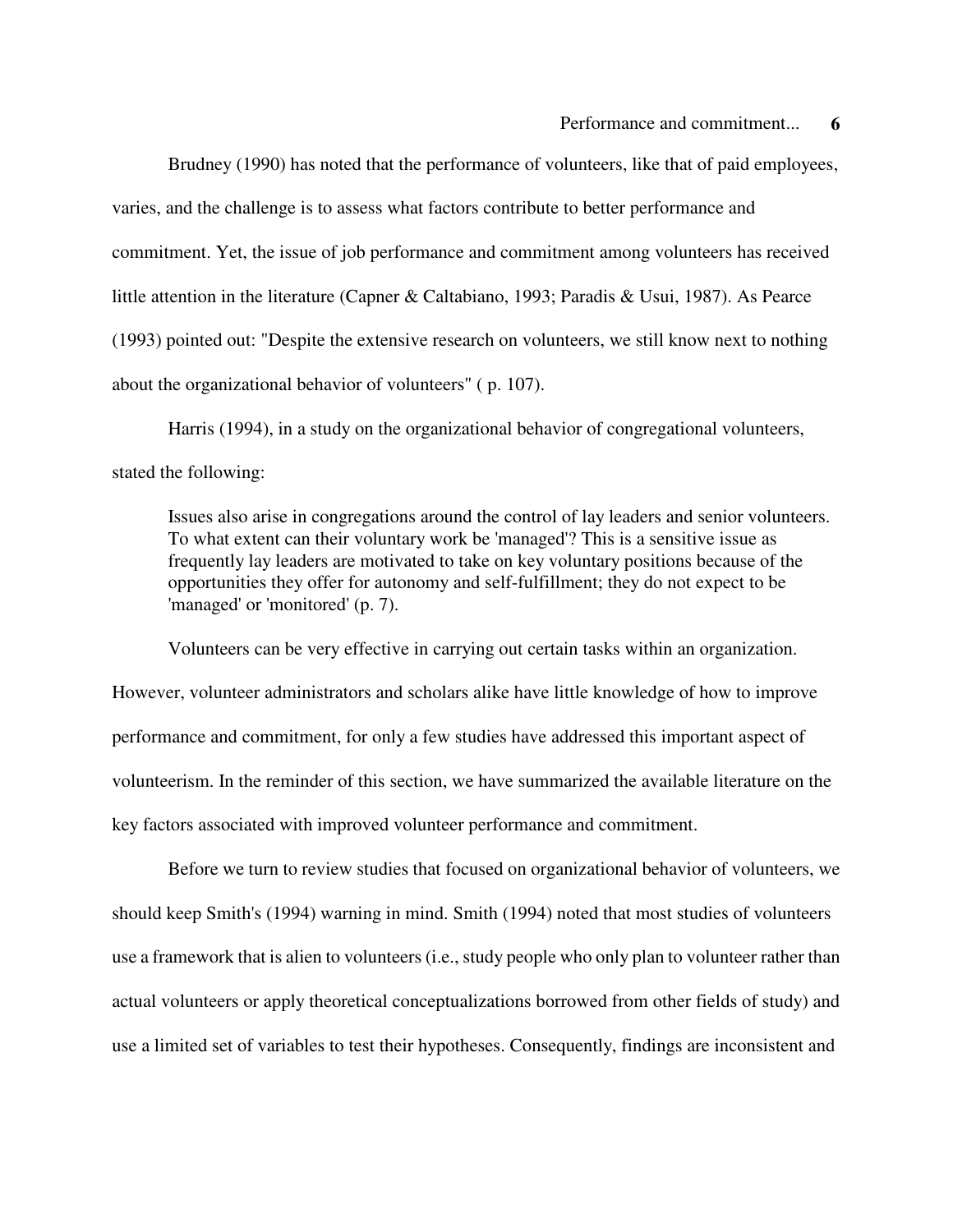contradictory.

Smith (1994) further proposed that five sets of variables be considered in studies of volunteers rather than the usual one or two explaining variables. These sets of variables are: context, social background, personality, attitude, and situation. In our search of the literature, we have found, that some of these variables overlap. We, therefore, combined a) contextual with background variables and b) personality and attitudinal variables. Finally, we included situational variables in a larger category more relevant for a study of volunteer performance and commitment, namely, management of volunteers. This is a conglomerate of many issues ranging from recruitment to providing symbolic rewards.

#### Demographic variables

Sundeen (1992) has found that the higher the SES (education, occupation, and/or income) the higher the likelihood one will volunteer. Lammers' (1991) study found that the length of time trained volunteers remained with the organization was significantly associated with educational levels. Burke and Hall (1986), in a two-year study of 67 volunteers, found that education and occupation were good predictors of commitment and performance. Similarly, Spitz and MacKinnon (1993) found successful Big Brothers-Big Sisters volunteers, that is, those who completed the expected period of service, were older and more highly educated. Rohs (1986), in a study of 4-H volunteers, found that age, years as a 4-H member, having children in 4-H programs, and occupational status were very good predictors of volunteer tenure. Interestingly, gender was not a major factor in explaining volunteer experience within HSOs (see for example, Black and DiNitto, 1994).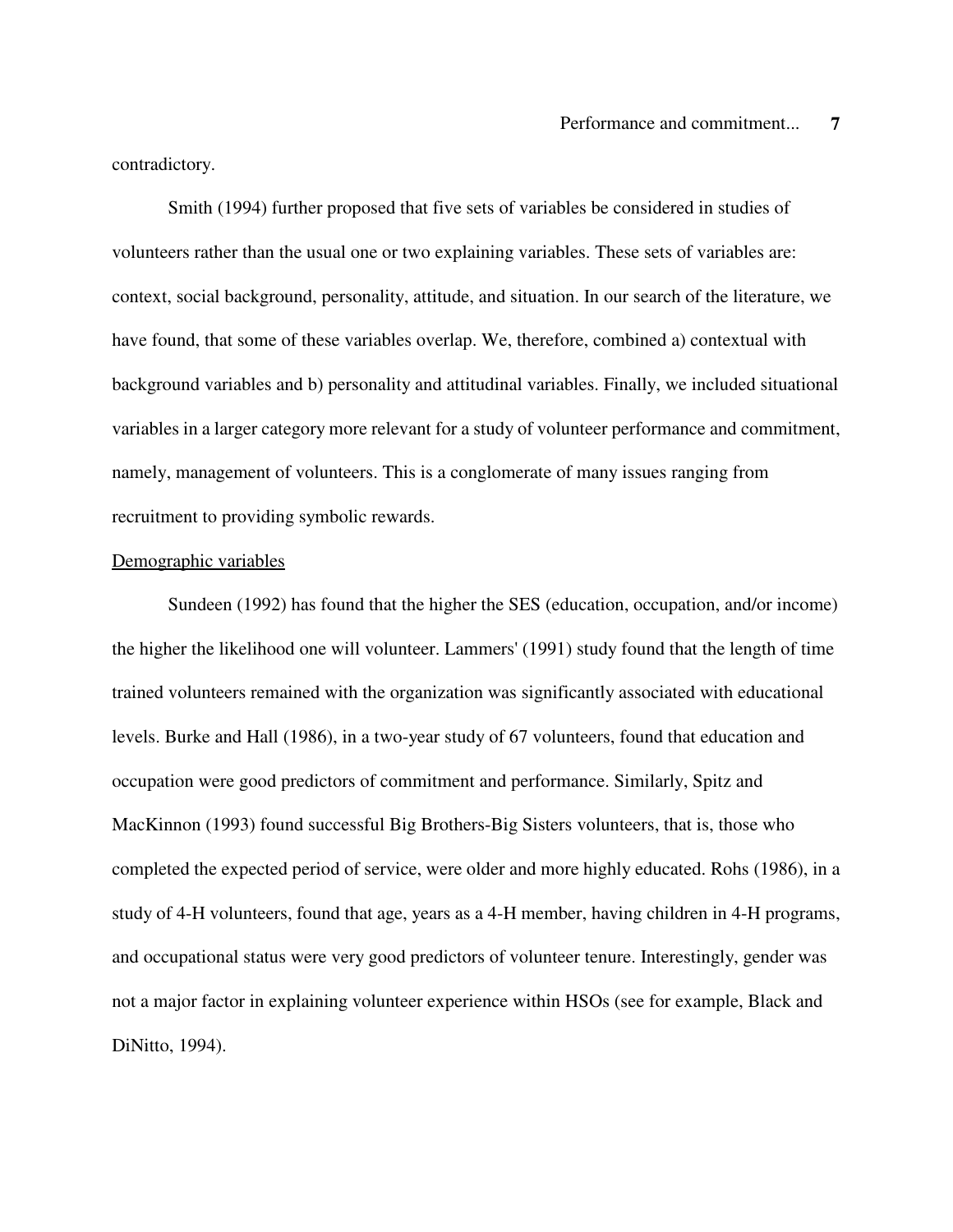In sum, these findings support two key theoretical approaches: the "dominant status approach" and the "personal investment approach." The dominant status approach postulates that people whose demographic characteristics are perceived by society as more desirable will rise to leadership positions and will tend more often to volunteer, and, by extension, to perform better than those whose demographic characteristics are perceived as less desired (Bronfenbrener, 1960; Lemon, Paisleys, & Jacobson, 1972; Smith, 1993). The "personal investment approach," postulates that individuals who own property or business, who are married (living with a spouse), who have children growing up in the community, and who do not plan to relocate are more interested in the quality of life of their communities (have a vested interest in it) and thus are more willing to donate their time as they see the potential rewards as offsetting the cost of volunteering (Babchuk  $\&$ Gordon, 1962; Wandersman, Florin, Friedmann, & Meier, 1987). Thus, both approaches indicate that those who are more educated, those with higher incomes, and those in more prestigious occupations will be more committed and perform better as volunteers.

#### Personality traits and attitudes

As Smith (1994) and Dailey (1986) pointed out, only a few studies of volunteers have examined the issue of personality traits and attitudes. Allen and Rushton (1983), in a review of the literature, found that volunteer participation was higher for individuals with a greater sense of efficacy (internal locus of control) and higher self-esteem. According to Wuthnow (1991), religion and strength of belief did not explain volunteerism, although fundamental religious attitudes increased the probability of and commitment to volunteering. However, Hodgkinson (1995)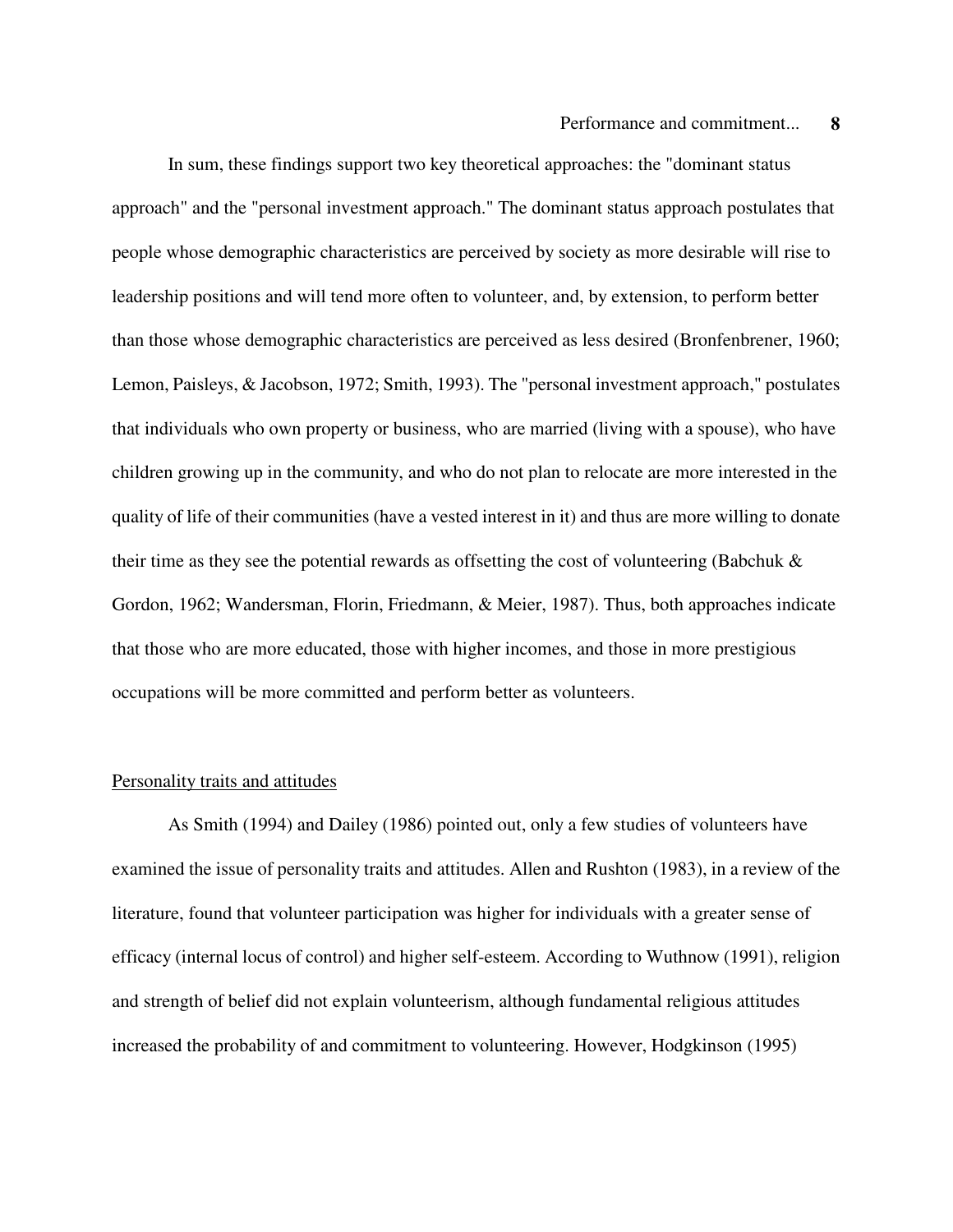contended that because the level of volunteering is highest among active church-goers, the Judeo-Christian teaching of helping strangers can explain this tendency toward active social volunteering. However, other studies on religiosity and volunteering either did not find a significant association between religious commitment and active volunteering (Cnaan, Kasternakis, & Wineburg, 1993) or found that it is moderated by the congregation's emphasis on secular social ministry (Wilson & Janoski, 1995). Jackson, Bachmeier, Wood, and Craft (1995) found that participation in church groups increases secular and social volunteering but attending church does not. Puffer and Meindl (1987) noted that volunteers' performance was explained by involvement in the program and their sense of service mission (helping others). Similarly, Jenner (1981) found a significant positive correlation between the number of hours provided by Junior League volunteers and their sense of commitment to the organization and its mission. Similarly, Harrison (1995) tested the motivation of volunteers in homeless shelters and found that the key determinant of low absenteeism is the sense of moral obligation. In other words, those who are committed to the cause of the HSO are more likely to come on time and not to miss days of planned service.

Gidron (1985) and Lammers (1991) found attitudinal variables such as task achievement, relationships with other volunteers, and the work itself best discriminated between stayers and leavers. Spitz and MacKinnon (1993) stated that Big Brothers-Big Sisters volunteers who completed the expected period of service scored higher on intelligence, imagination, self-assurance, and trust; and lower scores on social inhibition. Chambre (1987) and Wuthnow (1991) indicated that volunteers tend to have higher levels of life satisfaction. Both attributed this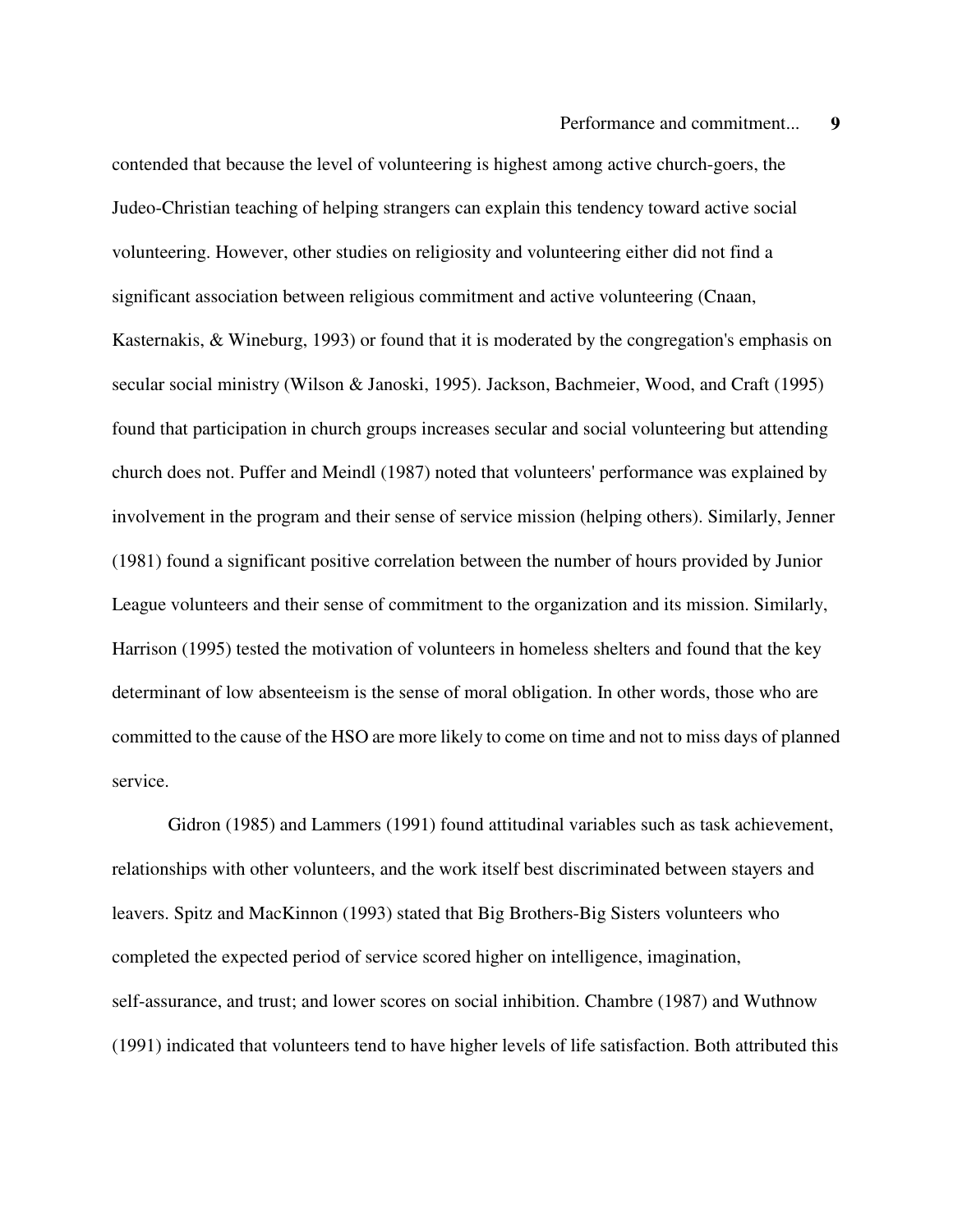finding to the fact that satisfied people are more active and involved in volunteering than are dissatisfied people. Finally, Zeigenhaft, Armstrong, Quintis, and Riddick (1993) reported that motivation to volunteer did not explain the quality of volunteer performance.

In general, the limited available data suggest that those who are more motivated to volunteer (i.e., identify with the mission and client population of the HSO) and those who are psychologically well-adapted tend to perform better and be more committed as volunteers. Note, that the term well-adapted is loosely used here to denote people who are not at the extreme ends of any studied measure of personality traits.

#### Situational (managerial) variables

Volunteer management has often been addressed in the literature through prescriptive or anecdotal orientations. For example, Allen (1987) and Netting (1986) noted that on-going evaluation is rare among volunteer programs. Paradis and Usui (1987) found that training helped to sensitize volunteers and increase retention. Similarly, Gidron (1985) and Lammers (1991) found that retention was correlated with preparation for the task (training). Similarly, Watson (1993-94) suggested training and also use of veteran volunteers in training and supervision may help improve tenure and productivity. She distinguished between orientation, pre-service, and in-service training and recommended the use of all three. Pierucci and Noel (1980), in a study of correctional volunteers, found that personal variables were poor predictors of retention while situational variables such as satisfaction with the orientation process and staff support were good predictors. There are many studies that looked at one agency, usually one volunteer administrator, and one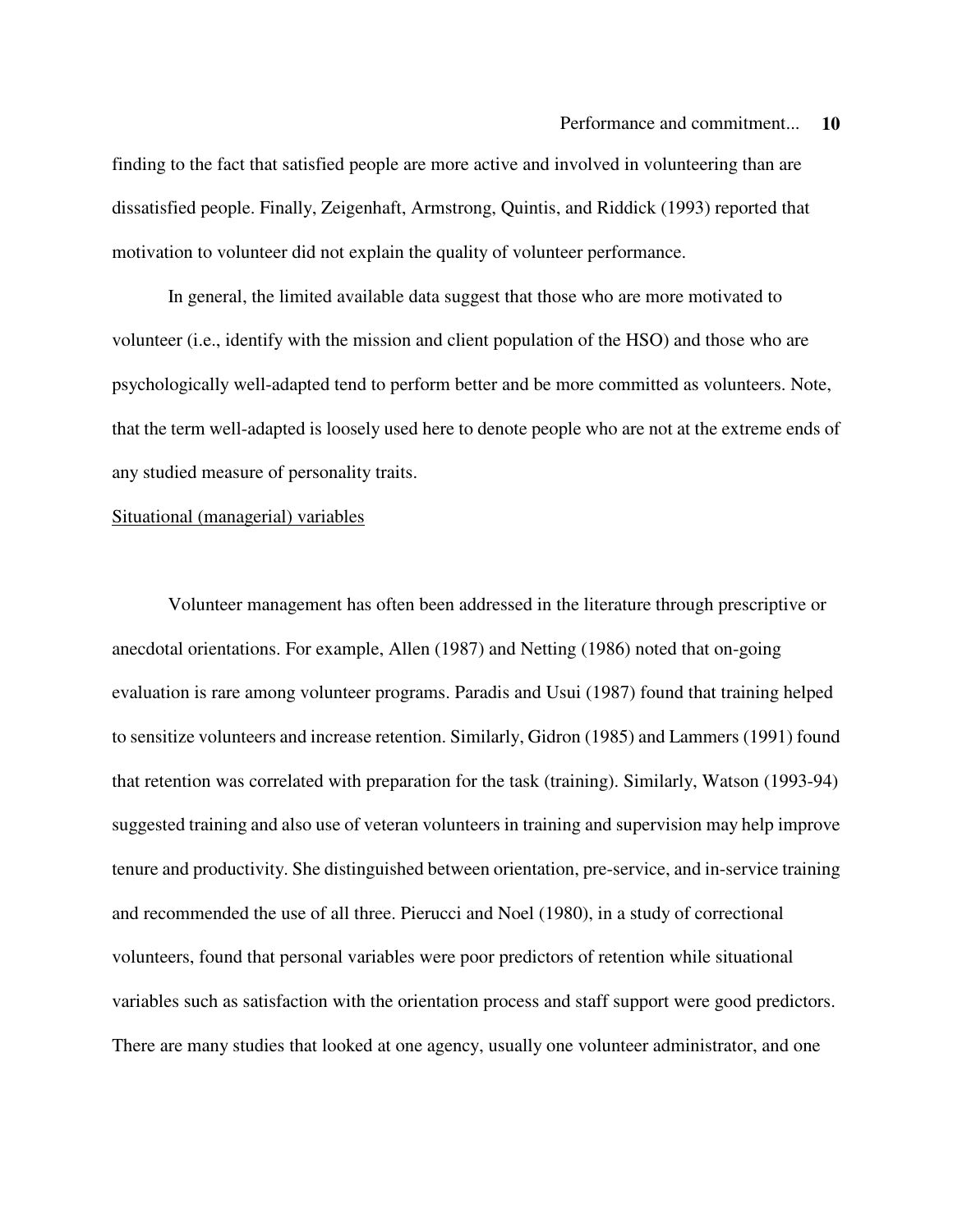issue of management of volunteers and which demonstrate how effective the studied approach is. For example, McGee (1988) suggested that recognition and symbolic incentive rewards can improve morale and productivity. She further indicated that these rewards have a deeper meaning which is greater than the value of the prize itself and that award programs create a positive attitude, bond volunteers with the organization, and build commitment. Similarly Brown and Zahrly (1989) referred to the nonmonetary aspects of volunteer work at a crisis and suicide prevention center (see also Vineyard, 1994). Zischka and Jones (1987), based on a study of volunteer ombudsmen, found that careful orientation to decrease anxiety and role ambiguity is important in increasing tenure and productivity of volunteers. Hollwitz and Wilson (1993) suggested that careful selection through structured interviews that focus on the job to be performed helps increase tenure and satisfaction. Lafer (1991) reported, in a study of hospice volunteers, that volunteer attrition can be decreased if the volunteer administrator carefully recruits and trains the volunteers, helps them transition into the role, and provides individual supervision. Similar findings are reported by Stevens (1991) regarding elderly volunteers. In the same vein, Dailey (1986) noted that feedback is important for understanding of organizational commitment. Many of the available guides for volunteer administrators (see for example, Fisher & Cole, 1993; Ilsley, 1990; Omoto & Snyder, 1993) stress careful and planned recruitment, orientation, screening, placement in work, supervising, evaluating, and providing symbolic rewards.

The difficulty with these studies is that they have no comparison groups. Also, they are based on small samples, and their methods are often weak. However, their findings, taken together, suggest that concentrated efforts of volunteer administrators on orientation, supervision, and most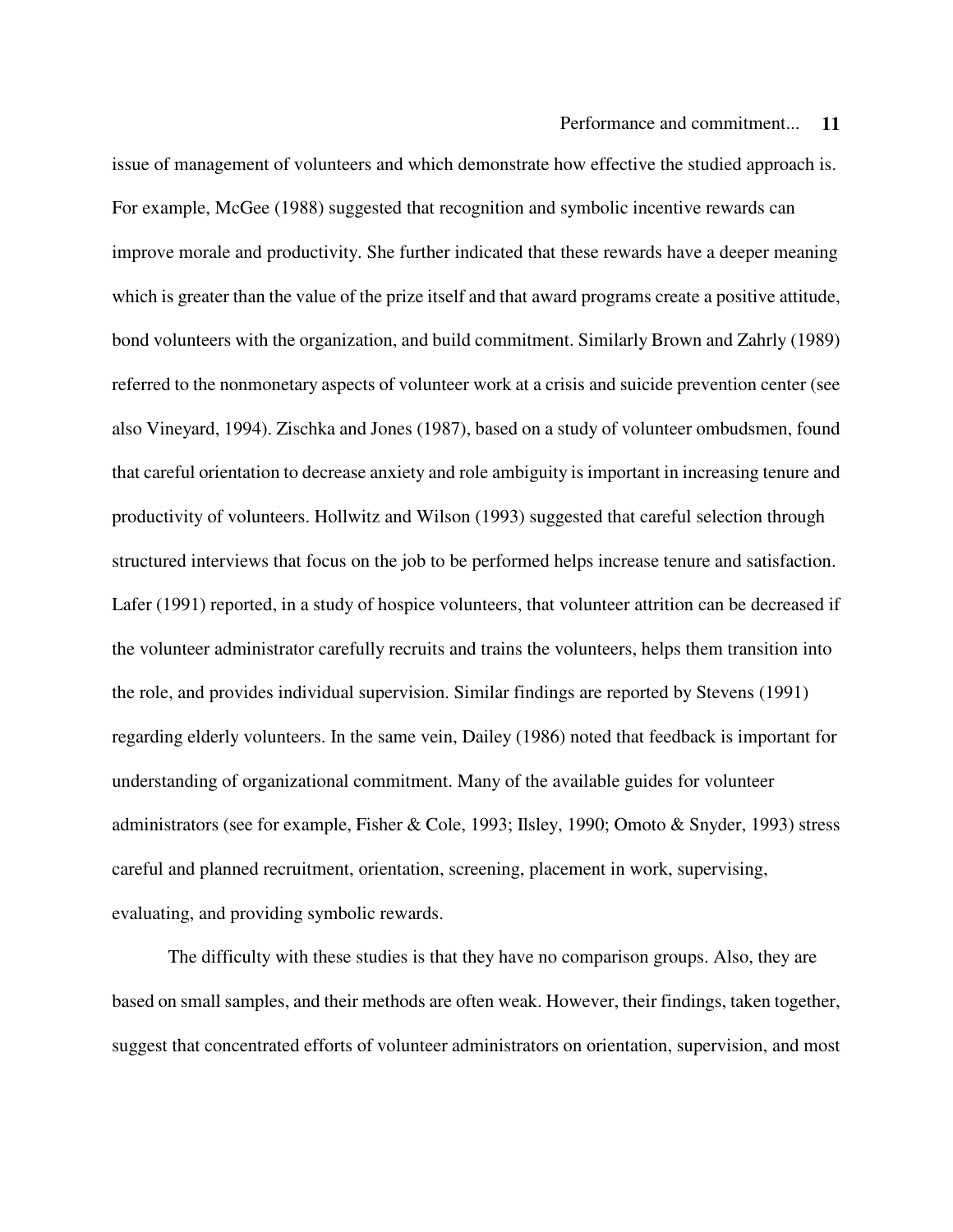importantly, symbolic rewards, yielded greater retention, volunteer commitment, lower absenteeism, and greater satisfaction. In sum, the above findings suggest that the more volunteer administrators or other staff member invest in volunteers, the better the volunteer performance will be. This notion can be captured in what Gerhard (1988) called the development and recognition model. That is to say, as volunteers are not paid, they must be made feel wanted, appreciated, and invested in. Good volunteer management invests in all stages of volunteer work from recruitment to evaluation and provides means of symbolic rewards that intrinsically enhance volunteer motivation and productivity.

#### **Research Hypotheses**

The literature cited above has several limitations. First, it is highly based on theories and premises of paid-work settings. Second, the literature focused mostly on who becomes a volunteer, rather than on volunteer performance and commitment. Third, it tested only a small set of variables many of which have never been replicated by other studies. Finally, the literature does not provide a fully developed set of findings that will direct us into specific hypotheses. Consequently (and as suggested by Smith, 1994) we elected to include a large number of independent variables in an exploratory manner. Based on the available knowledge as well as Smith's framework for studying volunteers, the hypotheses addressed in this study are as follows:

H1. Volunteers whose demographic characteristics are consistent with the dominant status approach and the personal investment approach will score higher on the three measures of performance and commitment: volunteer satisfaction, commitment (number of volunteer hours per month), and tenure (duration of service in months), when compared with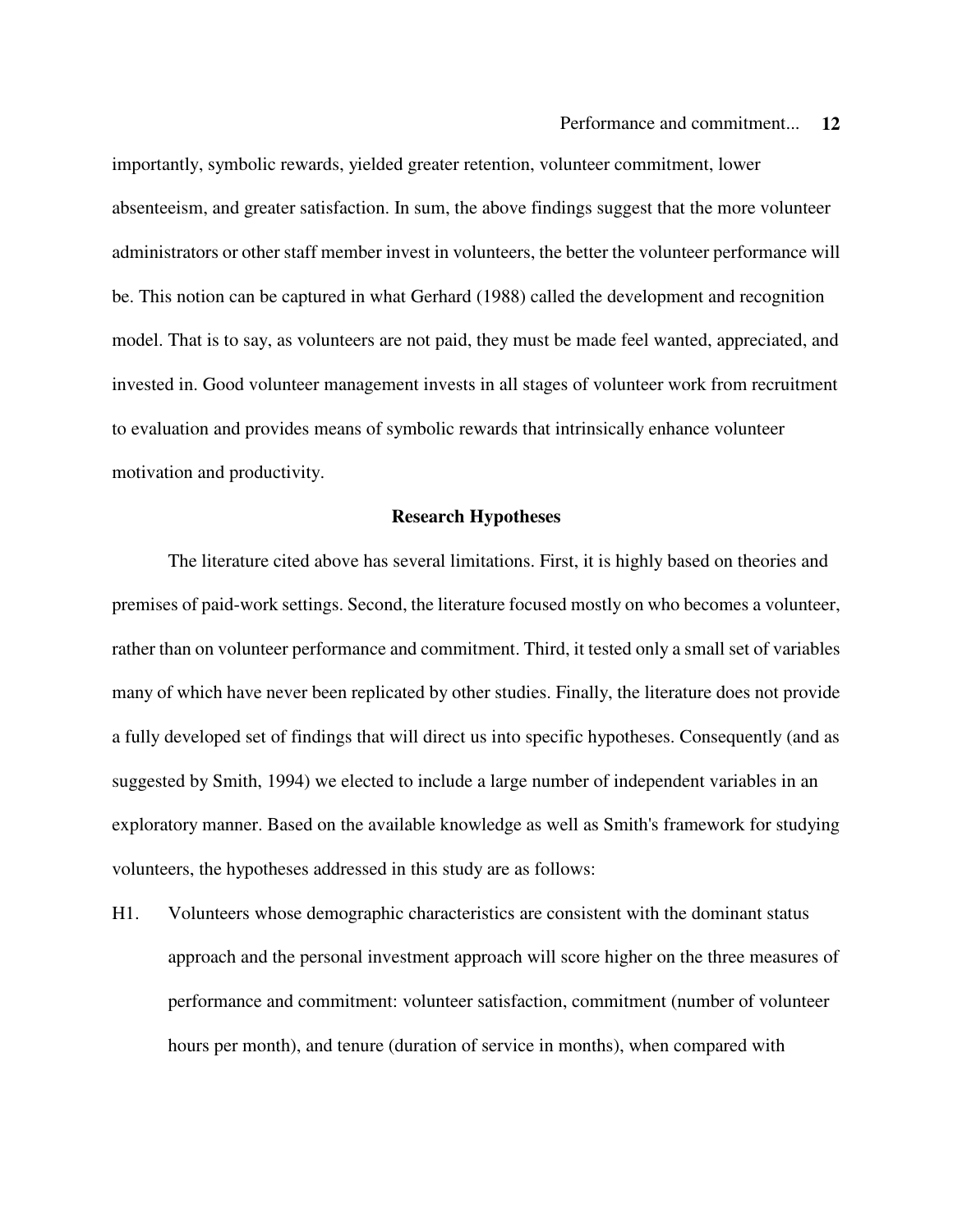volunteers who do not have similar demographic characteristics.

- H2. Volunteers who are more motivated and those who are psychologically well-adapted will score higher on the three measures of performance and commitment when compared with volunteers who are less motivated and those who are psychologically less well-adapted.
- H3. Volunteers who are more carefully managed (through active efforts by volunteer administrators in recruitment, orientation, training, supervision, and providing symbolic rewards) will score higher on the three measures of performance and commitment when compared with volunteers who receive fewer symbolic rewards and are not well managed.

#### **Methods**

Respondents: The sample population consisted of 510 volunteers from 105 HSOs in Philadelphia, Pennsylvania, Chapel Hill, North Carolina, or Providence, Rhode Island. The HSOs represented in this study included nursing homes, hospitals, schools, programs for the frail elderly, Big Brother and Big Sister programs, women's services, services for the homeless, and prison programs. The sample in each locality was a sample of convenience and was based on available lists of social and human services agencies. Those eligible for the study were volunteers who, in the six-month period prior to the interview, provided at least one hour of direct service (assisting individuals or groups in need) at least once every other week in an HSO.

Characteristics of the sample are outlined in Table 1. Respondents ranged in age from 15-86 years, with a mean age of 50.6 years. Approximately 43 percent were 60 years and older. This older mean age of respondents reflects the shift in the volunteer pool with wider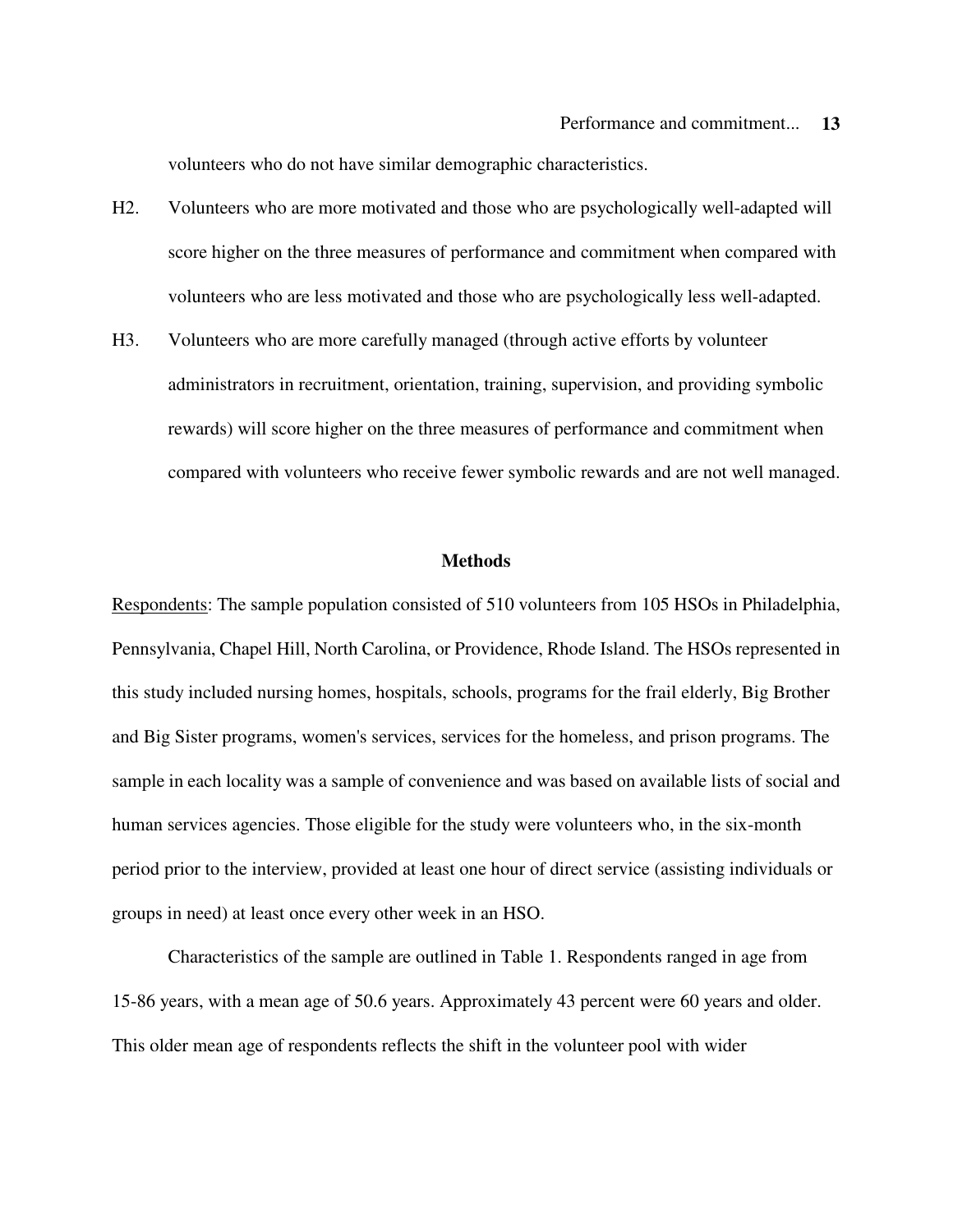representation of healthy and productive elderly (Cnaan & Cwikel, 1992). In some respects, our sample population differ from the general population of volunteers because the respondents, for the most part, are women, people who are not employed full-time, and older. Nevertheless, the characteristics of this sample are representative of those found in many other studies (cf. Smith, 1994), in that the respondents are well-educated, have an above-average level of income, and are primarily white.

## \*\*\*Insert table 1 about here\*\*\*

A methodological note regarding using of the data is warranted here. We studied 510 volunteers from 105 agencies. This poses a threat in that one agency that may have a practice that may influence findings beyond individual experiences. We analyzed large agencies (providing more than 10 volunteers) and found that they did not show a trend toward managing volunteers in a uniform manner. It should also be noted that none of the agencies contributed more than 30 volunteers to this study, hence, such an impact on the overall findings may be limited. Procedures: The face-to-face interviews, usually an hour in duration, were conducted in three phases: February-March 1989, January-February 1990, and January-March 1991. In the first phase, 117 volunteers were interviewed; in the second phase, 141 volunteers; and in the final phase, 252 volunteers. All interviews were conducted by graduate research students at the University of Pennsylvania School of Social Work. To ensure uniformity in data collection, we required the student-interviewers to attend five training sessions which included role playing, discussion of problematic questions, and interpretation of ambiguous responses. There was a very low refusal rate. Less than three percent of those approached to participate refused to be interviewed. This and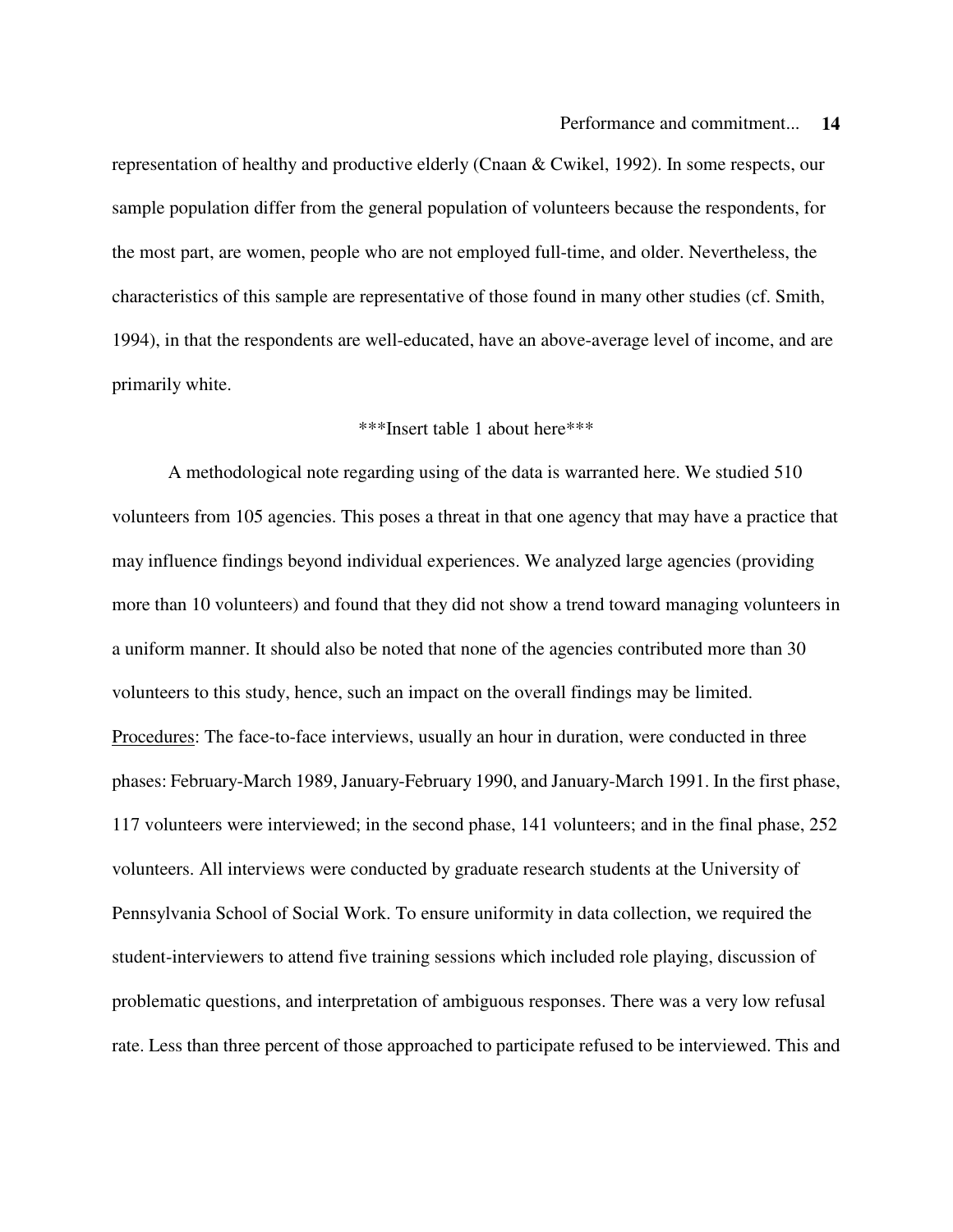the large sample size may compensate for the lack of randomness in the sample. Respondents were asked to focus their answers on the last year in the HSO in which the study was conducted.

It should be noted that no significant differences were found among the respondents from the three geographical locations. Because we collected data over time, moving from one agency to another, we could not test time effect. However, it is important to reiterate that this is not a random sample. We did not have a master list of volunteers in HSOs, and the cost of random sampling of the population would have been prohibitive.

Instruments: The data reported in this study were collected as part of a more comprehensive study on volunteers. The study questionnaire consisted of four major sections: 1) background variables; 2) Motivation to Volunteer (MTV) scale developed specifically for this study (Cnaan & Goldberg-Glen, 1991). The Cronbach's alpha reliability of this scale was .86;

3) assessment of the volunteer experience (e.g., recruitment, screening, orientation, supervision, activities performed, rewards, and satisfaction from the volunteer activity); 4) and social-psychological scales including internal-external locus of control (Rotter, 1982), liking people (Filsinger, 1981), life-satisfaction (Dinner, Emmons, Larsen, & Griffin, 1985), intrinsic-religious motivation (Hoge, 1972; Kivett, Watson & Bush, 1977), and self-esteem (Hudson, 1982). The psychometric properties of these scales are reported in the cited sources.

We focused on three dependent variables of commitment and performance: length of stay with the agency (tenure), number of volunteer hours per month (commitment), and volunteer satisfaction. We selected volunteer satisfaction based on Dailey's (1986) conclusion that "Job satisfaction played a critical role in understanding commitment for volunteers" (p. 28). Similarly,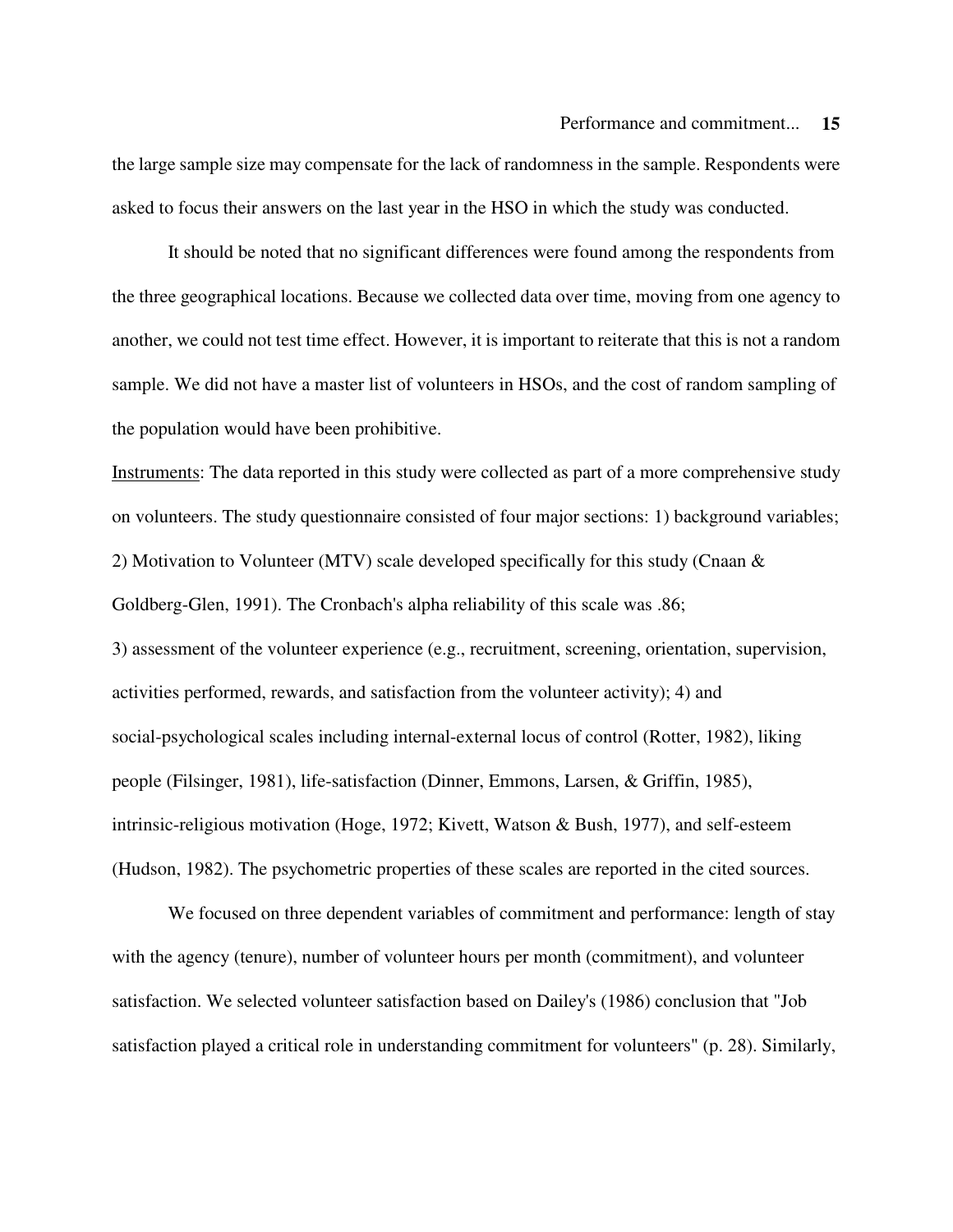Jenner (1984) found strong positive correlations between satisfaction with the volunteer experience and feelings of commitment to and level of involvement in the program.

Data relevant to the three performance variables were obtained as follows: To measure tenure we asked: "How long have you participated in this program?" and measured the answers in months. Length of time ranged from 6 to 696 months with a mean of  $61.72$  months (S.D. = 89.14). To determine commitment we asked "How many days a month do you volunteer to this program?" and "Approximately how many hours do you invest each time you come to volunteer?" We then multiplied the answers and measured them in hours. Hours per month ranged from 2 to 297 hours with a mean of  $25.23$  (S.D. =  $29.70$ ). To measure volunteer satisfaction we used an eight item Likert-type scale with five categories ranging from 1 (strongly agree) to 5 (strongly disagree). The mean rating for volunteer satisfaction was 1.86 (S.D. = .59). It should be noted that the lower the score, the higher the level of satisfaction. We included items such as: "Overall, I enjoy my volunteer activity at this agency;" "I would like to continue being a volunteer at this agency;" "Each day of volunteering is special for me;" and "I believe others would enjoy volunteering at this agency." The Cronbach alpha reliability of this scale was .88, and the Guttman Split-half was .85.

To assure that each performance variable measured a distinct content area, we correlated them with one another. We found no significant correlation between volunteer satisfaction and commitment (r=.007, p>.05). Tenure was significantly, but weakly, correlated with commitment  $(r=.14, p.<01)$  and volunteer satisfaction  $(r=.19, p<0.05)$ . Although two of the three correlations were significant, given the large sample size, the low correlations justified their separate inclusion in the study.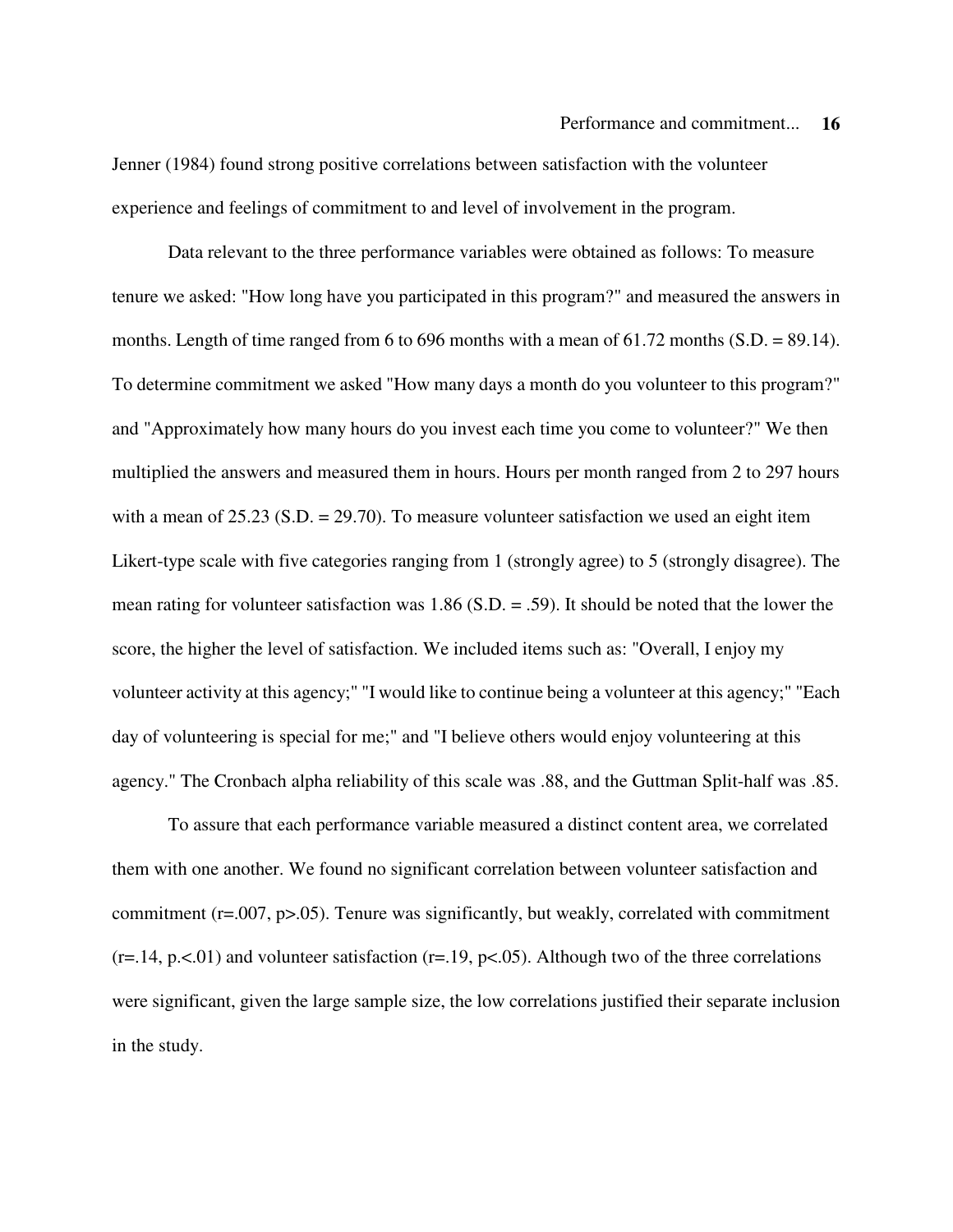While we could use only three dependent variables, we were able to use a number of independent variables. Our choice was either to select a few variables based on the existing literature or employ a large set of variables in an exploratory manner. As indicated above, the problem with the existing literature is that it is based on paid-work literature and theories (such as Herzberg's motives and hygienes, see both Gidron, 1985 and Lammers, 1991 or Maslow's hierarchy of needs, see Danoff & Kopel, 1994).

Smith (1994) argued that only studies that test a multiple set of independent variables and assess their relative contribution to explaining volunteerism are of real value to knowledge generation. Thus, we elected to apply and test a large set of independent variables. We, therefore, included 16 demographic characteristics, 9 personality traits, and 29 management practices variables in addition to 17 symbolic rewards.<sup>1</sup>

We also used three measures of extended involvement with the HSOs, namely policy, advocacy, and administration. Although the selection criterion for this study was provision of

 $^1$  Due to the large number of variables employed in this study, space limitation prohibits a full report of their range, standard deviations, and other properties. Interested readers should contact the first author for a copy of the instrument and information about the variables.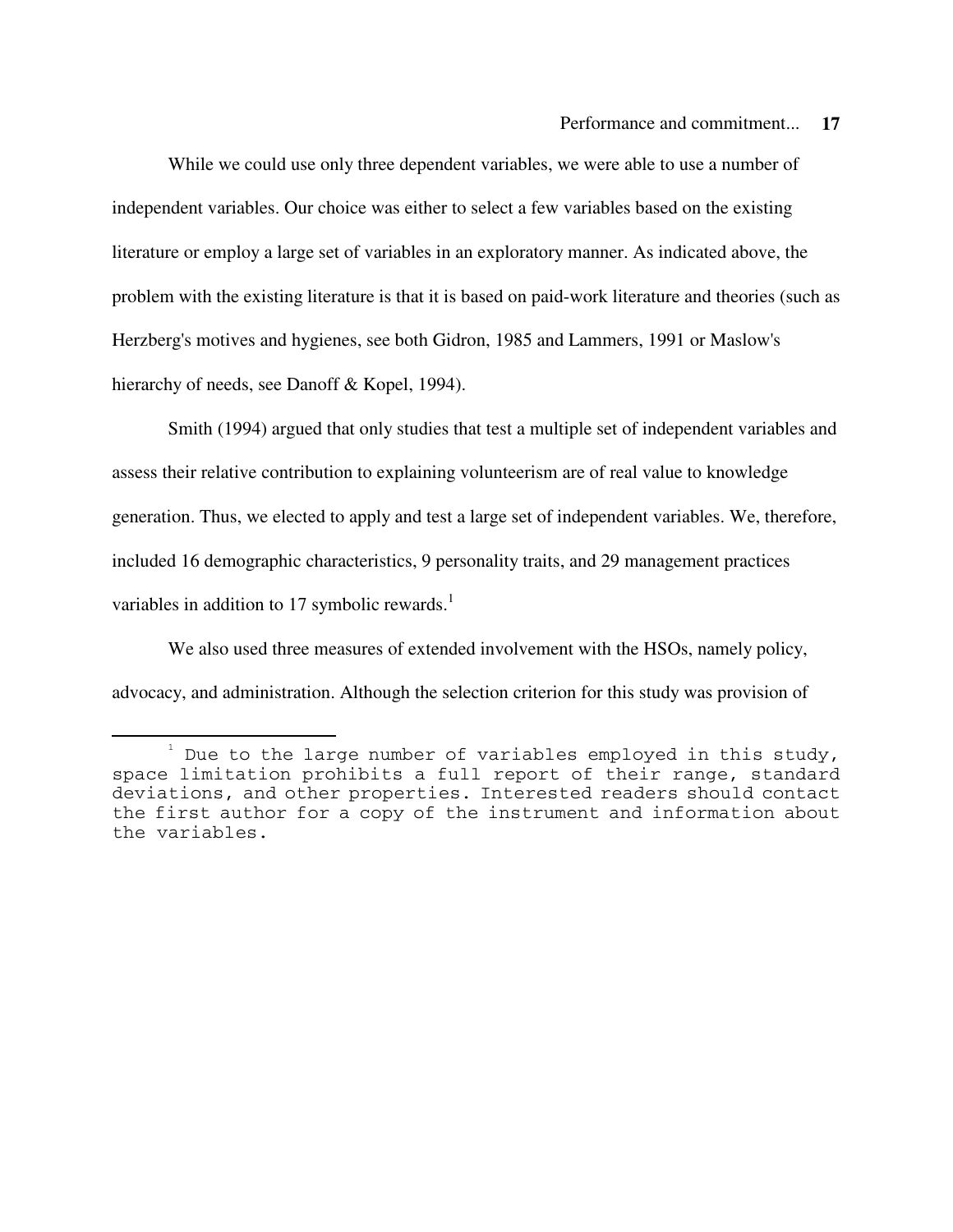direct services, we found that many volunteers were also engaged in activities at the macro level which indicated broader interests. The categories of these three variables ranged from (1) no involvement to (5) very much involved.

Statistical methods: In order to assess the impact of the many independent variables on the three dependent performance and commitment variables, we applied a two-tier approach. We first used a set of many bivariate analyses (applying  $X^2$  test of association, independent groups t-test, and Pearson moment correlation as appropriate) to explain which, if any, of these many independent variables explain variability in the performance and commitment variables. For example, variation in volunteer satisfaction based on marital status (a nominal variable) was tested using independent group t-test. We acknowledged that it is quite likely that in a multiple set of bivariate analyses some of the significant results are chance errors and some will be masked in a multiple variable analysis. However, as no previous study tested such a large set of independent variables and too many studies focused on one or two independent variables alone, there is merit in knowing the difference between bivariate and multivariate results.

Thus, in the second tier of analyses we performed three sets of multiple correlation analyses (using only variables that showed significant association in at least one of the bivariate analyses and treating nominal variable as dichotomous based on an analysis of the categories that accounted for the bivariate significant results (for example, Jews, Catholics, and Protestants reported similar trends that were very different from the group of others) for each of the performance and commitment variables separately. We tested for multi-collinearity by checking all possible inter-correlations of the independent variables. These inter-correlations were either non-existent or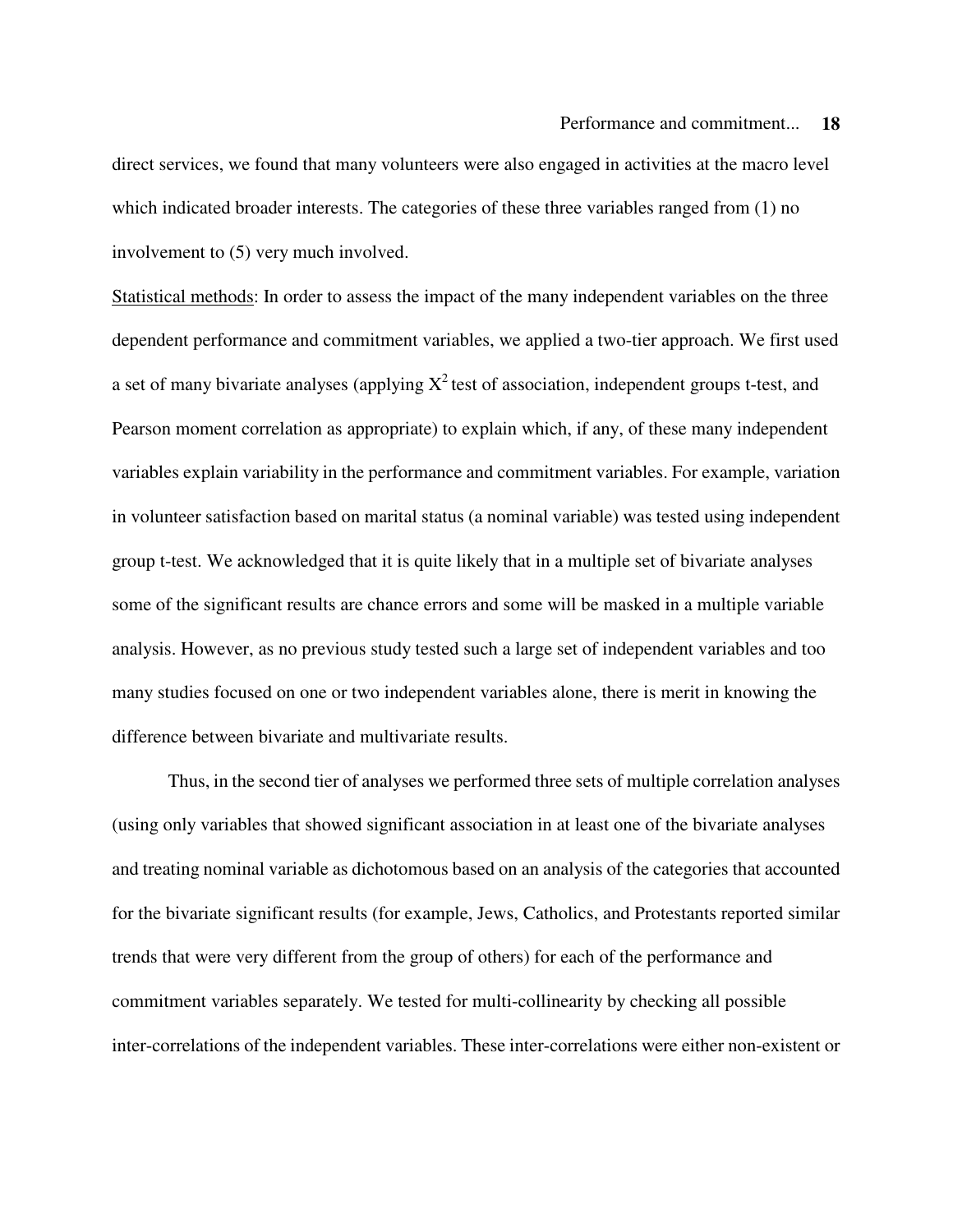weak  $(r < .20)$ . As expected, some variables that appeared significant in the bivariate analyses dropped out as insignificant in the multiple variable analysis. We found these variables which were dropped out to be of great interest both methodologically and substantially. As will be shown later, these variables came more from one set of variables than from others and, thus, yielded a different set of possible implications for practice and future research. Having both students of research and practitioners as our audience in mind (in addition to scholars), we elected to present both tiers of analyses.

#### **Findings**

#### Findings from the bivariate analysis.

#### Demographic characteristics and performance:

To test the first hypothesis, we used a set of demographic variables in bi-variate sets to account for variability in the performance variables. The demographic variables that were not significantly associated with any performance variables included gender (similar to Black and DiNitto's findings), volunteering in the past, and employment status. The finding regarding employment status is important because it indicates that neither tenure (number of months volunteering to this HSO) or commitment (number of hours volunteering per month) is significantly associated with availability of free time. Those who worked full-time or part-time and those not in the workforce volunteered more or less equally. While employment status may initially be of great importance in volunteering (Lammers, 1991), our findings indicate that it is not significant for those who are consistent HSO volunteers.

Volunteer satisfaction was significantly associated with eight demographic variables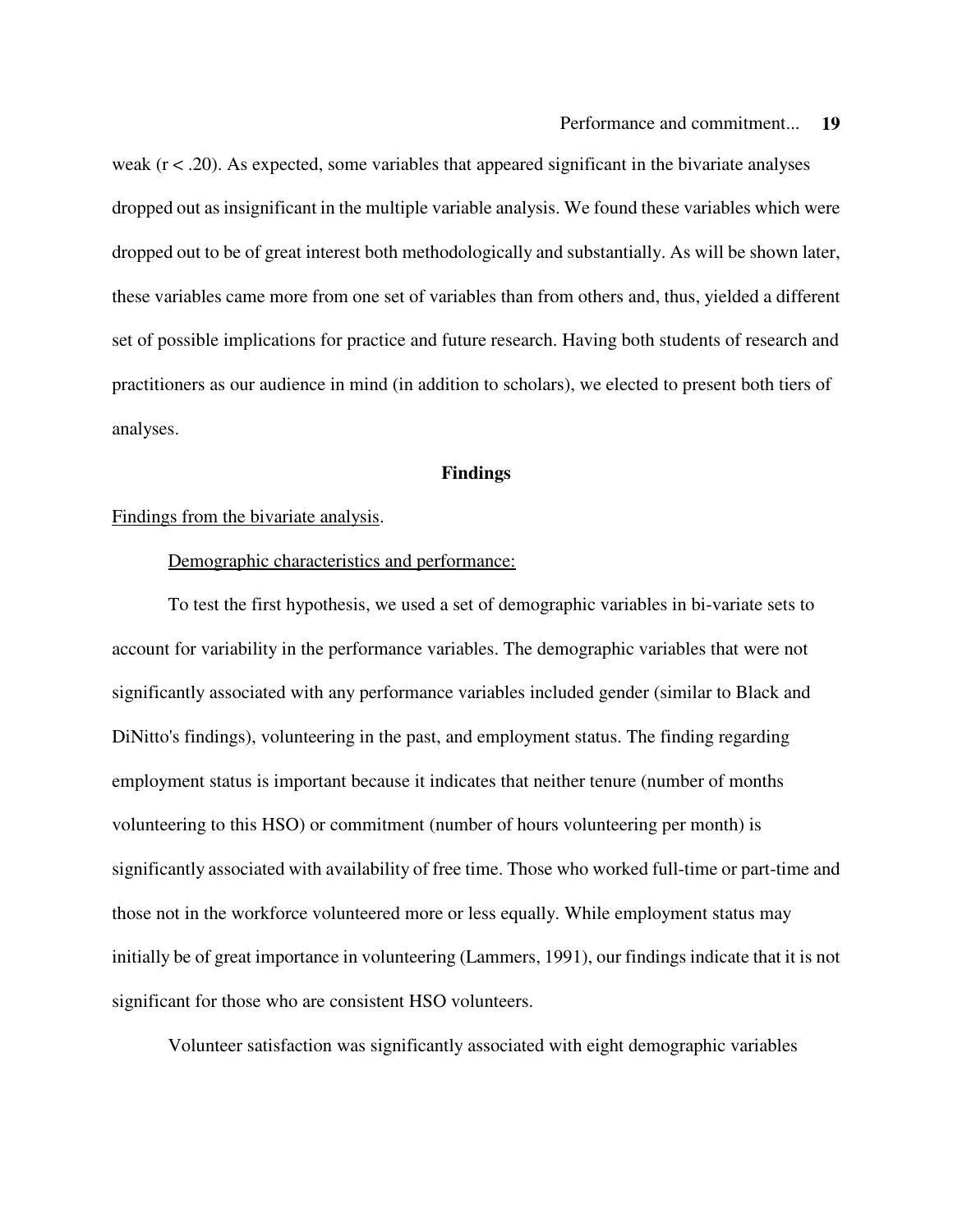(Table 2). Age positively correlated with volunteer satisfaction ( $r=24$ ,  $p<001$ ). Married volunteers were more satisfied than those who were unmarried (means of 1.79 and 1.90 respectively); those living with a spouse or alone were more satisfied than those living with relatives or friends (means of 1.78 and 2.00 respectively). Volunteers with a college degree or above were less satisfied than those with less education, especially those with high school and post-high school education (means of satisfaction were 1.91 and 1.75 respectively). Caucasians were more satisfied than minority volunteers (means of 1.83 and 1.98 respectively). People who were helped by a volunteer in the past were more satisfied than those who were not (means of 1.81 and 1.92 respectively). People who volunteered in more than one agency reported higher levels of volunteer satisfaction when compared with those who volunteered to a single agency (means of 1.75 and 1.89 respectively). Finally, those whose sibling(s) also volunteered reported lower volunteer satisfaction (mean of 1.94) when compared with those whose sibling(s) did not volunteer (mean of 1.81).

#### \*\*\*Insert table 2 about here\*\*\*

No demographic characteristic was significant in explaining commitment (number of hours volunteered per month). This finding did not support our first hypothesis which assumed that volunteers whose characteristics are consistent with the "dominant status approach" or "personal investment approach" would score higher. However, this finding further supports our premise that the three performance measures are independent and measure separate content areas.

Tenure (length of on-going volunteering) was explained by eight demographic variables. Married people volunteered for longer periods than those not married (means of 80.62 and 47.16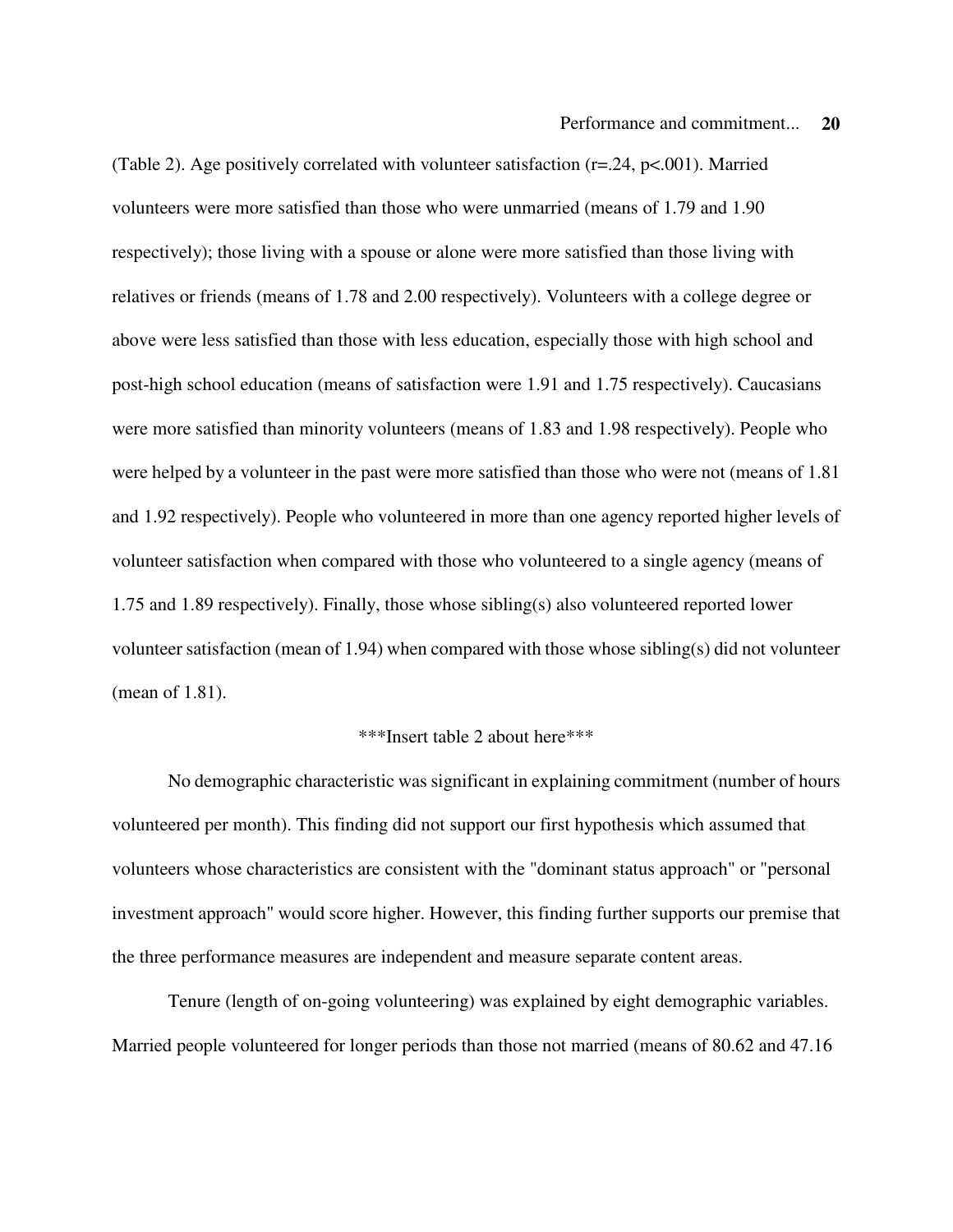months respectively). People living alone or with a spouse stayed longer (mean of 69.70) than those living with friends or relatives (mean of 38.16). Those of Judeo-Christian origin (Protestants, Catholics, and Jews) volunteered for longer periods (mean of 65.47 months) when compared with others (mean of 25.21). This finding may be of major importance to students of religion and volunteerism since it suggests that the Judeo-Christian tradition and teaching is successful in instilling principles and practice of helping others (Jackson, Bachmeier, Wood, & Craft, 1995; Wuthnow & Hodgkinson, 1990). People helped in the past by a volunteer had longer tenure when compared with those not assisted by volunteers (means of 72.23 and 48.71 months respectively). People who volunteered for other agencies reported significantly longer service periods (means of 83.14 and 50.81 months respectively). As shown by Perlmutter and Cnaan (1993), people who expand their volunteer involvement tend to assume further responsibilities and stay devoted to the cause. There was a significant, though weak, correlation between income and tenure  $(r=.09, p<.01)$ . Finally, volunteering in family of origin was significant in explaining the variability in tenure. Tenure was longer for those whose fathers volunteered when compared with those whose fathers were non-volunteers (means of 71.93 and 52.10 months respectively). Similarly, those whose sibling(s) as volunteered had longer tenured when compared with those whose sibling(s) were non-volunteers (means of 68.23 and 51.06 months respectively).

In sum, age, marital status, living arrangement, volunteering to other agencies, and sibling(s) volunteering significantly accounted for both tenure and volunteer satisfaction. These findings provide weak support for the dominant status approach (employment status was not at all significant; income was weakly correlated only with tenure, and race was associated significantly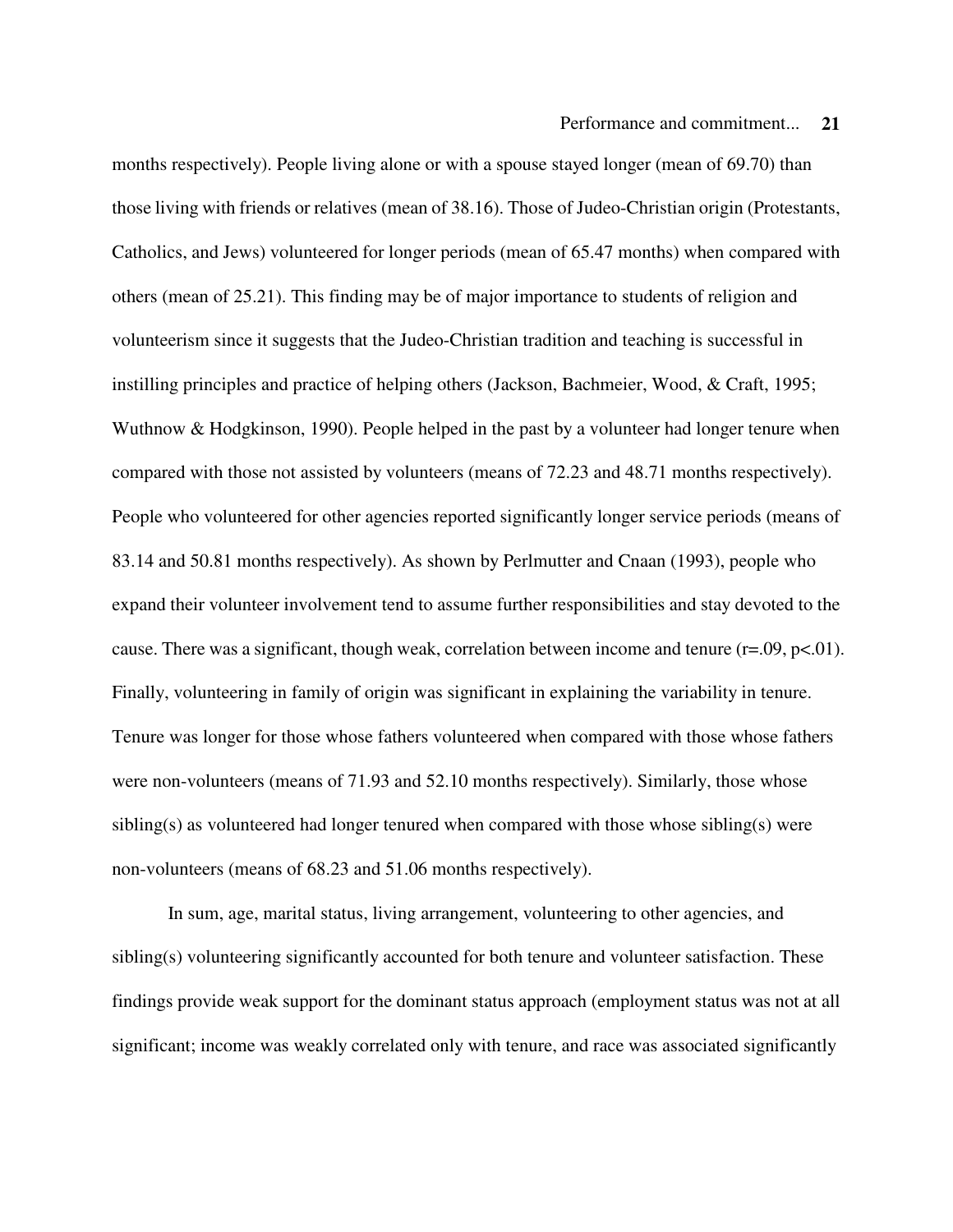only with volunteer satisfaction). Slightly more support was provided to the personal investment approach in that marital status, living arrangement, and volunteering to other agencies were all significantly associated with volunteer satisfaction and tenure.

#### Personality traits, attitudes and performance

Several personality traits and attitudes were significant in explaining volunteer commitment and performance. Although every personality trait, with the exception of self-esteem, was significantly associated with one performance variable, the Pearson coefficient correlation was quite weak in many cases. Note that weak significant correlations are insufficient because in a large sample size such as this, even weak correlations can yield significant results.

Five personality traits were significantly correlated with volunteer satisfaction: motivation to volunteer (MTV), liking people, involvement in advocacy, involvement in administrative work, and life satisfaction. The only personality trait significantly associated with commitment was MTV. The higher the MTV, the more hours volunteers worked per month. (See Table 3).

## \*\*\*Insert table 3 about here\*\*\*

Five personality traits were significantly associated with tenure: intrinsic religious motivation, involvement in administration, involvement in policy, locus of control, and life satisfaction. It should be noted that life satisfaction and involvement in administrative work were both associated with volunteer satisfaction and tenure whereas MTV was associated with volunteer satisfaction and commitment. Finally, of all personality traits, only self-esteem was not significantly associated with any of the three dependent variables.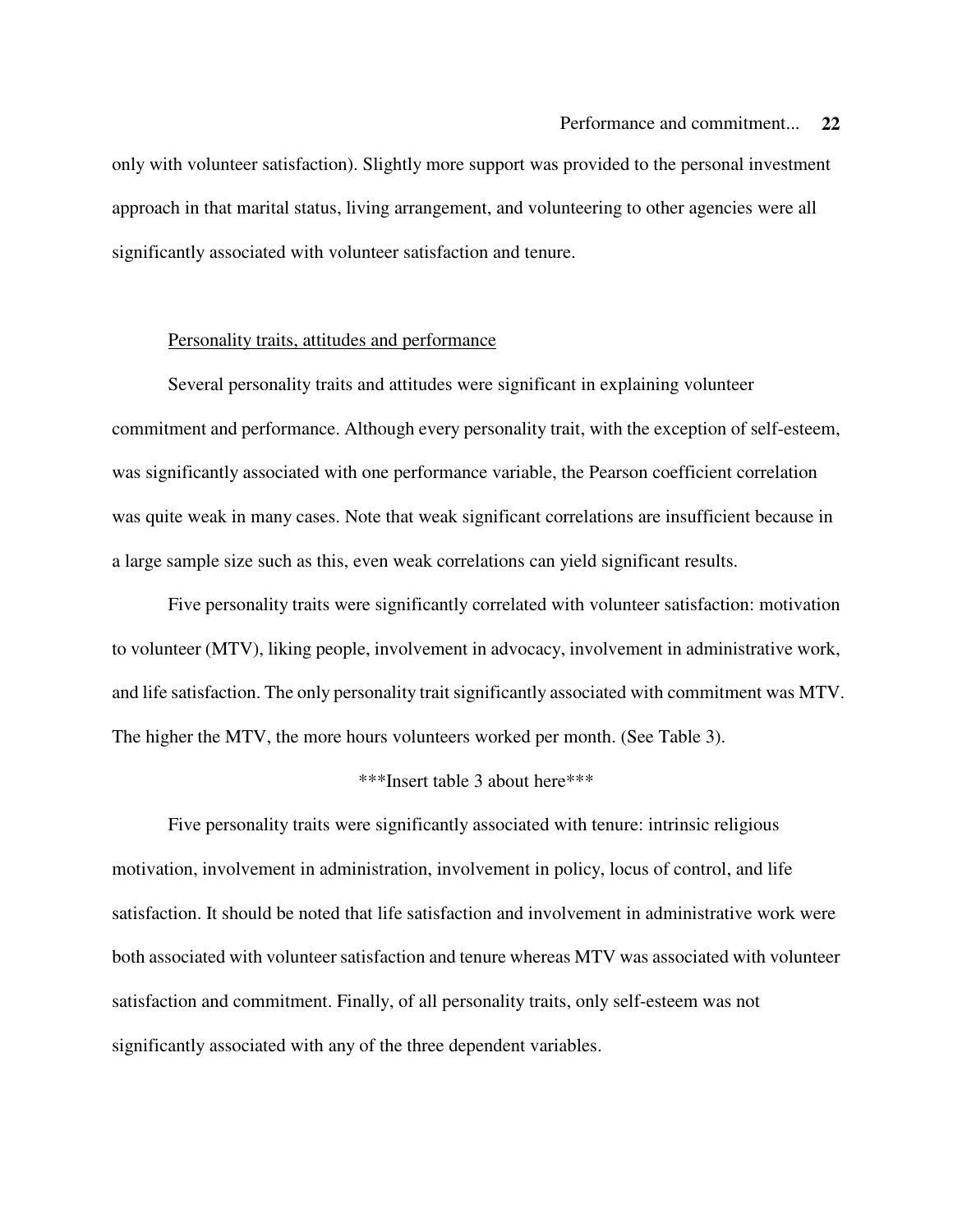#### Volunteer management and performance

We studied seven recruitment practices, namely: referring agency, agency telephone call, agency letter, media advertisement (radio, T.V., etc.), leaflet and brochures, word of mouth, and billboards. Note that practices which were not significantly associated with any of the dependent variables are not reported in table 4. The only recruitment practice to yield significant results was referring agency. Volunteers recruited through a referring agency reported more hours per month when compared with those recruited by other methods (mean of 34.51 and 23.62 hours, respectively). This finding has no plausible theoretical explanation nor does it resonate with practice experience of the volunteer administrators we interviewed; it thus may be the result of chance error. The fact that most recruitment practices are not significantly correlated with any of the three dependent variables and that the one that is significantly associated with commitment is not theoretically based suggests that the effect of recruitment practices on the actual volunteer work may be quite limited. That is, recruitment brings people into HSOs, but it does not help to explain their volunteer performance.

#### \*\*\*Insert table 4 about here\*\*\*

Of the three types of initial contacts studied -- mail, telephone, and visit -- only mail was significantly associated with volunteer satisfaction and commitment. Volunteers who applied by mail, when compared to others, reported higher commitment (40.55 and 22.99 hours per month, respectively) but lower levels of volunteer satisfaction (means of 2.08 and 1.85, respectively). The first finding is surprising in that it is commonly assumed that the most effective recruitment method is by personal contact (Berger, 1991). Yet, again, it is helpful for bringing people in, but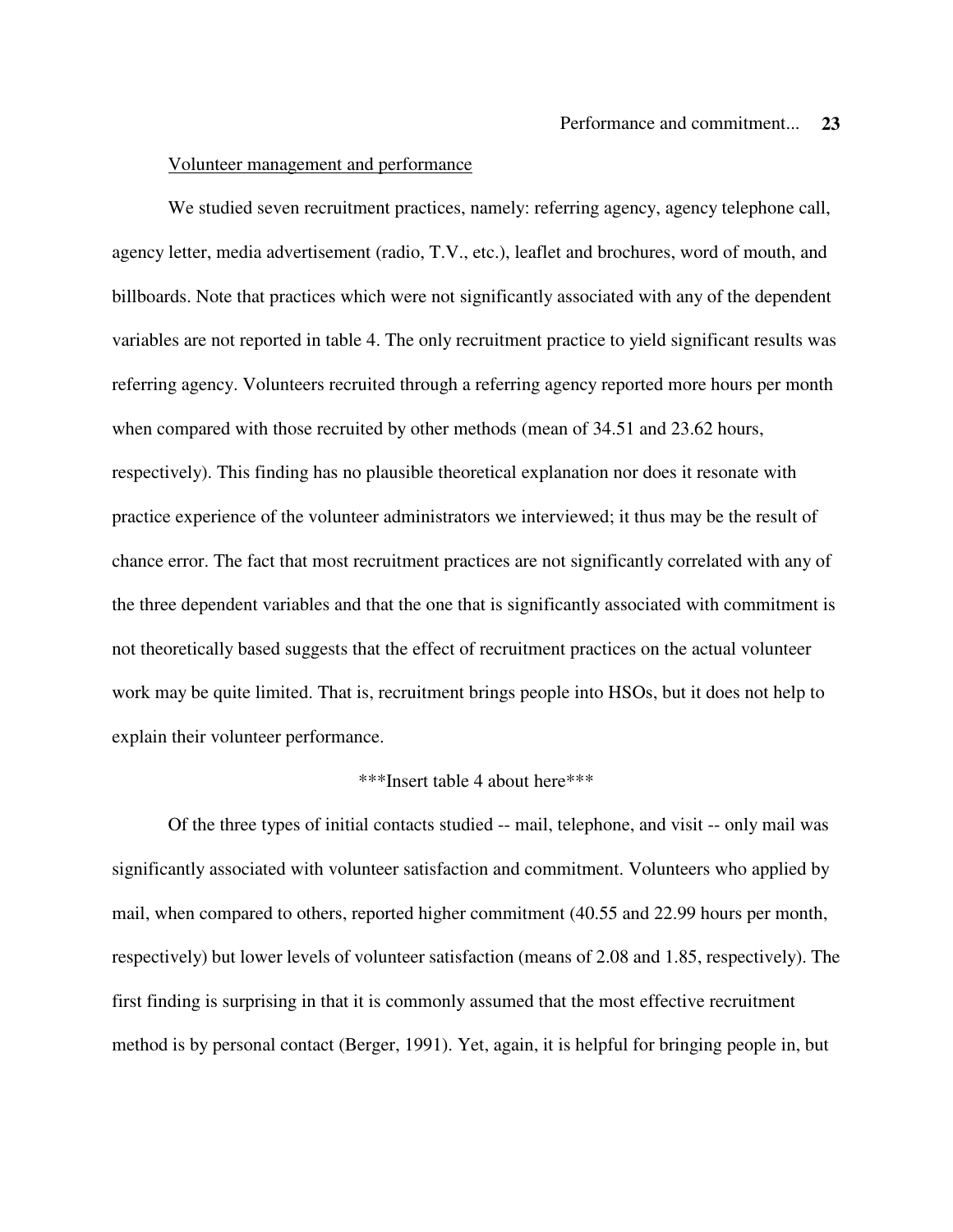does not indicate how well they will perform while in the HSO. Volunteers first contacted the agency by telephone reported lower levels of tenure when compared to others (41.98 and 67.48 months respectively). Finally, volunteers whose initial contact was an agency visit reported higher levels of satisfaction when compared to others (means of 1.82 and 1.95 respectively). Thus, volunteer satisfaction was significantly associated only with two modes of contacting the agency: by mail (lower satisfaction) and by a visit to agency (higher satisfaction).

Commitment (hours per month) was significantly explained by four management practices: referral by an agency and contacting the agency by mail (both had a negative association; that is, those who used this method were donating fewer hours per month), filling out an application form, and individual supervision. Volunteers who filled out a form worked more hours than those who did not (mean of 28.16 and 22.30 hours, respectively). Finally, those who received individual supervision volunteered more hours per month than those who received no supervision or group supervision (mean of 28.1 and 20.0 hours, respectively).

Tenure was significantly explained by five management practices: initial phone contact, orientation, supervision, direct supervision by volunteer administrator, and filling out an application form. Those receiving orientation reported shorter tenure than those not attending orientation programs (50.95 and 84.37 months, respectively). Unsupervised volunteers reported longer tenure than those who were supervised (means of 51.89 and 69.93 months, respectively). This latter finding may be a sign of the agency's trust in veteran volunteers who do not need on-going supervision. Conversely, those supervised directly by the volunteer administrator reported longer tenure than those not directly supervised (means of 56.36 and 39.35 months,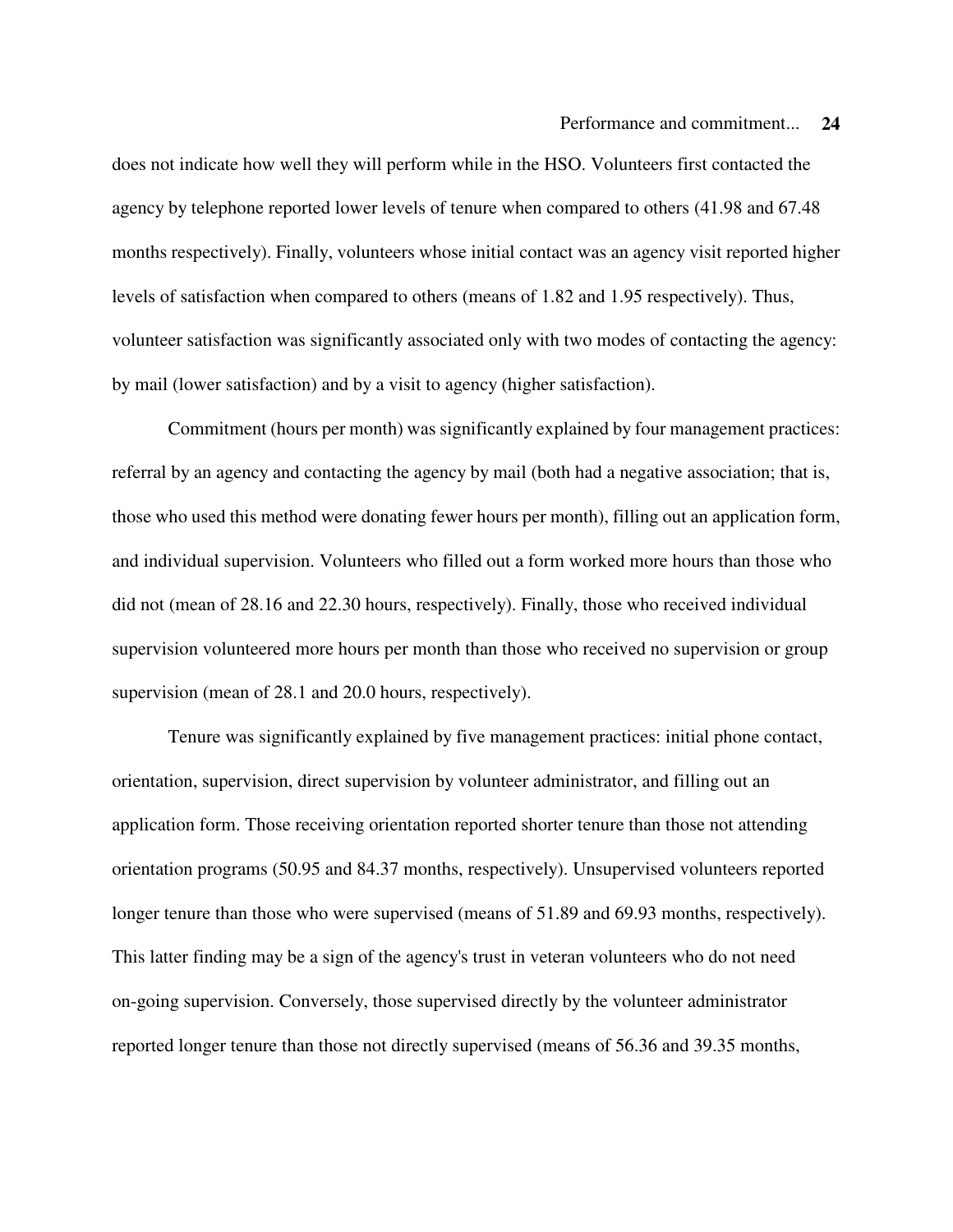respectively). Volunteers who had to fill in an application form reported shorter tenure than those who did not (means of 46.14 and 74.72, respectively).

Finally, we sought to determine whether symbolic rewards account for variability in the performance variables. Only 2 out of 17 rewards -- in-house conferences and media publicity - showed no correlation with any of the performance variables. However, as can be seen in Table 5, almost all symbolic rewards except conference participation and volunteer of the month/year award are associated with volunteer satisfaction. This finding underscores the importance of rewards in enhancing volunteer satisfaction.

#### \*\*\*Insert table 5 about here\*\*\*

The rewards significantly associated with commitment were: prizes, out-of-house conferences, free medical services, and free meals. Those who had received such rewards reported more volunteer hours per month. Three rewards were associated with tenure: thank you letters, certificates of appreciation, and luncheons. Generally those awarded reported longer times. Finally, we composed an overall indicator of symbolic rewards ranging from zero (no reward) to 17 (all types of rewards) and determine whether it accounted for the variability in performance and commitment. This new measure significantly explained only volunteer satisfaction ( $r = 25$ ,  $p < .001$ ). However, this finding may be tautological as 13 out of the 17 rewards were significantly associated with volunteer satisfaction.

#### Findings from regression models

In this study, we used a large set of independent variables as was proposed by Smith (1994) in his critique of volunteer studies. A major problem with bivariate multiple analyses as was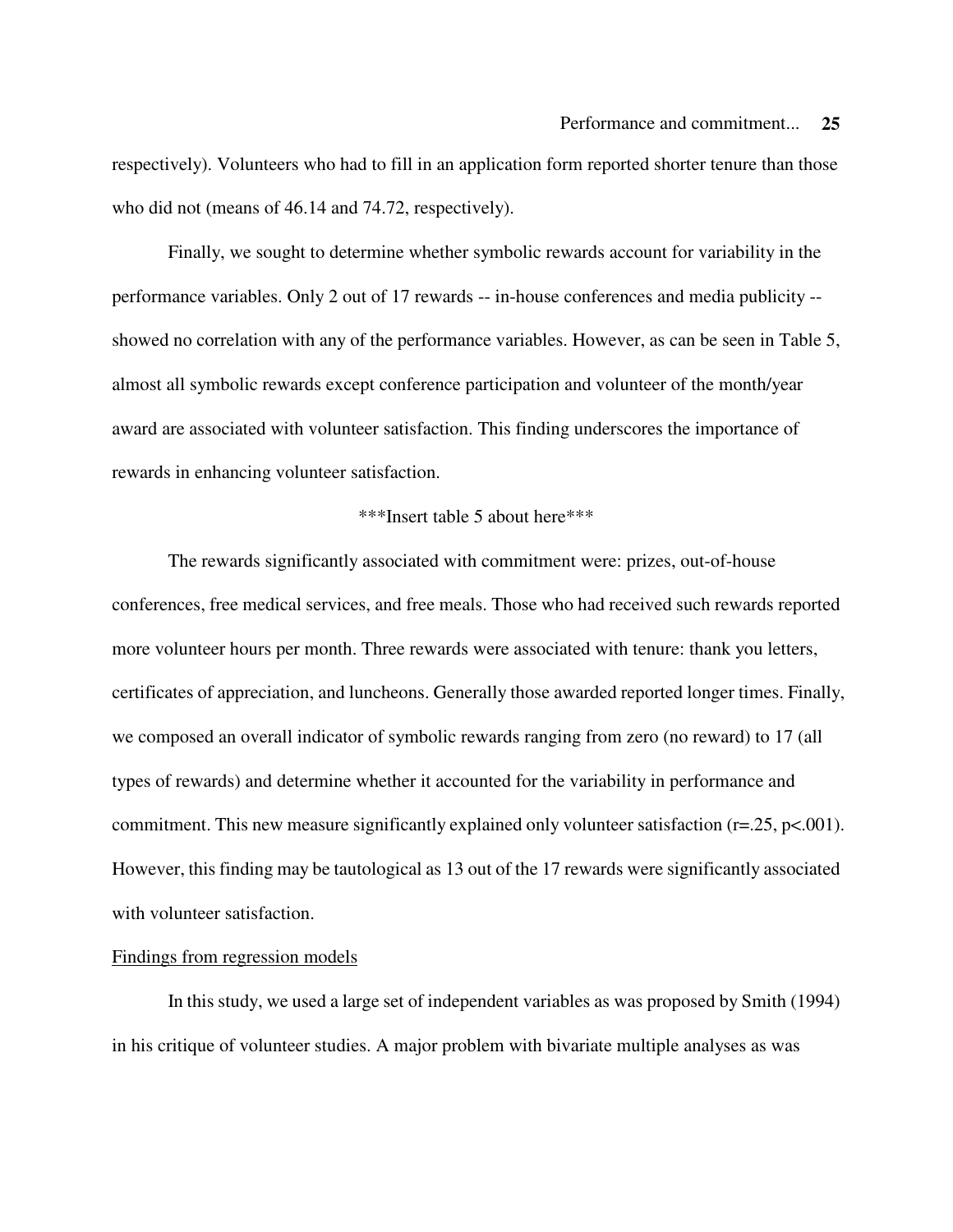performed above is that by chance, some analyses will inevitably appear significant. Furthermore, among those that are significant, it is difficult to discern which one may mask the influence of another; thus, a multiple analysis that includes many independent variables is required.

As noted above, each of the three performance and commitment variables was considered an independent content area. Furthermore, as in the above bivariate analyses, different sets of variables explained variability in the three performance variables. Thus, three separate regression models were performed to test what set of explanatory variables best explained variability in each of these three dependent variables. Note that in the three equations, unless otherwise specified, a positive correlation was obtained; that is, increase in the variable was correlated with an increase in volunteer satisfaction, tenure or commitment.

Eight variables significantly entered to the equation explaining volunteer satisfaction. The combined multiple R is .60 with an  $R^2$  of .36 (F=19.24, p<.0001). This a relatively strong  $R^2$ suggesting that some of the variance in volunteer satisfaction can be explained with these variables (see table 6). The significant variables used in this step-wise regression approach, in order of entry, were as follows: age, liking people, MTV, in-house lectures, living arrangement (whereby those living alone or with a spouse were more satisfied), thank you letters, race (Caucasians were more satisfied than ethnic minorities), and advocacy.

#### \*\*\*Insert table 6 about here\*\*\*

Six variables significantly entered the equation explaining commitment. The combined multiple R is .46 with an  $R^2$  of .21 (F=10.21, p<.0001). This relatively low  $R^2$  suggested that our knowledge as to what accounts for commitment (investing hours of volunteer work) is quite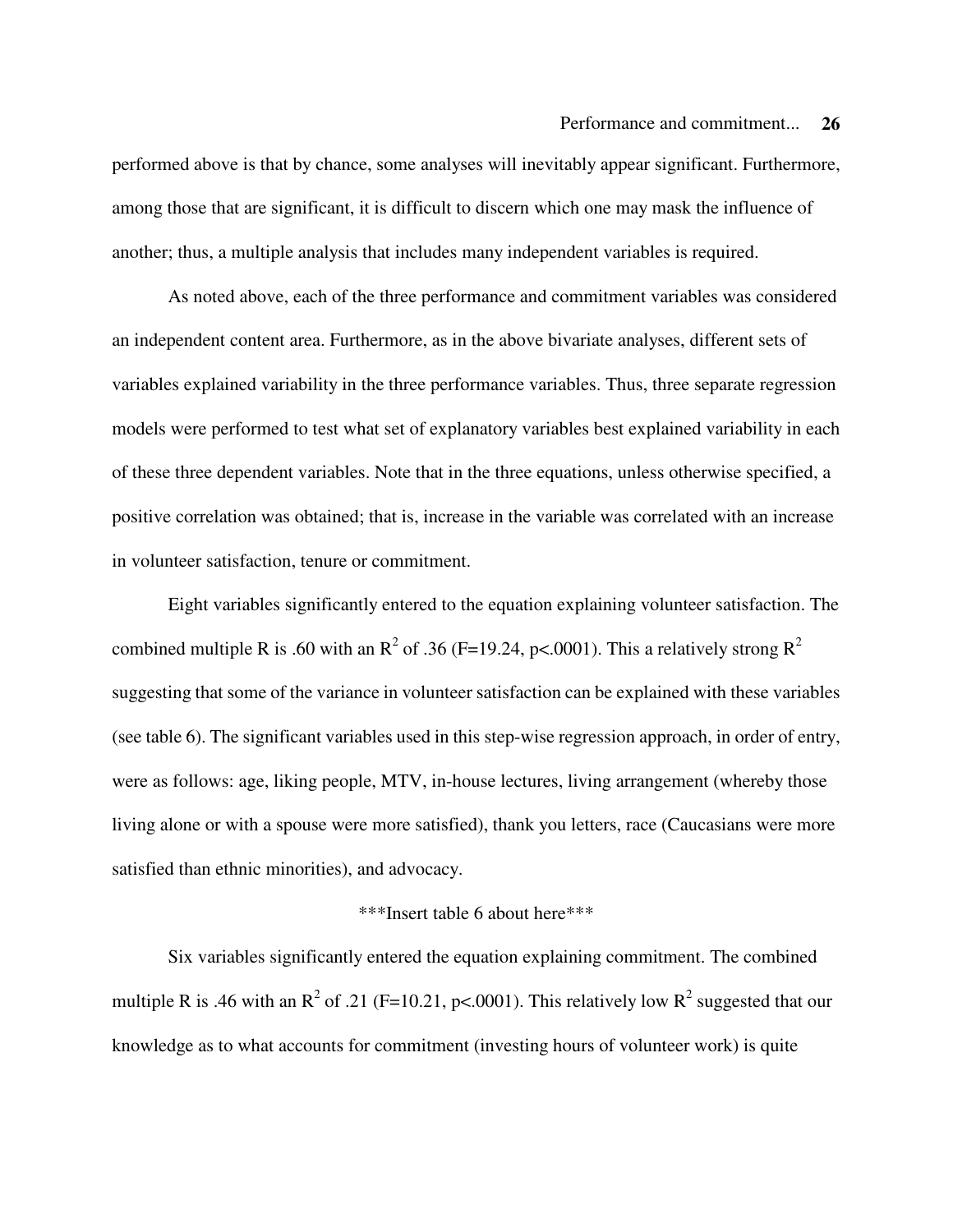limited and requires further study and inclusion of additional variables. Some possible variables could include changes in the volunteer's life (graduating from school, change of employment, new social commitments, or the development of new interests) or changes in the HSOs (such as new volunteer administrator, new agency policies, changes of personnel in the agency, or physical remodelling). When applying a step-wise regression approach, six variables significantly entered the equation as follows: application by mail, free medical services, referral by a referring agency, MTV, out of house conferences, and free meals. In general, the variance in commitment can be explained, in part, by symbolic rewards and recruitment practices -- factors that volunteer administrators can control and use to improve commitment.

Six variables significantly entered the equation explaining tenure. The combined multiple R is .59 with an  $R^2$  of .35 (F=10.16, p<.0001). When applying a step-wise regression approach, the variables that entered are as follows: a certificate of appreciation, participation in orientation programs, filling out of an application form, luncheons, volunteering to another agency, and age. Note that participating in an orientation program and filling out an application form are inversely correlated; that is, those who participated in any of these activities reported on the average lower months of participation.

#### **Discussion and Conclusions**

The literature on the organizational behavior of volunteers in general and on their performance, in particular, is sparse. Often, volunteer administrators and authors of texts in the field apply principles and techniques borrowed from management of paid employees. However, the structure and meaning of work of volunteers and that of paid employees differ are markedly,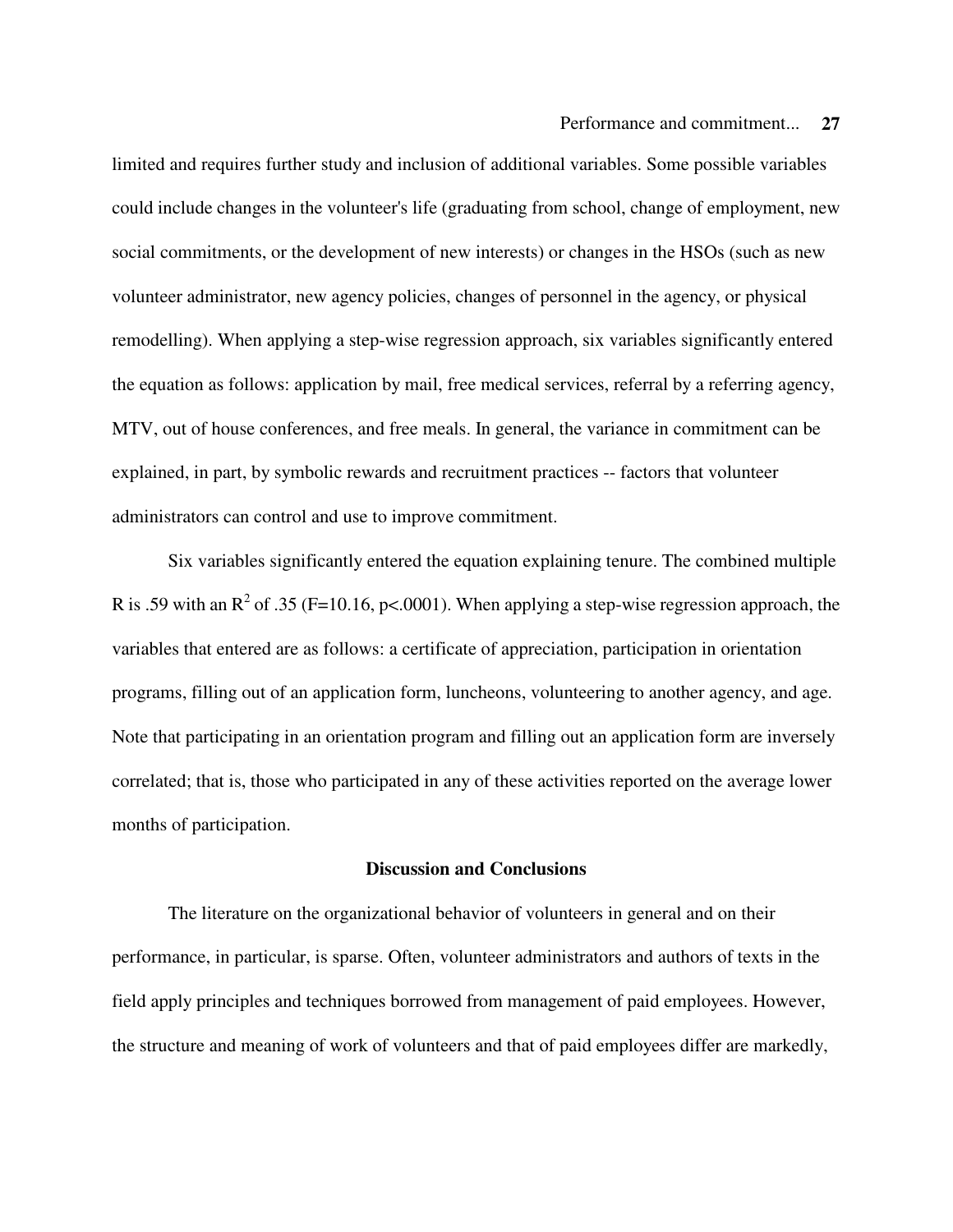and no valid generalizations can be drawn from the organizational behavior literature which is based on paid employees. Furthermore, the few studies focusing on organizational behavior of volunteers, and volunteers in general, tend to focus only on one category of variables (Smith, 1994).

Our major finding is that variation in volunteer performance variables, especially volunteer satisfaction and tenure, can be explained in part by practices of volunteer management. For example, some of the variables used in our three regression models, were demographic variables which may be relevant for recruitment practices. However, no demographic variable was significantly associated with commitment. Age was associated with volunteer satisfaction and tenure. This finding accords with that of previous studies, namely, that for the elderly, volunteering in and of itself is a source of satisfaction; thus, they are often more committed and loyal (Cnaan & Cwikel, 1992; Fischer & Schaffer, 1993; Gillespie & King, 1985).

We found that in the bivariate analyses, ten different demographic background variables were significantly associated with the performance and commitment variables. However, only age, living arrangement, and race entered the multiple regression analyses. This finding sheds doubt on the usefulness of our two theoretical approaches. The variables of income, employment status, and education, which are included in the dominant status approach, did not enter any of the multiple regressions. We also found only a weak support to the personal investment approach (with living arrangement being associated only with volunteer satisfaction and those volunteering to more than one agency having a higher tenure with the agency). This may suggest that the dominant status approach (Lemon, Paisleys, & Jacobson, 1972; Smith, 1993) and the personal investment approach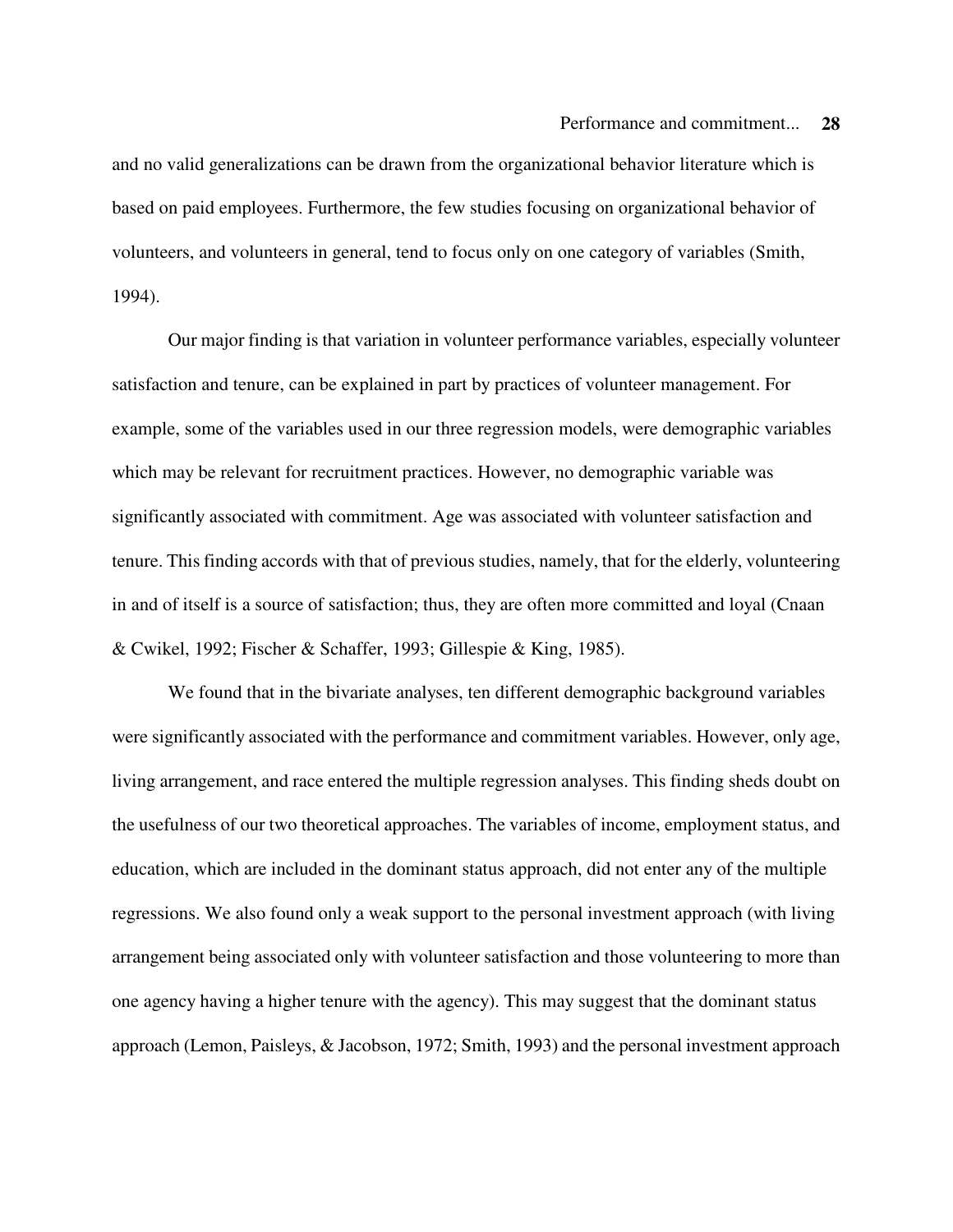(Babchuk & Gordon, 1962; Wandersman, Florin, Friedmann, & Meier, 1987) are more relevant for who is becoming a volunteer; however, once one becomes a volunteer s/he will perform regardless of social status or personal investment. These findings are in contradiction to our first hypothesis and to the findings of Burke and Hall (1986), Lammers (1991), Rohs (1986), and Spitz and MacKinnon (1993). The inclusion of a multiple set of independent variables makes possible the suggestion that the dominant status approach and the personal investment approach are of very limited value for volunteer performance and commitment in HSOs. Furthermore, based on the bivariate analysis we assumed that Judeo-Christian tradition and teaching are successful in instilling principles and practice of helping others, yet, in the multiple regression analyses, this impact became insignificant.

Of the two personality traits that entered any of our three regression models, only MTV (part of our second hypothesis) was associated with more than one performance variable (commitment and volunteer satisfaction). We contend that MTV may seem more relevant for volunteer recruitment than for volunteer management as it may help volunteer administrators assess which type of volunteers they want. Further, there is somewhat of a self-fulfilling prophecy in this finding because people who are highly motivated to volunteer and are identified with the cause of the HSO tend to volunteer and care for their impact, consequently, they are more satisfied with that volunteer experience and stay longer if it meets their expectations (they would find out otherwise long before our threshold of six months and withdraw). Yet, it is a potential diagnostic tool for successful volunteering. The other significant personality trait was liking people. Again, individuals who enjoy personal contacts find satisfaction in helping clients and being in touch with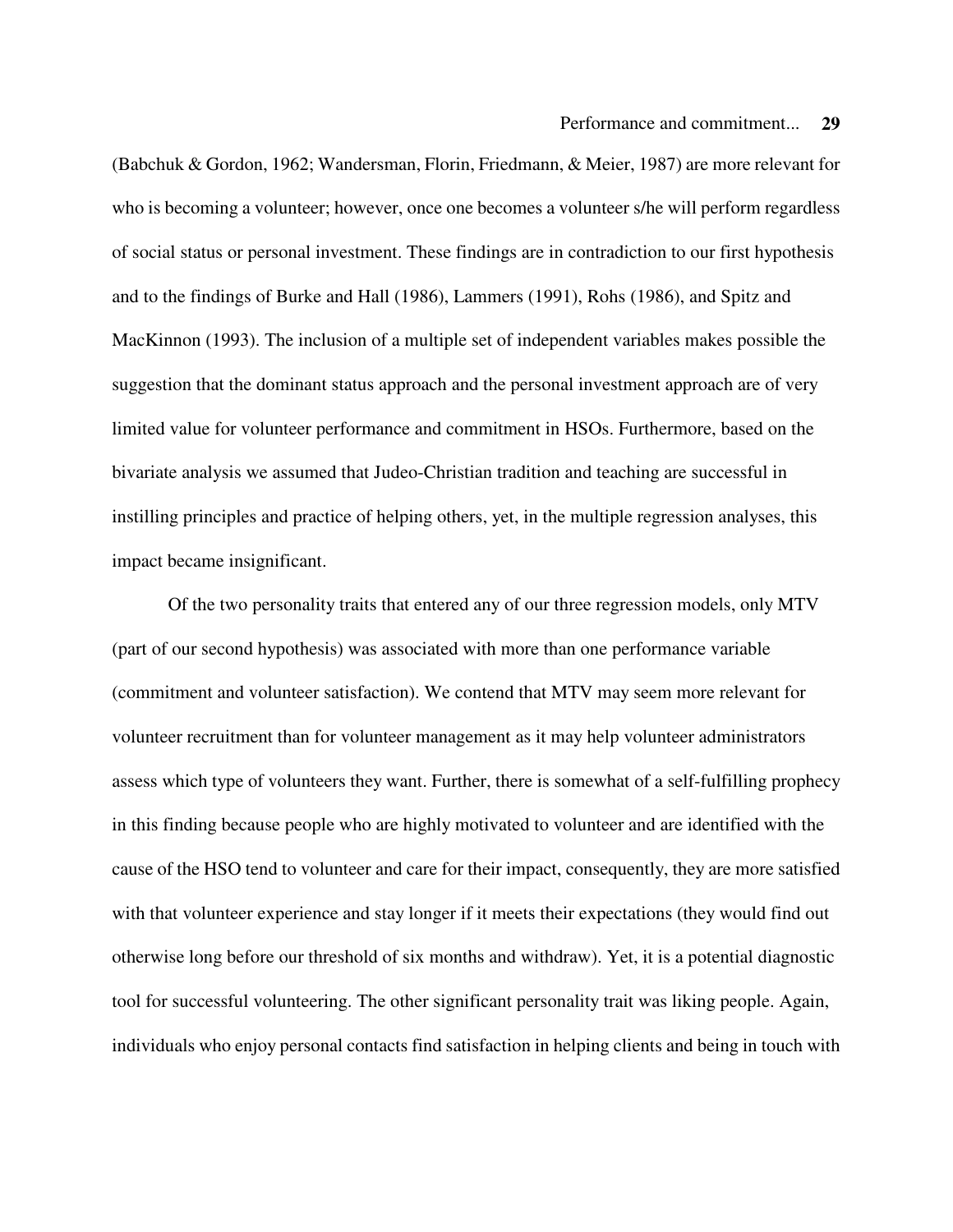agency staff. As Zeigenhaft, Armstrong, Quintis, and Riddick (1993) concluded: "Apparently the best volunteers are those who genuinely want to volunteer, and the weakest ones are those who are there because of an assignment or a recruitment" (p. 23).

Thus, we found some support for our second hypothesis, in that MTV (volunteers who are more motivated) was associated with both volunteer satisfaction and commitment. However, of all other personality traits and attitudes, only liking people was associated with any of the performance and commitment variables (volunteer satisfaction); thus our hypothesis that those who are psychologically well-adapted will score higher on the three performance variables was, by and large, not supported.

We found the greatest support for our situational (managerial) hypothesis; that is, certain aspects of volunteer management and agency structure affect volunteer satisfaction, tenure, and commitment. This finding suggests that volunteer administrators may be able to influence performance and commitment of HSOs volunteers.

Of utmost importance for volunteer administrators are managerial activities that they can control. It is one thing to select volunteers based on their demographic background or Motivation to Volunteer ( MTV); however, volunteer administrators themselves can influence performance through their personal leadership and managerial style. It is interesting to note that many managerial practices, especially symbolic rewards, were included in the regression equations.

Managerial practices, to a large extent, accounted for the variability in commitment and tenure. The managerial variables that accounted for the variability in commitment were: first contact by mail, free medical services, joining the agency through a referral agency, conference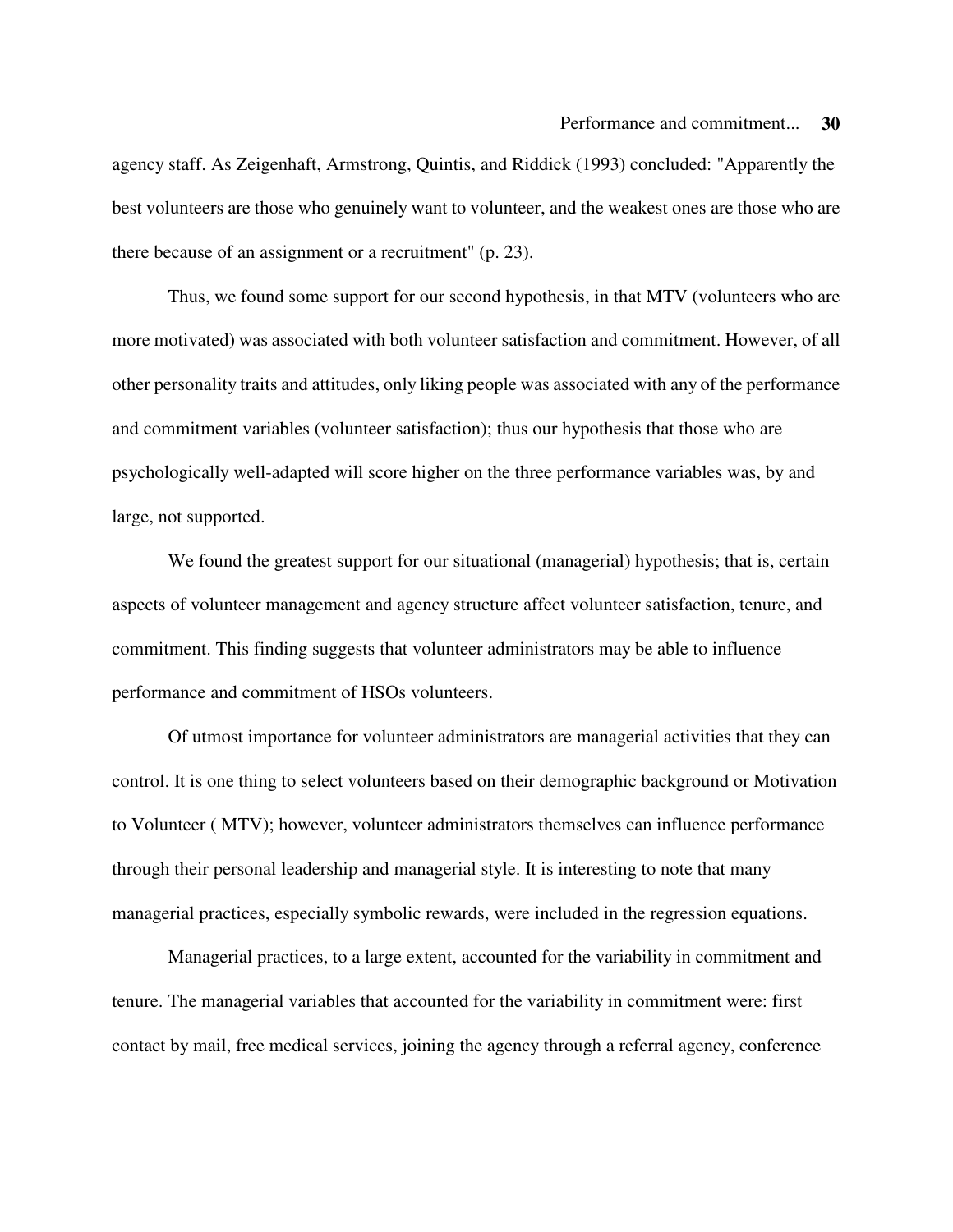participation, and free meals. A separate analysis showed no significant associations among the three variables which are part of symbolic rewards: that is, each separately contributed to the variability in commitment. These findings suggest that volunteer administrators can influence commitment (number of hours volunteered). Two of the first three variables to enter the equation were application by mail and the use of a referral agency (negative correlations). These variables pose a conceptual challenge. We failed to find an established explanation for these findings. If we also look at the negative correlations between tenure and both using an application form and going through a formal orientation a trend may emerge. We may explain the use of mail and referral agencies as well as an application form and formal orientation as too formal; that is to say that those individuals who are attracted to these more formal methods are less likely to enjoy work with individuals in need. Whatever the explanation may be, the findings do not support our second hypothesis suggesting that more managerial activities will increase tenure and productivity. However, more studies should focus on this issue and support our findings, and a conceptual explanation be developed before it can be accepted and used in practice. As noted above, all volunteer administrators who were asked to comment on these findings found them puzzling at best.

The relatively lower  $R^2$  that we obtained for commitment indicates that we did not study the more pertinent variables such as the volunteer's attitude towards some agency employees, interaction with particular clients, pride in doing the assigned work, relationships with one or more of the other volunteers, and other personal perceptions. In addition, we did not ask the volunteers what costs they incur while volunteering, if and how they are reimbursed for work-related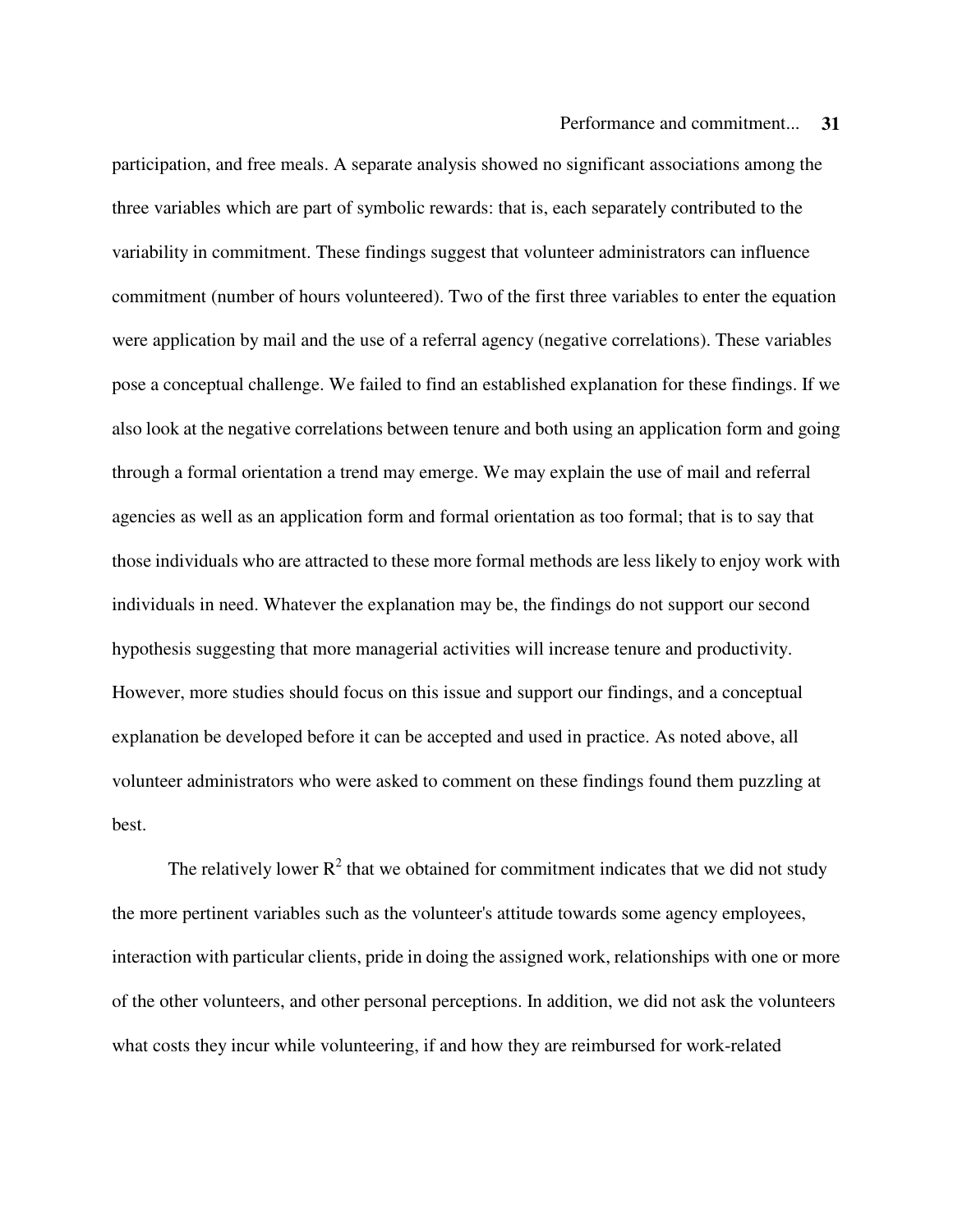expenses, and if they are periodically evaluated. It is suggested that these variables be included in future research.

The managerial variables that accounted for the variability in tenure were: use of an application form (inverse relationship), participation in an orientation program, certificates of appreciation, and luncheons. The latter two variables were very important in a sample of consistent volunteers which indicates that symbolic rewards are relevant for long-term retention. What may be of even greater importance is that managerial practices, especially symbolic rewards, are significantly associated with commitment and performance. Thus, volunteer administrators are advised to consider investments in orientation, personal supervision, and volunteer recognition as means of enhancing performance. While salary and fiscal sanctioning are not appropriate means for controlling volunteer performance, the above practices may be helpful in managing volunteers.

The management practices that entered the regression equations namely, use of referral agency, application by mail, and contact by mail, all had inverse correlations with the dependent variables. As was noted above, these combined findings may suggest that volunteers do not want to be treated formally. As Harris (1994) noted, volunteers do not expect to be 'managed' or 'monitored.' They want an experience which is personal and different than the working experience. However, this should be further studied and supported in other contexts and settings before it can be asserted.

Of the performance variables studied, volunteer satisfaction showed interesting results. Although 13 of 17 symbolic rewards were significantly associated with volunteer satisfaction in the bivariate analyses, only thank-you-letters and in-house lectures were included in the regression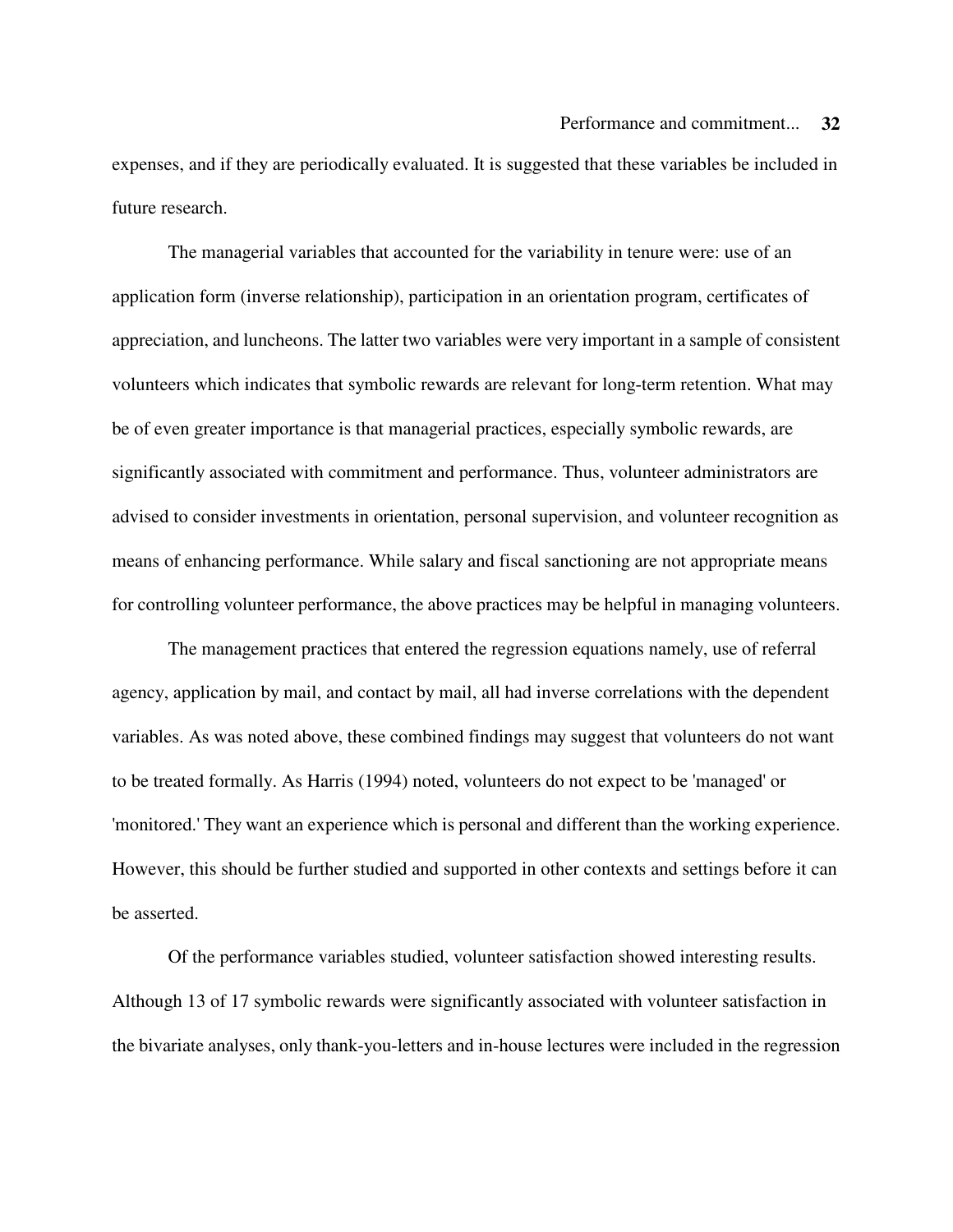equation. In addition, not even the aggregate variable of number of symbolic rewards entered the equation explaining the variability in volunteer satisfaction. Furthermore, none of the two managerial practices presented in Table 4 (contact by mail and visit to the agency), made it to the final regression equation explaining variability in volunteer satisfaction. The findings, thus, suggest that demographic (age, living arrangement, and race) and personality traits (MTV and liking people) are most important in explaining volunteer satisfaction. The fact that only two symbolic rewards and no managerial practice entered the final equation, suggests that, perhaps, volunteer satisfaction is more what the volunteer makes of it than of what is done by the agency.

It is important to note that this study is based on a group of 510 consistent volunteers who provide direct service in a variety of HSOs. However, as this sample is not random and is limited to three geographical locations, we cannot know to what extent it represents the entire population of HSO volunteers. Furthermore, the fact that these volunteers were interviewed at least six months after beginning to volunteer makes it a sample of excellence: only volunteers who were retained for over six months and who provided service on an on-going basis were included. Moreover, this sample was drawn from many agencies. We, therefore, could not assess either the quality of volunteer work in each agency or other relevant performance variables. Nevertheless, we believe that this sample is representative of consistent (and, therefore, desired) volunteers who provide the backbone of support for HSOs. As Cnaan and Amrofell (1994) warned, any conclusions beyond the studied specific sub-population of volunteers should be made without extreme caution.

Clearly, this article has not totally explained variability in commitment and performance.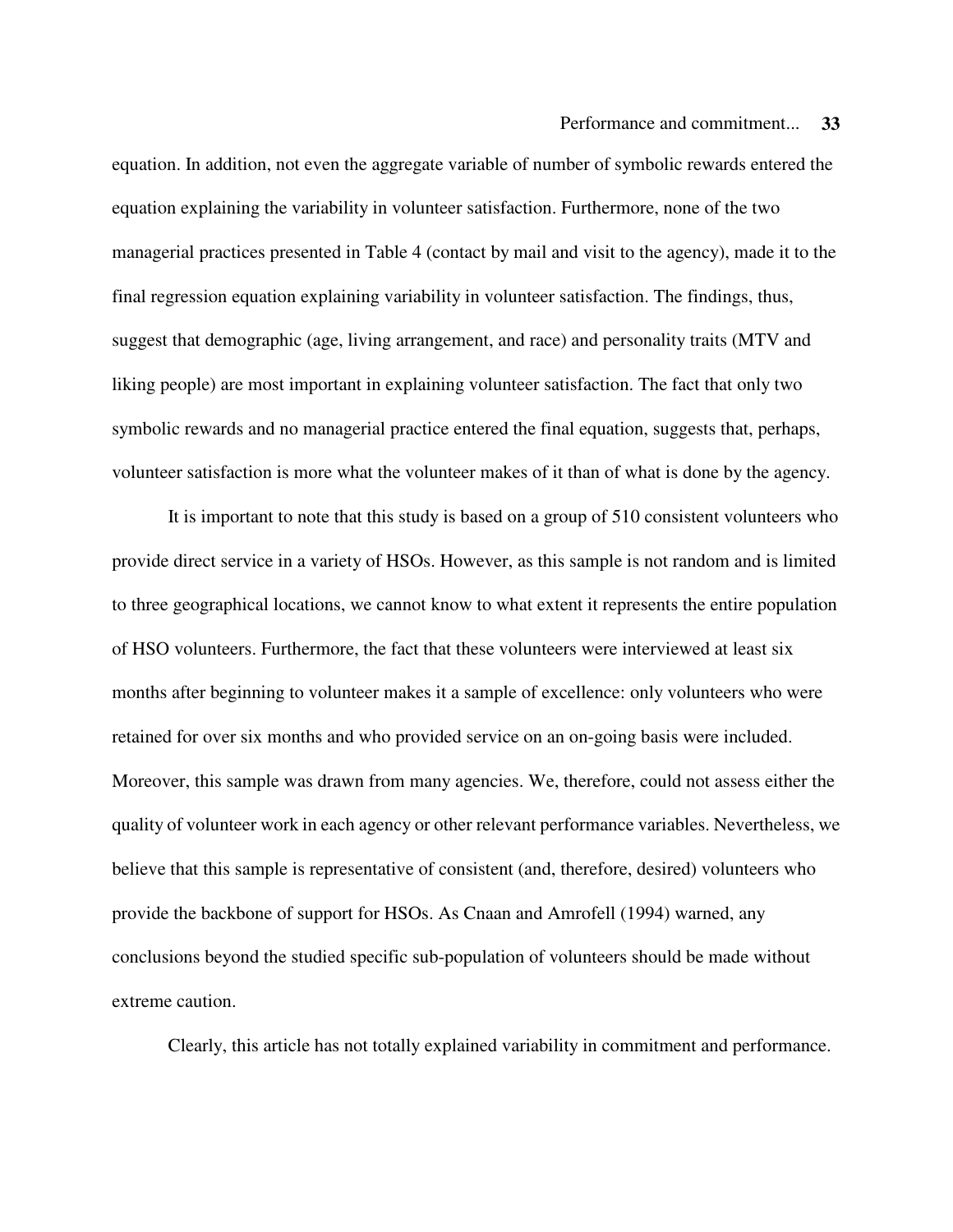At best, we have defined the parameters of this domain, showed its complexity, and paved the way for future studies that will use different sets of variables to explain the variability in volunteer commitment and performance. Furthermore, future studies will also assess whether these findings are limited to consistent volunteers in human services or whether they are applicable to other volunteers as well.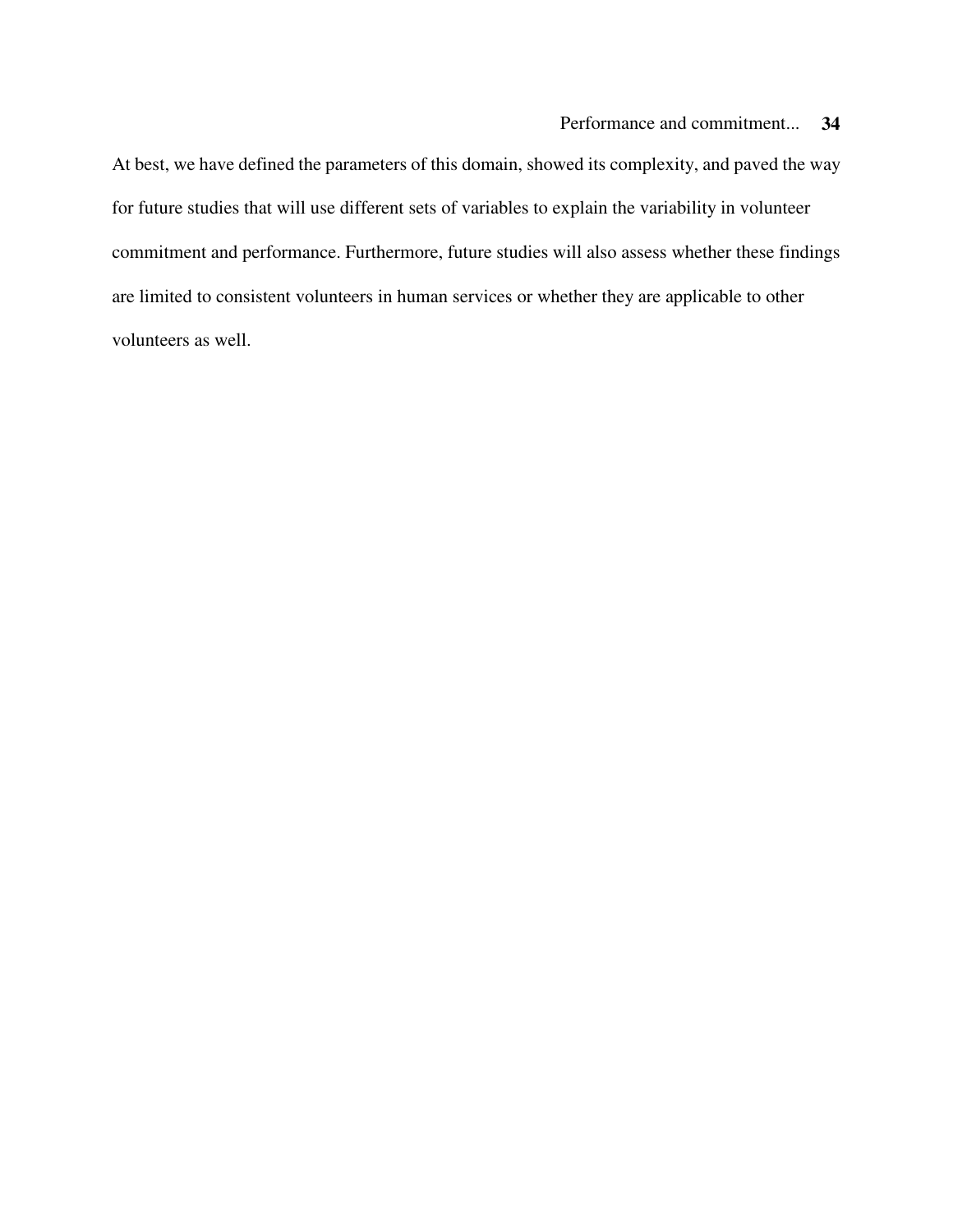#### **References**

Allen, N. J. (1987). The role of social and organizational factors in the evaluation of volunteer programs. Evaluation and Program Planning, 10, 257-262.

Allen, N. J., & Rushton, J. P. (1983). Personality characteristics of community mental health volunteers: A review. Journal of Voluntary Action Research, 12 (1), 36-49.

Babchuk, N., & Gordon, C. W., (1962). The voluntary association in the slum. Lincoln, NB: University of Nebraska.

Berger, G. (1991). Factors explaining volunteering for organizations for organizations in general and for social welfare organizations in particular. Unpublished doctoral dissertation, Heller School of Social Welfare, Brandais University, Waltham, MA.

Black, B., & DiNitto, D. (1994). Volunteers who work with survivors of rape and battering: Motivations, acceptance, satisfaction, length of service, and gender. Journal of Social Service Research, 20 (1-2), 73-97.

Bronfenbrener, U. (1960). Personality and participation: The case of the vanishing variables. Journal of Social Issues, 16, 64-63.

Brown, E. P., & Zahrly, J. (1989). Nonmonetary rewards for skilled volunteer labor: A look at crisis intervention volunteers. Nonprofit and Voluntary Sector Quarterly, 18, 167-177.

Brudney, J. L. (1989). The use of volunteers by local governments as an approach to fiscal stress. Research in Urban Policy, 3, 109-121.

Brudney, J. L. (1990). Fostering volunteer program in the public sector: Planning, initiating, and managing voluntary activities. San Francisco: Jossey-Bass.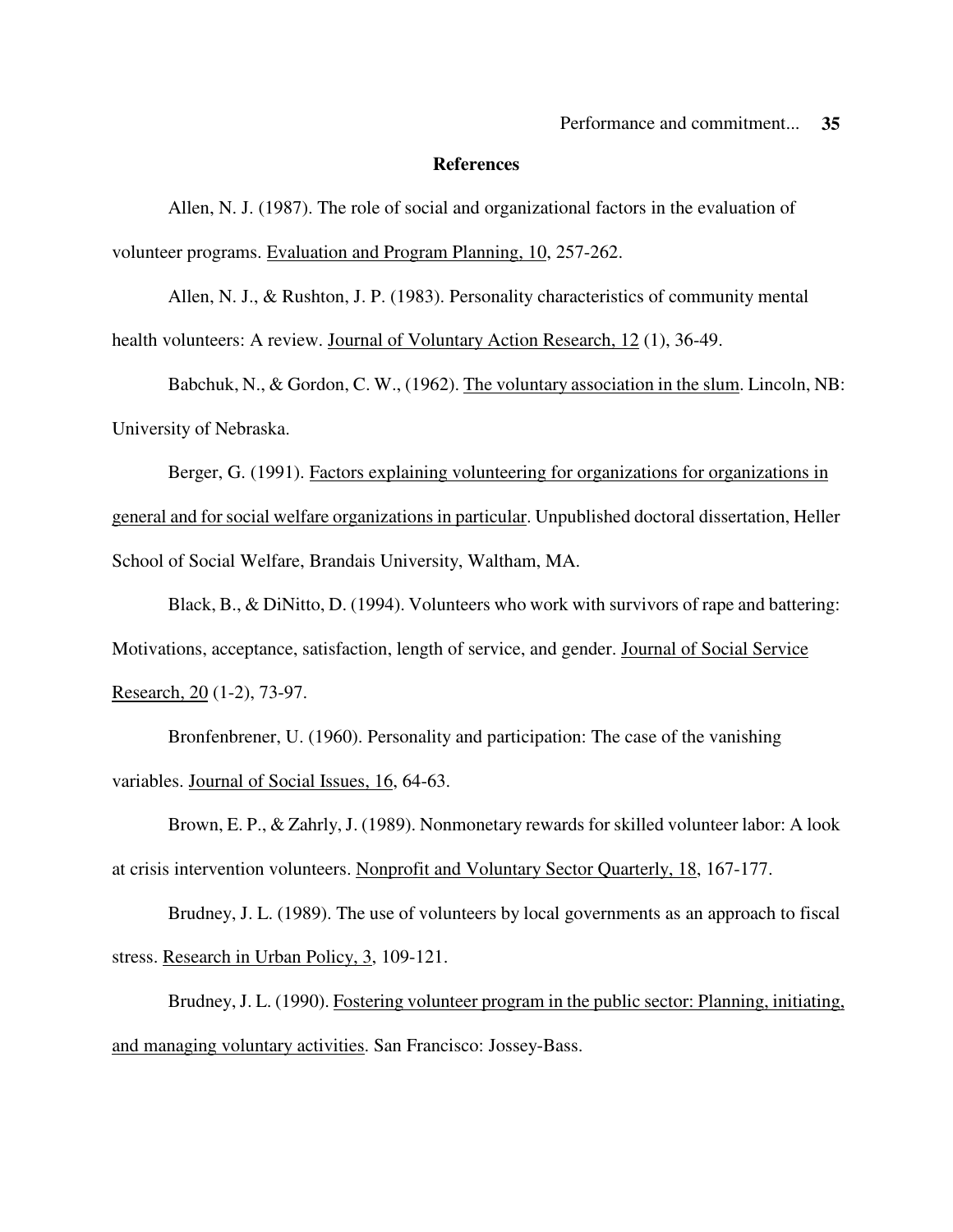Brudney, J. L. (1992). Administrators of volunteer services: Their needs for training and research. Nonprofit Management and Leadership, 2, 271-282.

Burke, D. M., & Hall, M. (1986). Personality characteristics of volunteers in a companion for children program. Psychological Reports, 59, 819-825.

Capner, M., & Caltabiano, M. L. (1993). Factors affecting the progression towards burnout:

A comparison of professional and volunteer counsellors. Psychological Reports, 73, 555-561.

Chambre, S. M. (1987). Good deeds in old age: Volunteering by the new leisure class.

Lexington, MA: Lexington Books.

Cnaan, R. A. (1990). Deployment of volunteers by governmental social services in

Israel. Journal of Sociology and Social Welfare, 17 (3), 150-173.

Cnaan, R. A., & Amrofell, L. M. (1994). Mapping volunteer activity. Nonprofit and Voluntary Sector Quarterly, 23, 335-351.

Cnaan, R. A., & Cwikel, J. (1992). Elderly volunteers: Assessing their potential as an untapped resource. Journal of Aging and Social Policy, 4 (1-2), 125-147.

Cnaan, R. A., & Goldberg-Glen, R. S. (1991). Measuring motivation to volunteer in human services. Journal of Applied Behavioral Sciences, 27, 269-284.

Cnaan, R. A., Kasternakis, A., & Wineburg, R. J. (1993). Religious people, religious congregations, and volunteerism in human services: Is there a link? Nonprofit and Voluntary Sector Quarterly, 22, 33-51.

Cooley, E. A., Singer, G. H., & Irvin, L. K. (1989). Volunteers as part of family support services for families of developmentally disabled members. Education and Training in Mental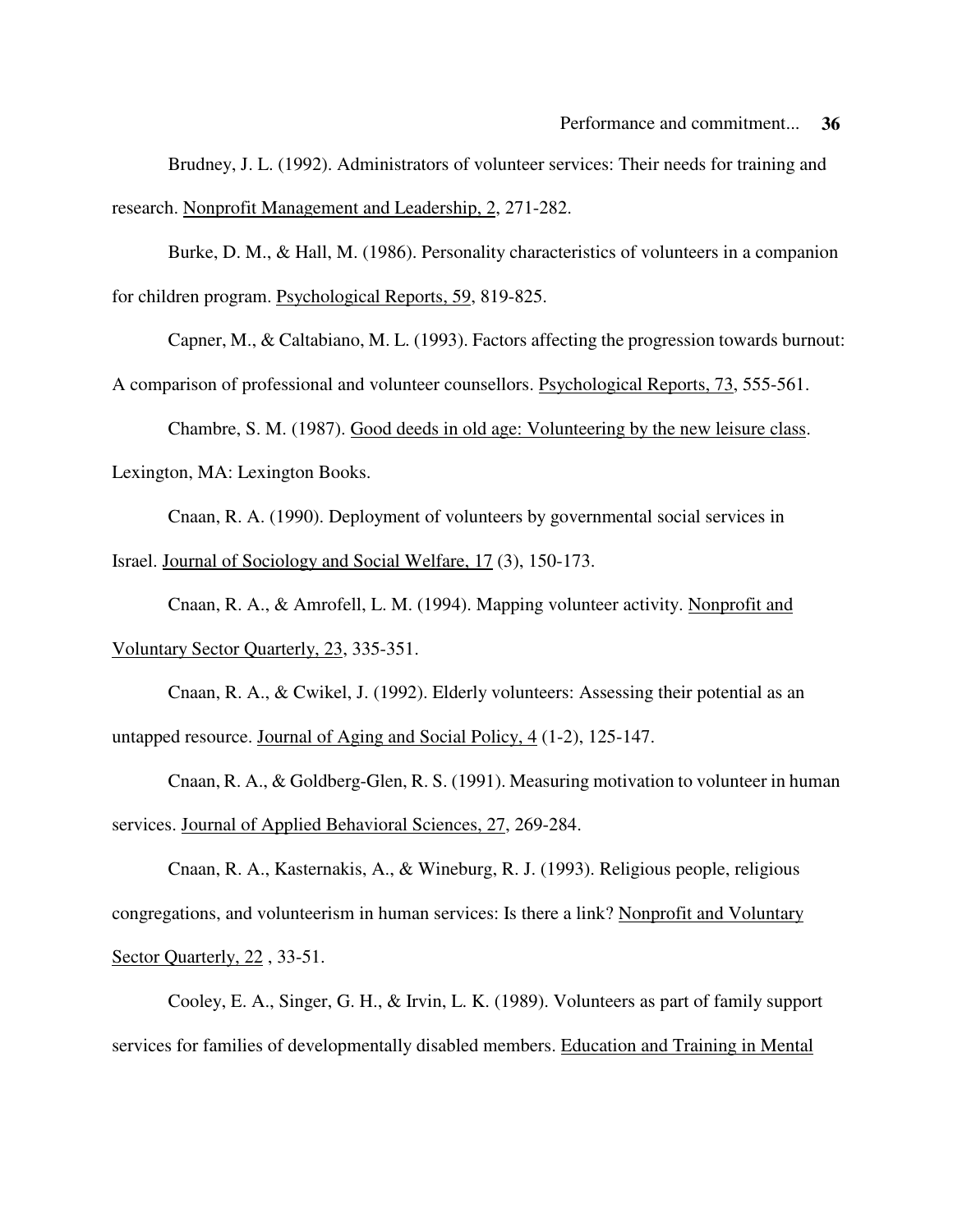Retardation, 24, 207-218.

Dailey, R. C. (1986). Understanding organizational commitment for volunteers: Empirical and managerial implications. Journal of Voluntary Action Research, 15 (1), 19-31.

Danoff, A., & Kopel, S. (1994). What are the motivational needs beyond volunteer work? Journal of Volunteer Administration, XII (4), 13-18.

David, R., Enderby, P., & Bainton, D. (1982). Treatment of acquired aphasia: Speech therapists and volunteers compared. Journal of Neurology, Neurosurgery, and Psychiatry, 45, 957-961.

Dinner, E., Emmons, R. A., Larsen, R. J., & Griffin, S. (1985). The satisfaction with life scale. Journal of Personality Assessment, 49, 71-75.

Ellis, S. J., & Noyes, K. H. (1990). By the people. San Francisco: Jossey-Bass.

Eskridge, C., & Carlson, E. (1979). The use of volunteers in probation: A national synthesis.

Services and Rehabilitation, 4, 175-189.

Fagan, R. W. (1986). The use of volunteer sponsors in the rehabilitation of skid-row alcoholics. Journal of Drug Issues, 16, 321-337.

Filsinger, E. E. (1981). A measure of interpersonal orientations: The liking people scale.

Journal of Personality Assessment. 45, 295-300.

Fischer, L. R., & Schaffer, K. B. (1993). Older volunteers: A guide to research and practice. Newbury Park, CA: Sage.

Fisher, J. C., & Cole, K. M. (1993). Leadership and management of volunteer programs: A guide for volunteer administrators. San Francisco: Jossey Bass.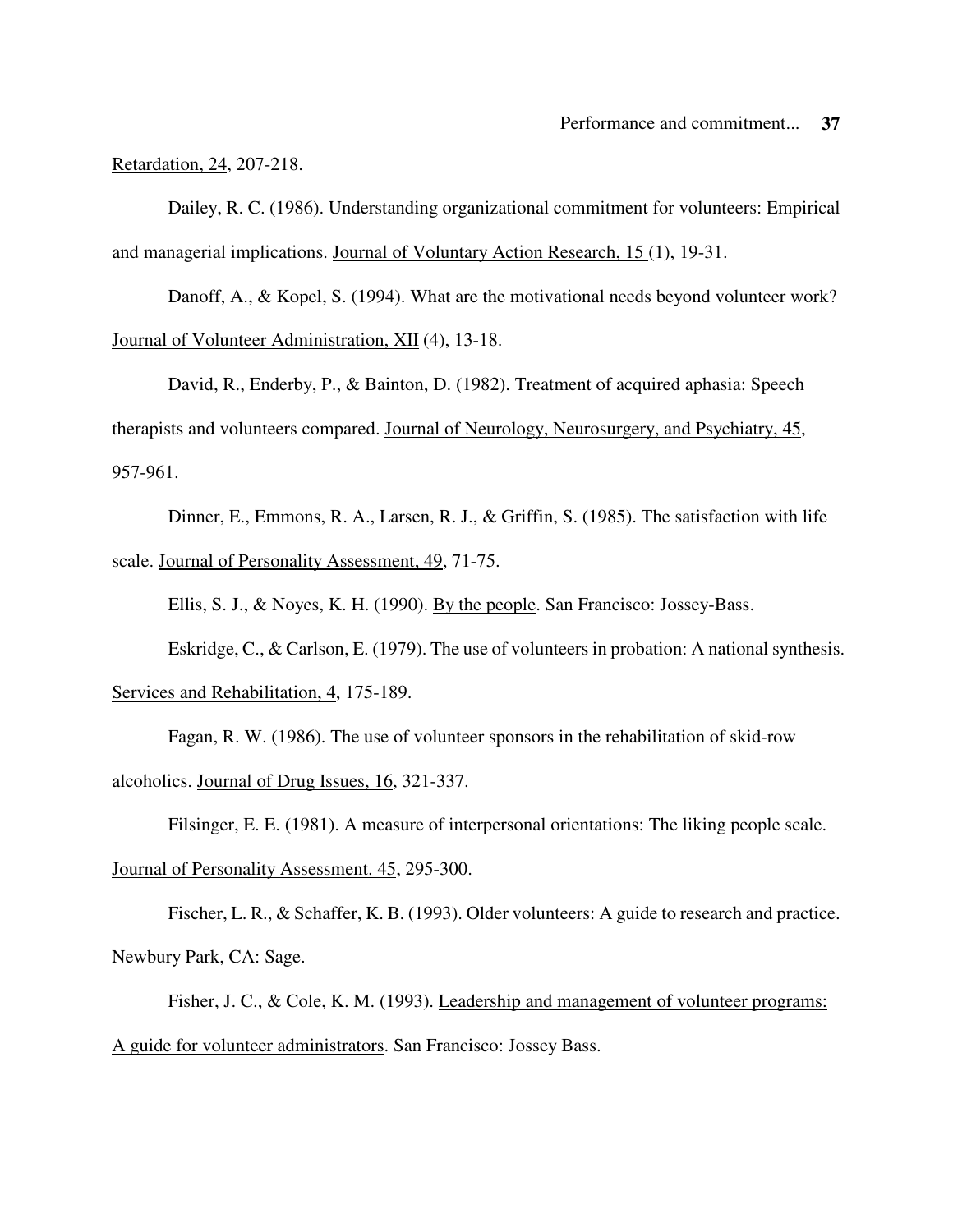Gerhard, G. W. (1988). A volunteer development & recognition model. Paper presented at the Annual Meeting of the American Association for Adult and Continuing Education. Tulsa, OK. November.

Gillespie, D. F., & King I, A. E. O. (1985). Demographic understanding of volunteerism. Journal of Sociology and Social Welfare, 12, 798-816.

Gidron, B. (1985). Prediction of retention and turnover among service volunteer workers. Journal of Social Service Research, 8 (1/2), 1-16.

Harris, M. (1994). The work and roles of lay people in religious congregations: Problems and issues. A paper presented at the Annual meeting of the Association for Research on Nonprofit Organizations and Voluntary Action. October, Berkeley, CA.

Harrison, D. A. (1995). Volunteer motivation and attendance decisions: Competitive theory testing in multiple samples from a homeless shelter. Journal of Applied Psychology, 80, 371-385.

Hodgkinson, V. A. (1995). The connection between philanthropic behavior directed to religious institutions and small religious nonprofit organizations. Paper presented at the Conference on Small Religious Nonprofits: From Vulnerability to Viability. DePaul University, Chicago, October.

Hodgkinson, V. A. & Weitzman, M. S. (1992). Giving and volunteering in the United States. Washington, DC: Independent Sector.

Hoge, D. R. (1972). A validated intrinsic religious motivation scale. Journal for the Scientific Study of Religion, 11, 136-376.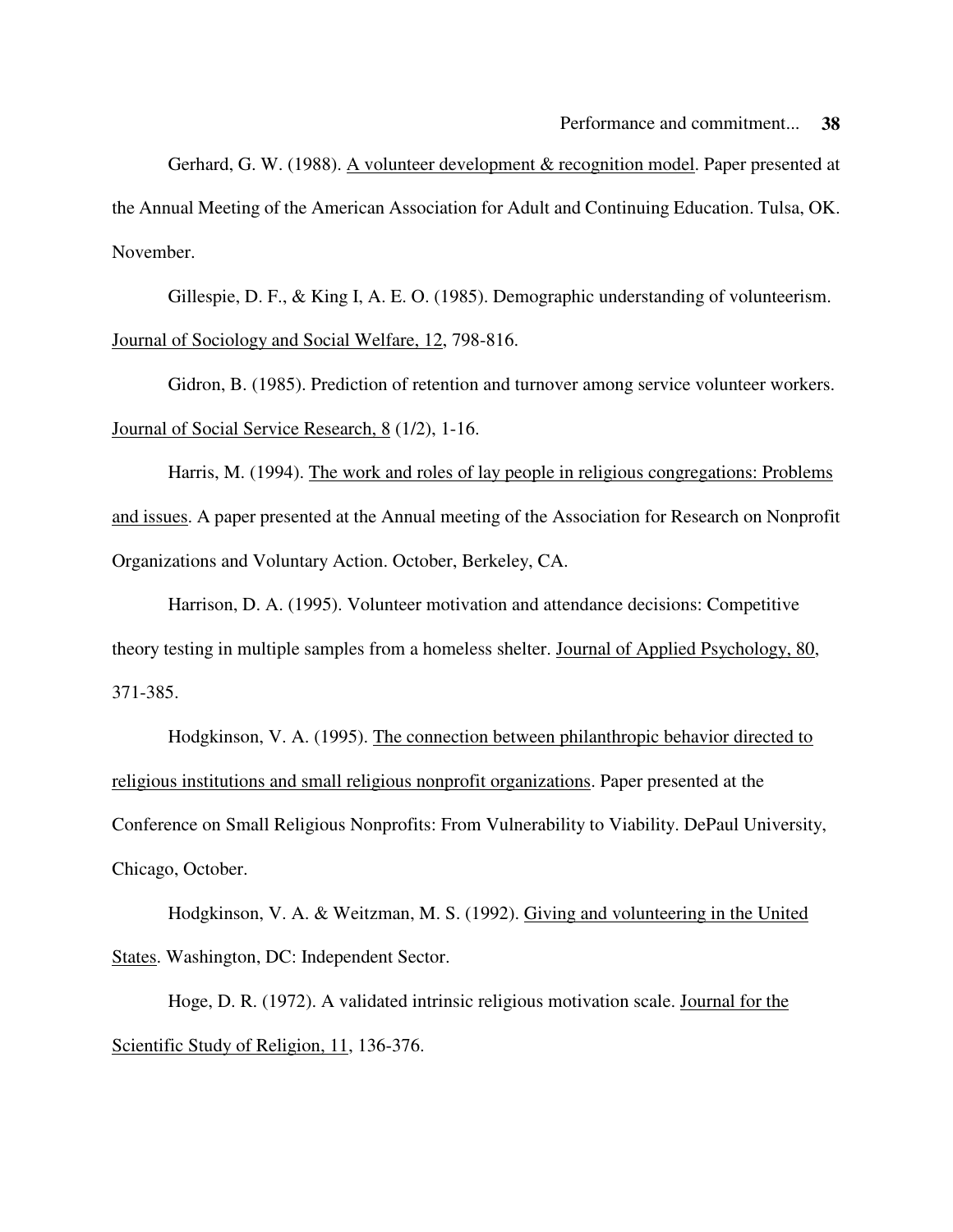Hollwitz, J., & Wilson, C. E. (1993). Structure interviewing in volunteer selection. Journal of Applied Communication Research, 21, 41-52.

Hudson, W. W. (1982). The clinical measurement package: A field manual. Chicago: Dorsey.

Ilsley, P. J. (1990). Enhancing the volunteer experience: New insights on strengthening volunteer participation, learning, and commitment. San Francisco: Jossey Bass.

Jackson, E. F., Bachmeier, M. D., Wood, J. R., & Craft, E. A. (1995). Volunteering and charitable giving: Do religious and associational ties promote helping behavior? Nonprofit and Voluntary Sector Quarterly, 24, 59-78.

Jenner, J. R. (1984). Organizational commitment among women volunteers: Meaning and measurement. Psychological reports, 54, 991-996.

Jenner, J. R. (1986). Volunteerism is an aspect of women's work lives. Journal of Vocational Behavior, 19, 302-314.

Kivett, V. R., Watson, J. A., & Bush, J. C. (1977). The relative importance of physical, psychological, and social variables to locus of control orientation in middle life. Journal of Gerontology, 32, 203-210.

Lafer, B. (1991). The attrition of hospice volunteers. Omega, 23, 161-168.

Lammers, J. C. (1991). Attitudes, motives, and demographic predictors of volunteer commitment and service duration. Journal of Social service Research, 14 (3/4), 125-140.

Lemon, M., Paisleys, B. J., & Jacobson, P. E. (1972). Dominant statuses and involvement in formal voluntary associations. Journal of Voluntary Action Research, 1 (2), 30-42.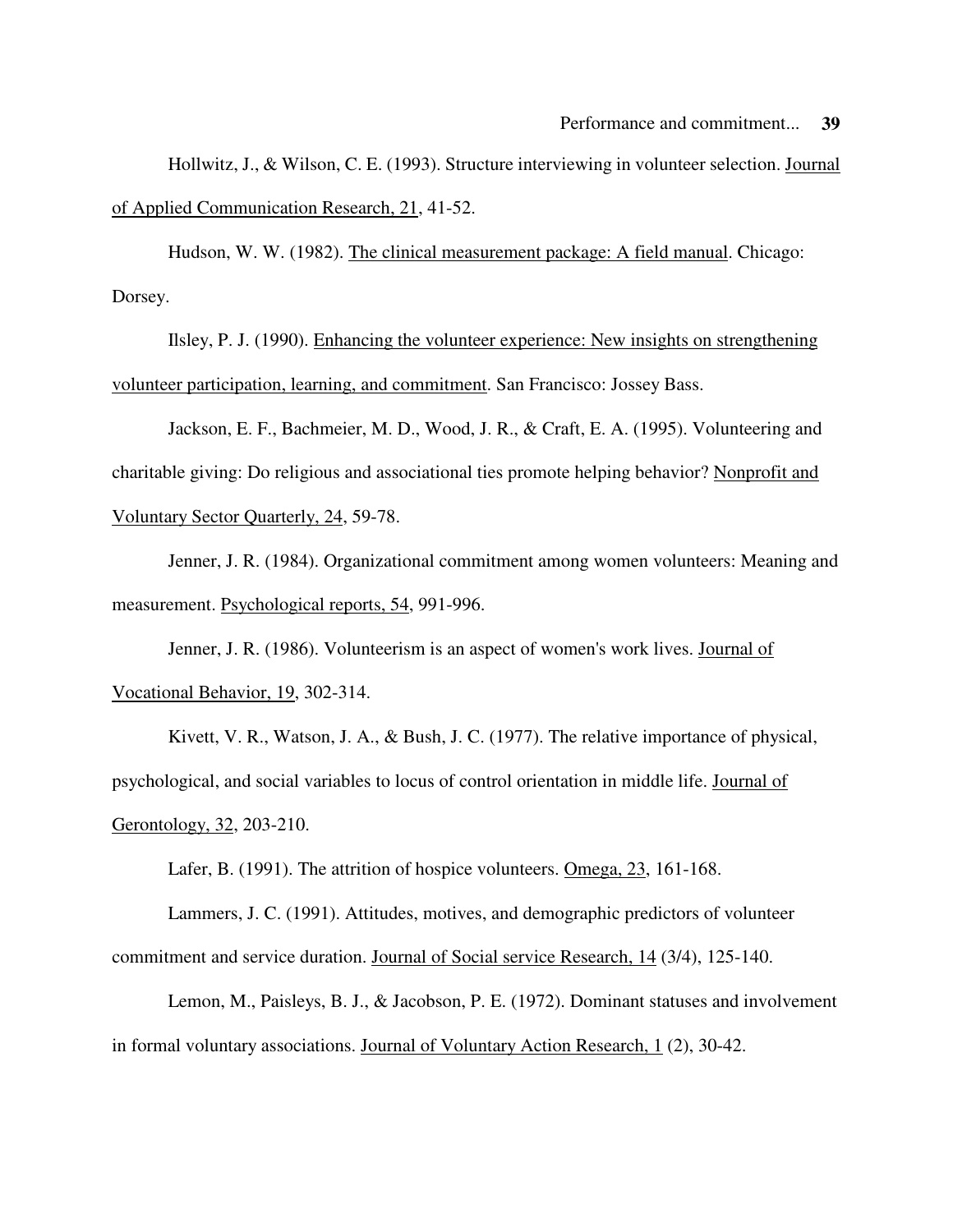Lines, D. R. (1987). The effectiveness of parent aides in the tertiary prevention of child abuse in South Australia. Child Abuse & Neglect, 11, 507-512.

McGee, L. F. (1988). Keeping up the good work. Personnel Administrator, 33 (6), 68-72. Meikle, M., Wechsler, E., Berenson, A., Butler, J., Mulhall, D., & Stern, G. (1979).

Comparative trial of volunteer and professional treatments of dysphasia after stroke. British Medical Journal, 2, 87-89.

Milligan, S., Maryland, P., Ziegler, H., & Ward, A. (1987). Natural helpers as street health workers among the black urban elderly. The Gerontologist, 27, 712-715.

Nagel, J., Newlin, M., & Cimbolic, P. (1988). Efficacy of elderly and adolescent volunteer counselors in a nursing home setting. Journal of Counseling Psychology, 35, 81-86.

Naylor, H. H. (1985). Beyond managing volunteers. Journal of Voluntary Action Research, 14 (2-3), 25-30.

Netting, F. E. (1986). Evaluating the effectiveness of volunteer programs: No longer an option. A paper presented at the Fourteenth Annual Meeting of the Association of Voluntary Action Scholars, Harrisburg, PA, October 1-4.

Omoto, A. M., & Snyder, M. (1993). AIDS volunteers and their motivations: Theoretical issues and practical concerns. Nonprofit Management and Leadership, 4, 157-176.

Paradis, L. F., & Usui, W. M. (1987). Hospice volunteers: The impact of personality characteristics on retention and job performance. The Hospice Journal, 3, 3-30.

Pearce, J. L. (1983). Participation in voluntary associations: How membership in formal organizations changes the rewards of participation. In: D. H. Smith & J. Van Til (Eds.),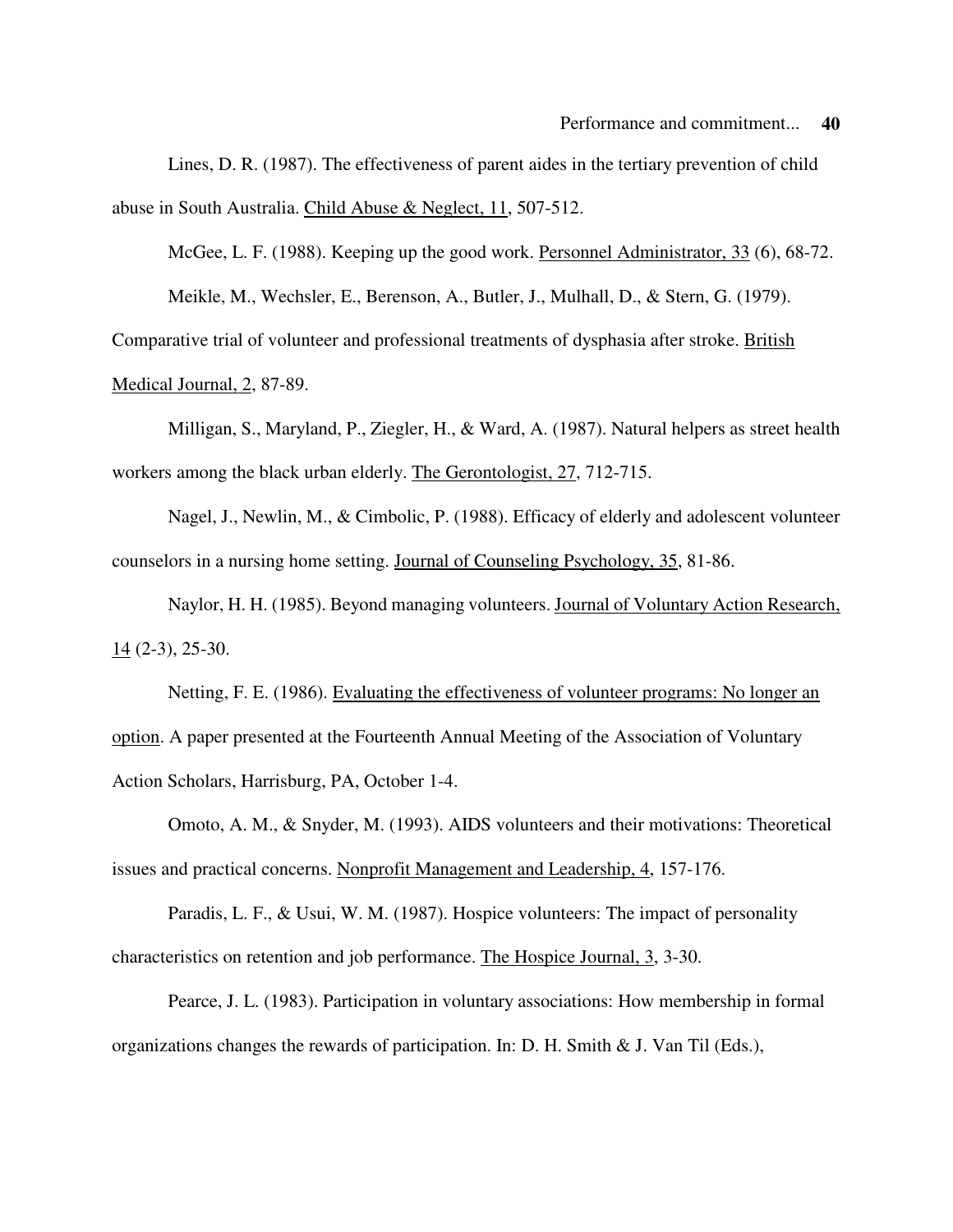International perspectives on voluntary action research (pp. 148-156). Washington, DC: University Press of America.

Pearce, J. L. (1993). Volunteers: The organizational behavior of unpaid workers. New York: Routledge.

Perlmutter, F. D., & Cnaan, R. A. (1993). Challenging human service organizations to redefine volunteer roles. Administration in Social Work, 17 (4), 77-95.

Perrow, C. (1970). Members as resources in voluntary organizations. In: W. R. Rosengren

& M. Lefton (Eds.), Organizations and clients (93-101). Columbus, OH: Merrill.

Pierucci, J., & Noel, R. C. (1980). Duration of participation of correctional volunteers as a function of personal and situational variables. Journal of Community Psychology, 8, 245-250.

Puffer, S. M. & Meindl, J. R. (1987). Altruism and self-interest in a voluntary organization: The interactive effect of motives and incentives on volunteers attitudes and performance. Academy of Management Proceedings (pp. 215-219). New Orleans, LA.

Quinteros, B., Williams, D. R. R., White, C. A. M., & Pickering, M. (1984). The costs of using trained and supervised volunteers as part of speech therapy service for dysphasic patients. British Journal of Disorders of Communication, 19, 205-212.

Qureshi, H., Challis, D., & Davies, B. (1989). Helpers in case-managed community care. Aldershot, The Netherlands: Gower.

Rohs, F. R. (1986). Social background, personality, and attitudinal factors influencing the decision to volunteer and level of involvement among adult 4-H leaders. Journal of Voluntary Action Research, 15 (1), 87-99.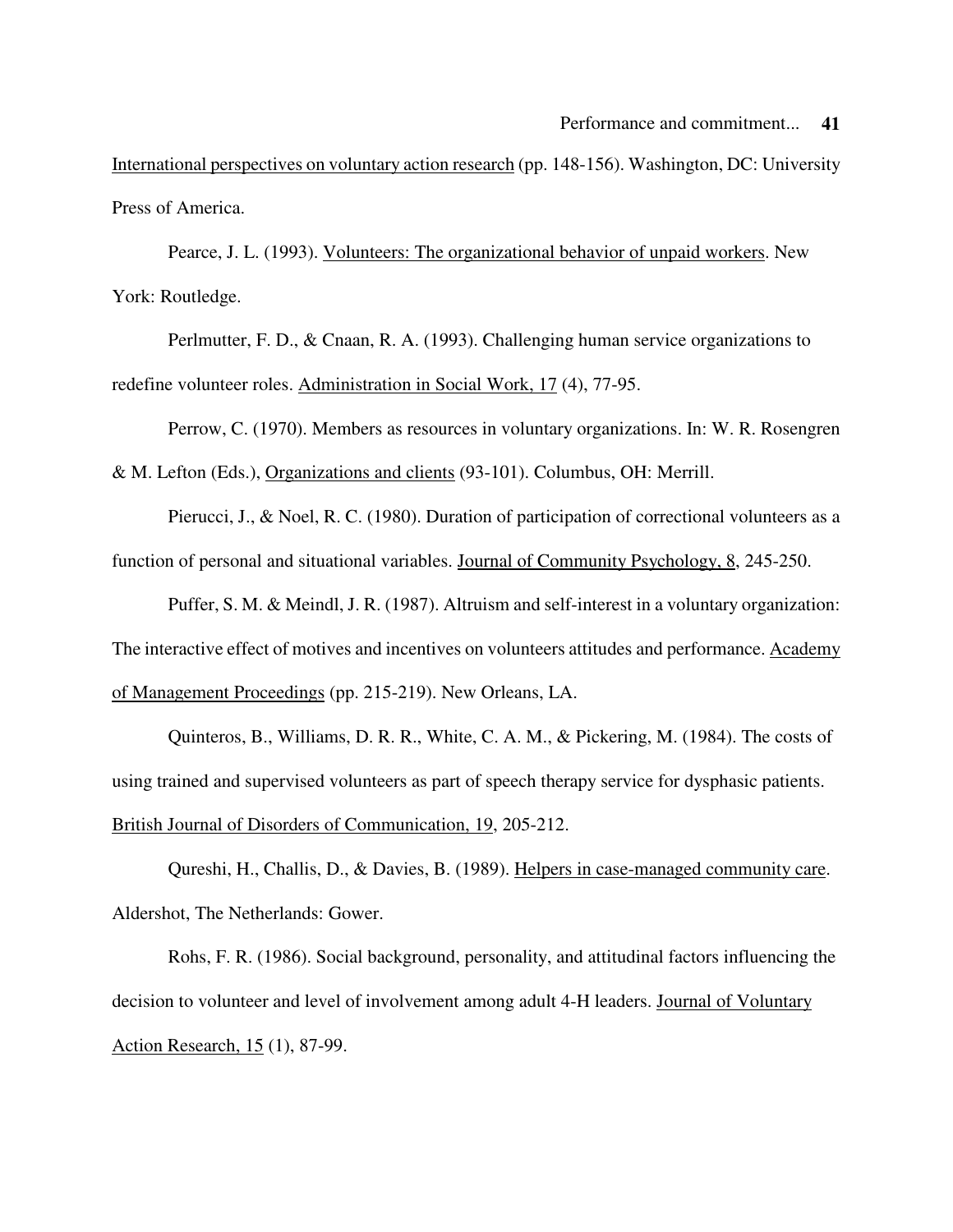Rotter, J. B. (1982). The development and applications of social learning theory. New York: Praeger.

Schilling, R. F., Schinke, S. P., & Weatherly, R. A. (1988). Service trends in a conservative era: Social workers rediscover the past. Social Work, 33, 5-9.

Scioli, F., & Cook, C. (1976). How effective are volunteers? Crime and Delinquency, 22, 192-200.

Smith, D. H. (1994). Determinants of voluntary association participation and volunteering: A literature review. Nonprofit and Voluntary Sector Quarterly, 23, 243-263.

Smith, N. H., & Berns, G. T. (1981). Results of a national survey of recruitment and motivation techniques. Volunteer Administration, XIV (2), 1-4.

Spitz, R. T., & MacKinnon, J. R. (1993). Predicting success in volunteer community service. Psychological Reports, 73, 815-818.

Stevens, E. S. (1991). Toward satisfaction and retention of senior volunteers. Journal of Gerontological Social Work, 16 (3-4), 33-41.

Stubblefield, H. W., & Miles, L. (1986). Administration of volunteer programs as a career: What role for higher education? Journal of Voluntary Action Research, 15 (4), 4-12.

Sundeen, R. A. (1988). Explaining participation in coproduction: A study of volunteers.

Social Science Quarterly, 69, 547-568.

Sundeen, R. A. (1992). Differences in personal goals and attitudes among volunteers. Nonprofit and Voluntary Sector Quarterly, 21, 271-291.

Thornton, P. (1991). Subject to contract? Volunteers as providers of community care for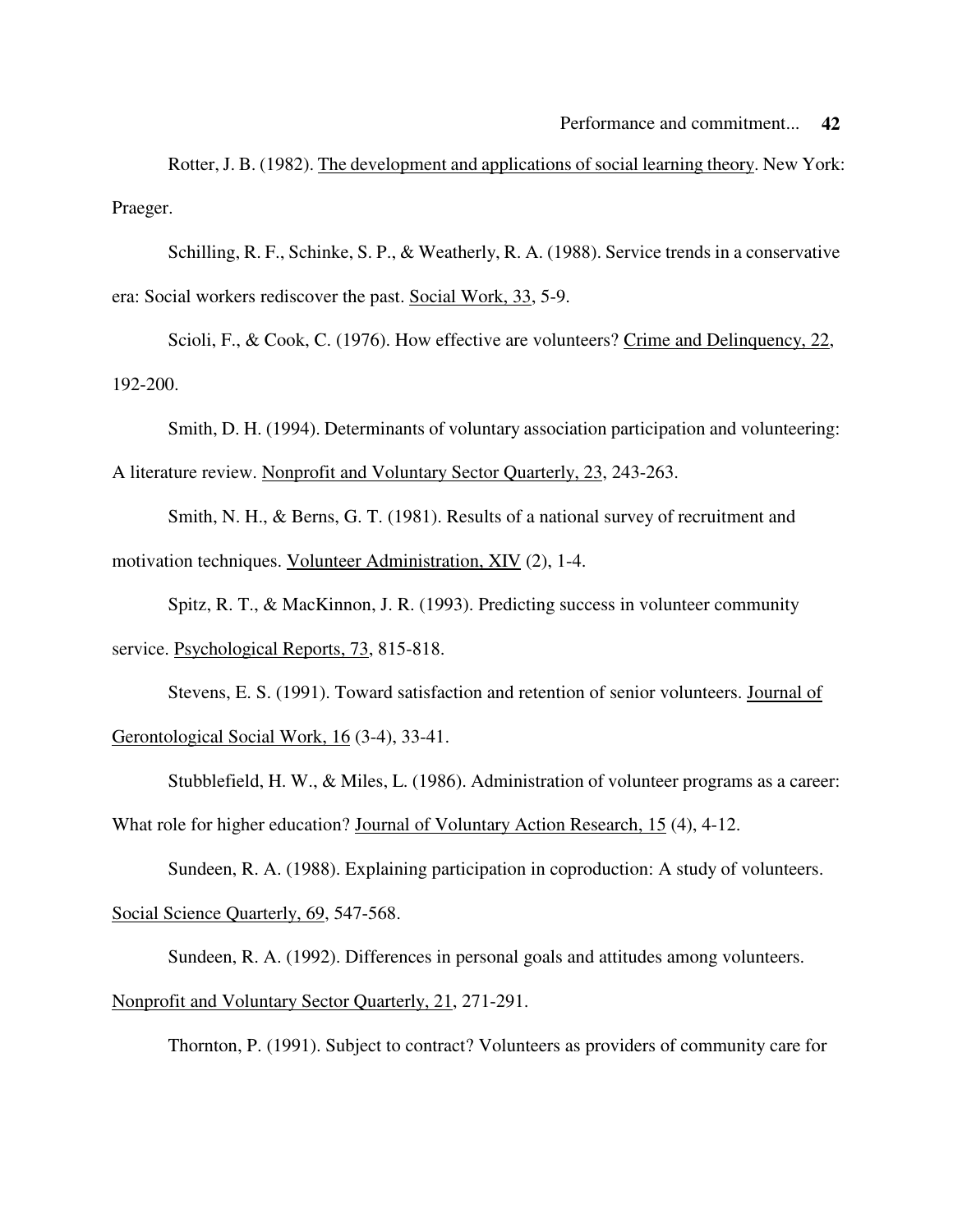the elderly people and their supporters. Journal of Aging Studies, 5, 181-194.

Vineyard, S. (1994). Beyond banquets, plaques & pins: Creative ways to recognize volunteers and staff. Washington, DC: Heritage Arts.

Wandersman, A, Florin, P., Friedmann, R. R., & Meier, R. (1987). Who participates, who does not participate, and why? Participation in block and neighborhood organizations in the United States and Israel. Sociological Forum, 2, 534-555.

Watson, E. A. (1993-94). How effective is your training of volunteers? Journal of Volunteer Administration, XII (1-2), 58-60.

Wharton, C. S. (1991). Why can't we be friends? Expectations versus experiences in the volunteer role. Journal of Contemporary Anthropology, 20, 79-106.

Wilson, , J., & Janoski, T. (1995). The contribution of religion to volunteer work.

Sociology of Religion, 56, 137-152.

Wuthnow, R. (1991). Acts of compassion: Caring for others and helping ourselves. Princeton, NJ: Princeton University Press.

Wuthnow, R. & Hodgkinson, V. A. (1990). Faith and philanthropy in America: Exploring the role of religion in America's voluntary sector. San Francisco: Jossey-Bass.

Zeigenhaft, R. L., Armstrong, J., Quintis, F., & Riddick, A. (1993). Hospital volunteers: Why do they volunteer, and which volunteers provide the highest quality service. Unpublished manuscript, Guilford College, NC.

Zischka, P. C., & Jones, I. (1987). Special skills and challenges in supervising volunteers. Clinical Supervisor, 5 (4), 19-30.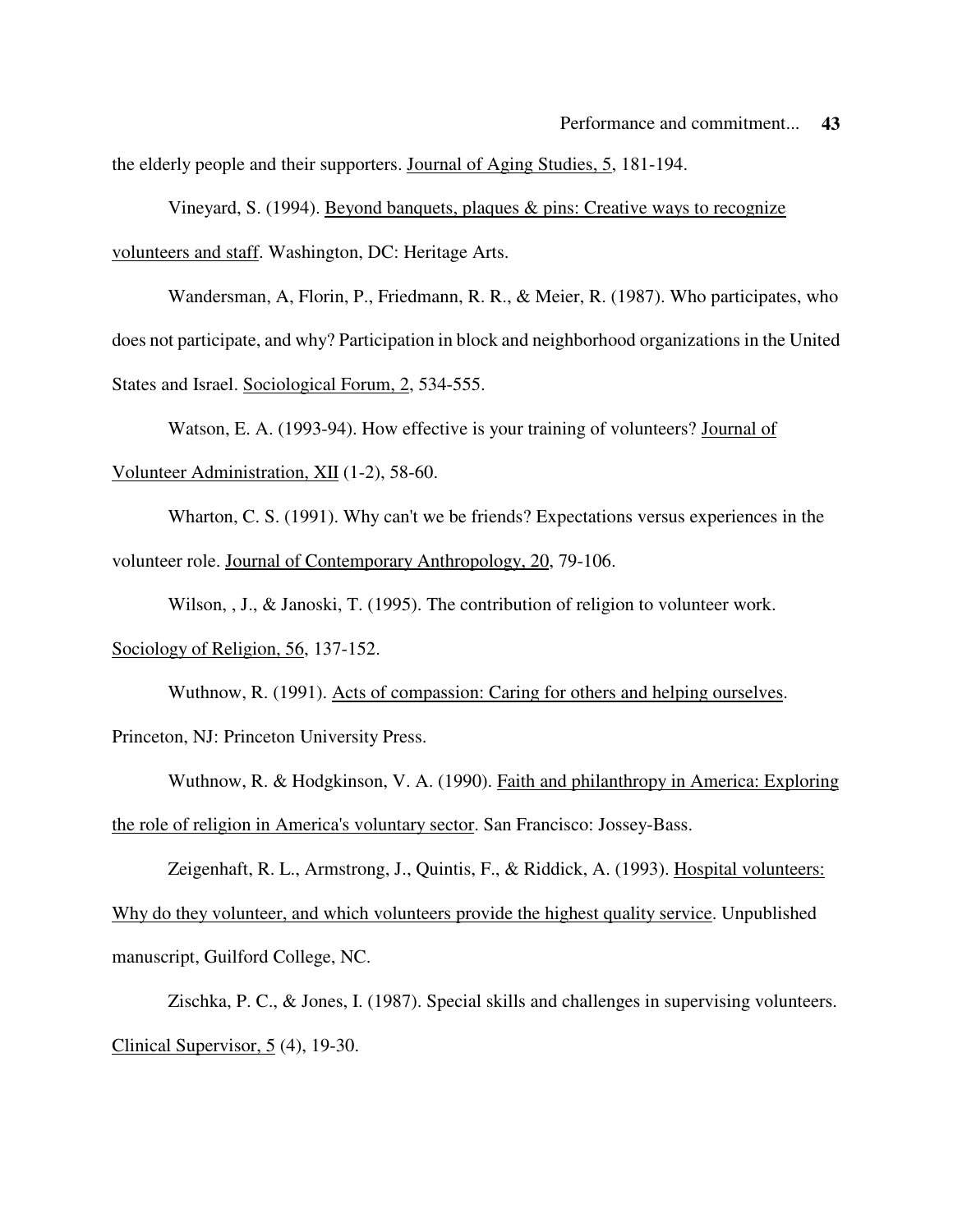| Table 1                                                        |  |
|----------------------------------------------------------------|--|
| Socio-demographic characteristics of the respondents $(N=510)$ |  |

| Characteristics                                                                                                                  | Percent                                     |
|----------------------------------------------------------------------------------------------------------------------------------|---------------------------------------------|
| Age: 15-30                                                                                                                       | 27.9                                        |
| $31 - 60$                                                                                                                        | 31.6                                        |
| $61+$                                                                                                                            | 40.5                                        |
| Gender: Males                                                                                                                    | 28.9                                        |
| Females                                                                                                                          | 71.1                                        |
| Marital status: Single                                                                                                           | 18.4                                        |
| Married                                                                                                                          | 40.5                                        |
| Divorced/separated/widowed                                                                                                       | 41.1                                        |
| Education No high school diploma                                                                                                 | 13.3                                        |
| High school                                                                                                                      | 20.4                                        |
| Post high school                                                                                                                 | 16.7                                        |
| College completed                                                                                                                | 23.8                                        |
| Graduate degree                                                                                                                  | 25.8                                        |
| Race: Caucasian                                                                                                                  | 82.2                                        |
| Other                                                                                                                            | 17.8                                        |
| Yearly household income<br>$$0-10,000$<br>\$10,001-20,000<br>\$20,001-30,000<br>\$30,001-40,000<br>\$40,001-50,000<br>$$50,001+$ | 20.9<br>17.5<br>14.6<br>11.4<br>9.1<br>26.5 |
| <b>Employment status</b><br>Employed full-time<br>Not employed/ employed part-time<br>Housewives/Students<br>Retirees            | 25.3<br>18.2<br>23.5<br>33.0                |
| Religion<br>Catholics<br>Protestants<br>Jews<br>Other                                                                            | 37.9<br>32.6<br>16.2<br>13.2                |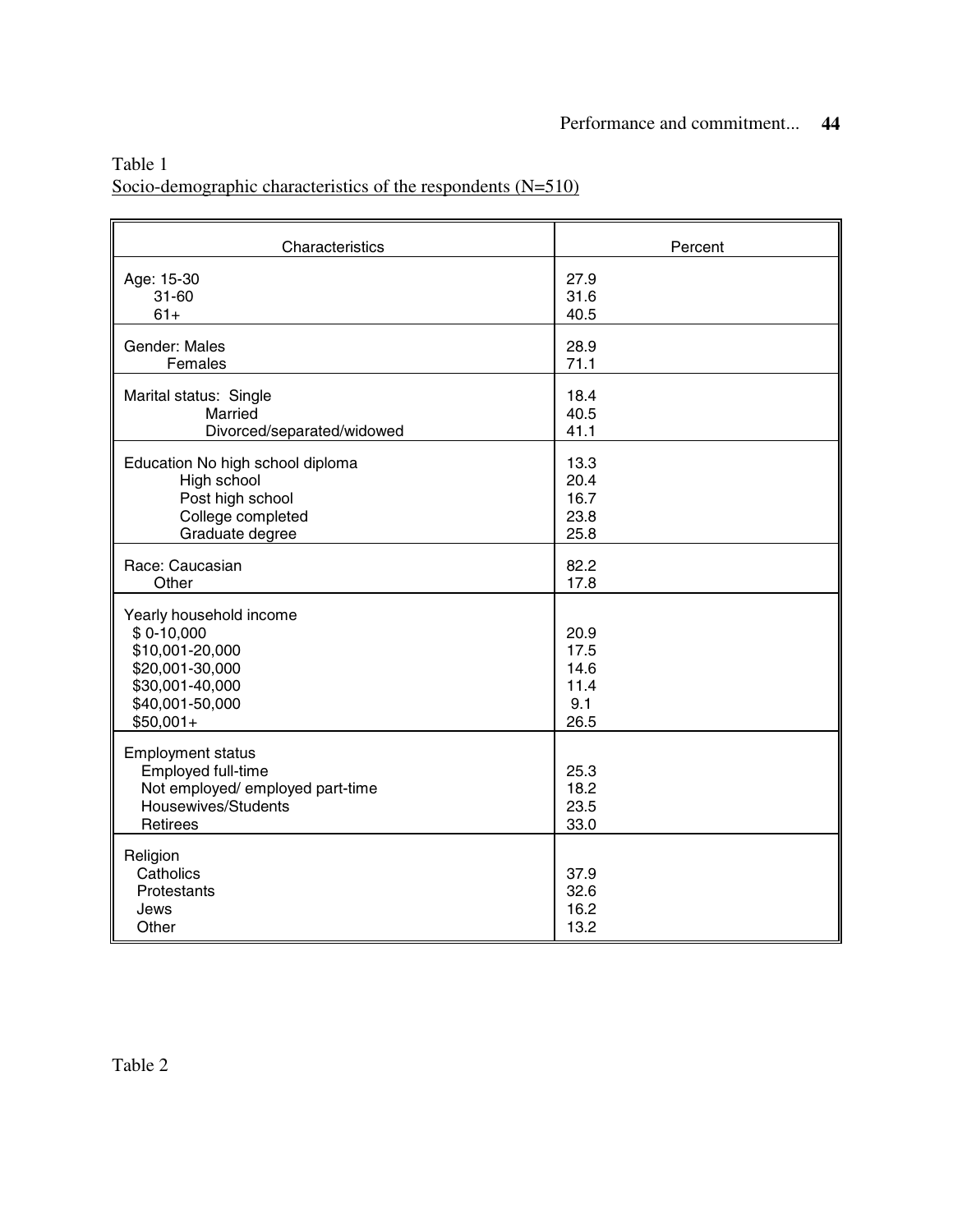Bivariate analyses of socio-demographic characteristics and volunteer commitment and performance

| Demographic<br>background                     | Volunteer satisfaction<br>Commitment (hours<br>per month) |             | Tenure (months of<br>volunteering) |
|-----------------------------------------------|-----------------------------------------------------------|-------------|------------------------------------|
| Gender                                        | N.S.                                                      | N.S.        | <b>N.S.</b>                        |
| Age                                           | $r = .24***$                                              | N.S.        | $r = .36***$                       |
| Marital status                                | $t = 2.08$ *                                              | N.S.        | $t = 4.17***$                      |
| Living arrangement                            | $t = 3.71***$                                             | N.S.        | $t = 3.47***$                      |
| Religion                                      | N.S.                                                      | N.S.        | $t = 3.45***$                      |
| Education                                     | $t = 2.72***$                                             | N.S.        | N.S.                               |
| Income                                        | N.S.                                                      | N.S.        | $r = .10 *$                        |
| Race                                          | $t = 2.06 *$                                              | N.S.        | N.S.                               |
| <b>Employment status</b>                      | N.S.                                                      | <b>N.S.</b> | N.S.                               |
| Past help by a<br>volunteer                   | $t = 2.05$ *                                              | <b>N.S.</b> | $t = 2.90$ **                      |
| Volunteering to other<br>agencies             | $t = 2.60$ **                                             | <b>N.S.</b> | $t = 3.74***$                      |
| Volunteered in the<br>past                    | N.S.                                                      | <b>N.S.</b> | N.S.                               |
| Volunteering in family<br>of origin<br>Father | <b>N.S.</b>                                               | <b>N.S.</b> | $t = 2.24$ *                       |
| Mother                                        | <b>N.S.</b>                                               | N.S.        | <b>N.S.</b>                        |
| Sibling(s)                                    | $t = 2.30$ *                                              | N.S.        | $t = 2.05$ *                       |
| Grandparents                                  | <b>N.S.</b>                                               | N.S.        | <b>N.S.</b>                        |

Note: A low score on Volunteer Satisfaction indicates high satisfaction; thus, the sign (negative or positive) of associations and correlations should be reversed. \* p < .05.  $*$  \* P < .01.  $*$  \* P < .001.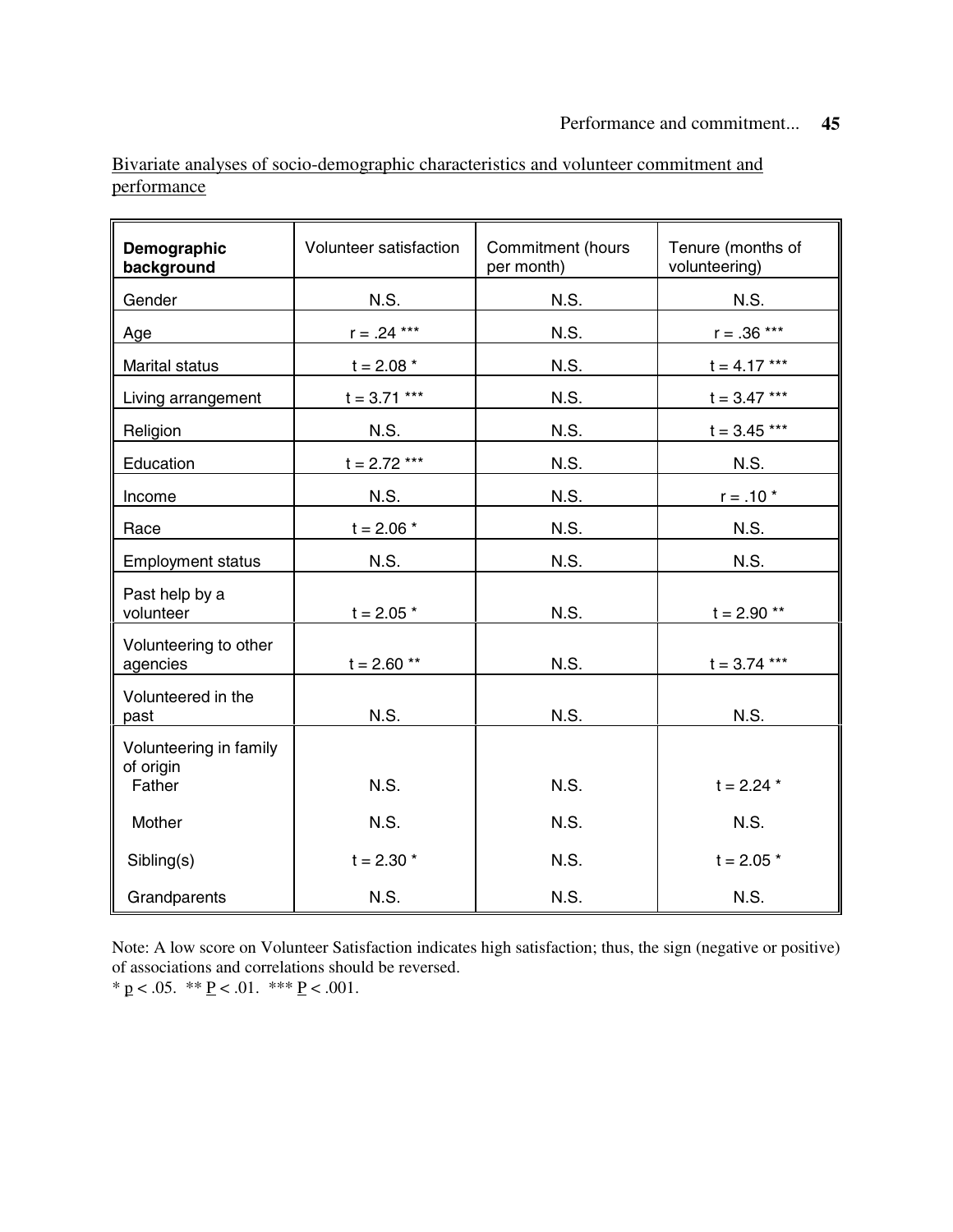## Table 3

Bivariate analyses of personality traits and volunteer commitment and performance

| <b>Traits</b>                     | Volunteer<br>satisfaction | Commitment (hours<br>per month) |               |
|-----------------------------------|---------------------------|---------------------------------|---------------|
| Self-esteem                       | N.S.                      | N.S.                            | N.S.          |
| Locus of control                  | N.S.                      | N.S.                            | $r = .10*$    |
| Liking people                     | $r = .25$ ***             | N.S.                            | N.S.          |
| Intrinsic religious<br>motivation | N.S.                      | N.S.                            | $r = .20$ *** |
| Motivation to<br>volunteer (MTV)  | $r = .30$ ***             | $r = .18$ ***                   | N.S.          |
| Life satisfaction                 | $r = .12$ **              | N.S.                            | $r = .10*$    |
| Administration                    | $r = .16$ ***             | N.S.                            | $r = .15$ *** |
| Advocacy                          | $r = .18$ ***             | N.S.                            | N.S.          |
| Policy                            | N.S.                      | N.S.                            | $r = .12$ **  |

Note: A low score on Volunteer Satisfaction indicates high satisfaction; thus, the sign (negative or positive) of associations and correlations should be reversed. \*  $p < .05.$  \*\*  $P < .01.$  \*\*\*  $P < .001.$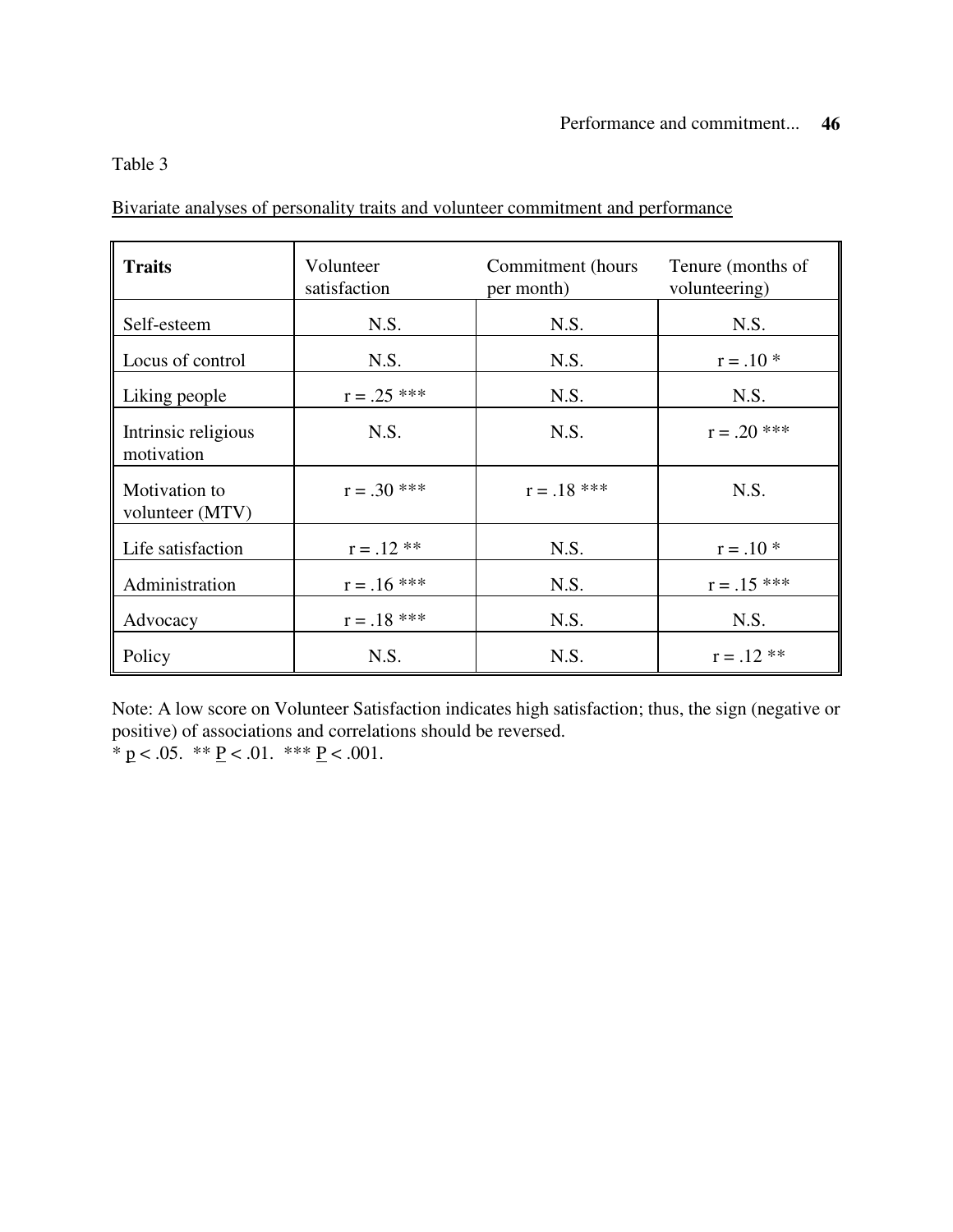## Table 4

Bivariate analyses of management practices and volunteer commitment and performance

| <b>Management</b>                           | Volunteer<br>satisfaction | Commitment (hours<br>per month) | Tenure (months of<br>volunteering) |  |
|---------------------------------------------|---------------------------|---------------------------------|------------------------------------|--|
| Referral agency                             | N.S.                      | $t = -2.89$ **                  | N.S                                |  |
| Use of an application<br>form               | N.S.                      | $t = 2.19$ *                    | $t = -3.62$ ***                    |  |
| Contact by: Mail                            | $t = 2.11$ *              | $t = -3.44$ ***                 | N.S.                               |  |
| Telephone                                   | N.S.                      | N.S.                            | $t = 2.68$ **                      |  |
| Visit to agency                             | $t = 2.01$ *              | N.S.                            | N.S.                               |  |
| Orientation program                         | N.S.                      | N.S.                            | $t = -3.83$ ***                    |  |
| Having supervision                          | N.S.                      | N.S.                            | $t = -2.12$ *                      |  |
| Individual<br>supervision                   | N.S.                      | $t = 2.61$ **                   | N.S.                               |  |
| Supervised by<br>volunteer<br>administrator | N.S.                      | N.S.                            | $t = 2.80$ **                      |  |

Notes: A low score on Volunteer Satisfaction indicates high satisfaction; thus, the sign (negative or positive) of associations and correlations should be reversed.

We assigned the value 1 if the activity was performed; 0 if it was not performed. Thus, a significant negative correlation means activity that was performed is correlated with more satisfaction, less commitment, or less tenure.

\*  $p < .05.$  \*\*  $P < .01.$  \*\*\*  $P < .001.$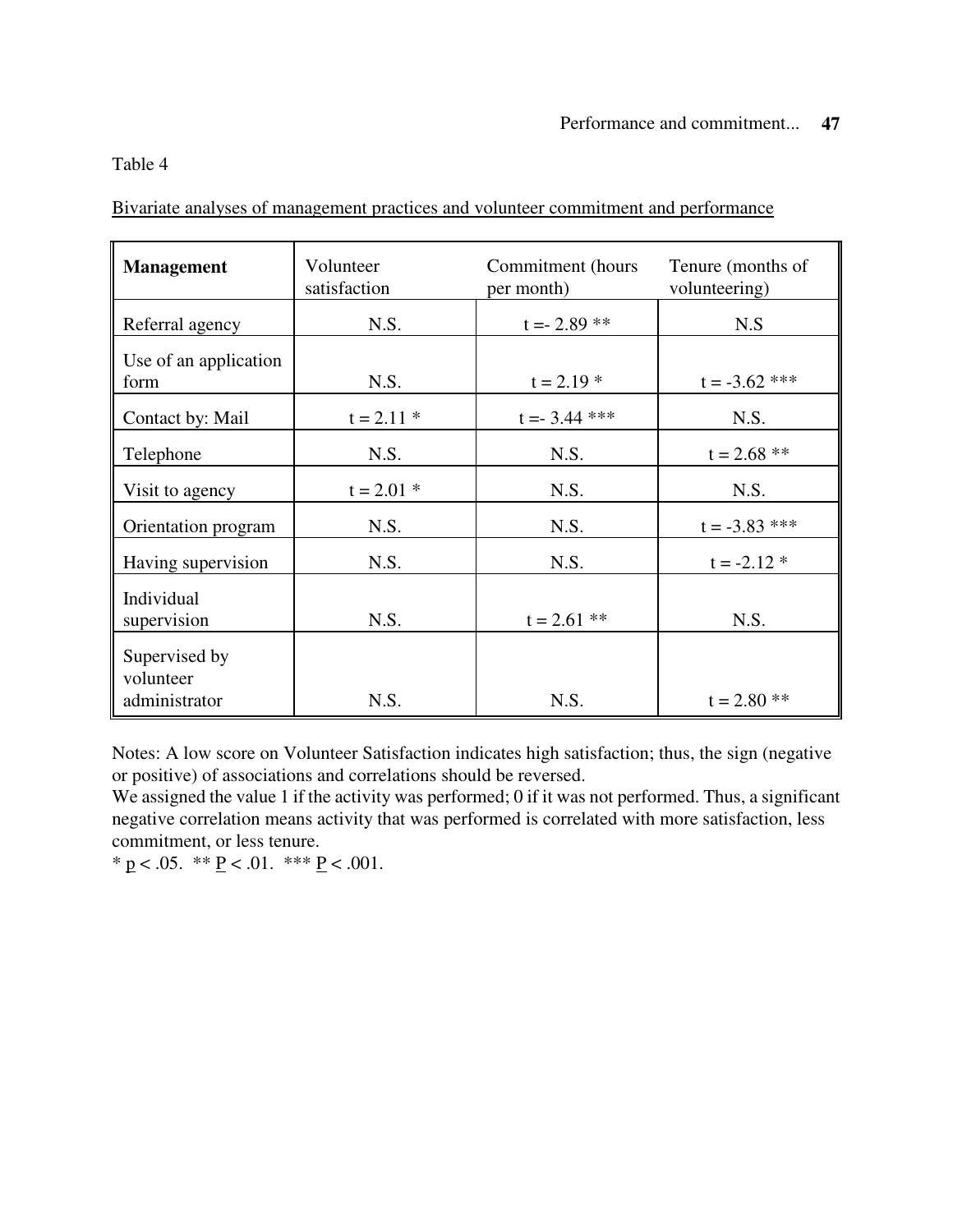| <b>Symbolic Rewards</b>              | Volunteer satisfaction<br>Commitment (hours<br>per month) |               | Tenure (months of<br>volunteering) |  |
|--------------------------------------|-----------------------------------------------------------|---------------|------------------------------------|--|
| Thank you letters                    | $t=4.47$ ***                                              | N.S.          | $t = 2.42$ *                       |  |
| Certificate of<br>appreciation       | $t = 3.64$ ***                                            | N.S.          | $t = 2.60$ **                      |  |
| Prizes                               | $t = 3.36***$                                             | $t = 2.50 *$  | <b>N.S.</b>                        |  |
| Organized trips                      | $t = 2.65$ **                                             | N.S.          | N.S.                               |  |
| Parties                              | $t = 2.24$ *                                              | N.S.          | N.S.                               |  |
| In-house lectures                    | $t = 3.06$ **                                             | N.S.          | N.S.                               |  |
| Conference<br>participation          | N.S.                                                      | $t = 2.03$ *  | <b>N.S.</b>                        |  |
| Newsletter publicity                 | $t = 3.85***$                                             | <b>N.S.</b>   | N.S.                               |  |
| Luncheons                            | $t = 3.55$ ***                                            | <b>N.S.</b>   | $t = 2.40$ *                       |  |
| Annual dinner                        | $t = 3.05$ **                                             | N.S.          | N.S.                               |  |
| Volunteer of the<br>month/year award | N.S.                                                      | <b>N.S.</b>   | <b>N.S.</b>                        |  |
| Service pin                          | $t = 2.83$ **                                             | N.S.          | N.S.                               |  |
| Free parking                         | $t = 3.33***$                                             | N.S.          | N.S.                               |  |
| Free medical services                | $t = 3.02$ **                                             | $t = 2.74$ ** | N.S.                               |  |
| Free meals                           | $t = 3.49***$                                             | $t = 2.73$ ** | <b>N.S.</b>                        |  |
| Media publicity                      | N.S.                                                      | <b>N.S.</b>   | <b>N.S.</b>                        |  |
| Number of symbolic<br>rewards        | $r = .25***$                                              | N.S.          | N.S.                               |  |

Table 5 Bivariate analyses of symbolic rewards and volunteer commitment and performance

Notes: A low score on Volunteer Satisfaction indicates high satisfaction; thus, the sign (negative or positive) of associations and correlations should be reversed.

We assigned the value 1 if the activity was performed; 0 if it was not performed. Thus, a significant negative correlation means activity that was performed is correlated with more satisfaction, less commitment, or less tenure.

\*  $p < .05.$  \*\*  $P < .01.$  \*\*\*  $P < .001.$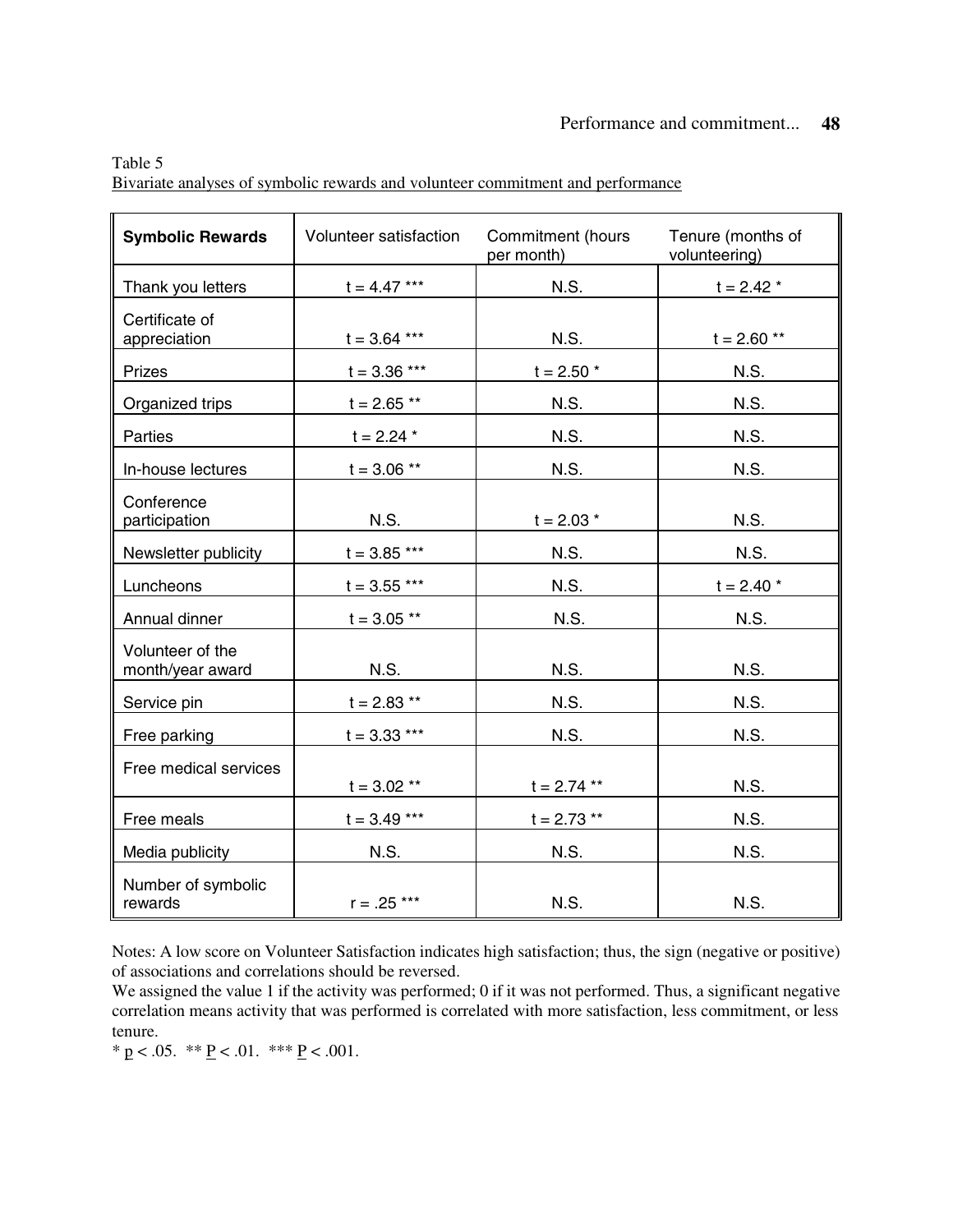Table 6:

Summary of the data regarding commitment and performance of volunteers and what explained their variability -- a regression analysis approach.

| Independent<br>variable |              | Volunteer | satisfaction | Commitment<br>(hours per month) |       | Tenure (months<br>of volunteering) |       |
|-------------------------|--------------|-----------|--------------|---------------------------------|-------|------------------------------------|-------|
|                         | $\, {\bf B}$ | beta      | Order        | $\, {\bf B}$<br>beta            | Order | B beta                             | Order |
| Age                     | $-.01$       | $-.24$    | (1)          |                                 |       | .52 .17                            | (6)   |
| Liking<br>people        | $-.23$       | $-.20$    | (2)          |                                 |       |                                    |       |
| <b>MTV</b>              | $-.19$       | $-.19$    | (3)          | 7.23 .15                        | (4)   |                                    |       |
| Lectures                | $-.20$       | $-.17$    | (4)          |                                 |       |                                    |       |
| Living<br>arrangement   | $-.27$       | $-.19$    | (5)          |                                 |       |                                    |       |
| Thank-you<br>letters    | $-.21$       | $-.18$    | (6)          |                                 |       |                                    |       |
| Race                    | .16          | .13       | (7)          |                                 |       |                                    |       |
| Advocacy                | $-.06$       | $-.12$    | (8)          |                                 |       |                                    |       |
| Application<br>by mail  |              |           |              | $-14.16 - 19$                   | (1)   |                                    |       |
| Free medical<br>care    |              |           |              | 17.70 .15                       | (2)   |                                    |       |
| Refereeing agency       |              |           |              | $-14.16 - 18$                   | (3)   |                                    |       |
| Conferences             |              |           |              | 12.56<br>.15                    | (5)   |                                    |       |
| Free meals              |              |           |              | 6.90<br>.12                     | (6)   |                                    |       |
| Certificate of          |              |           |              |                                 |       |                                    |       |